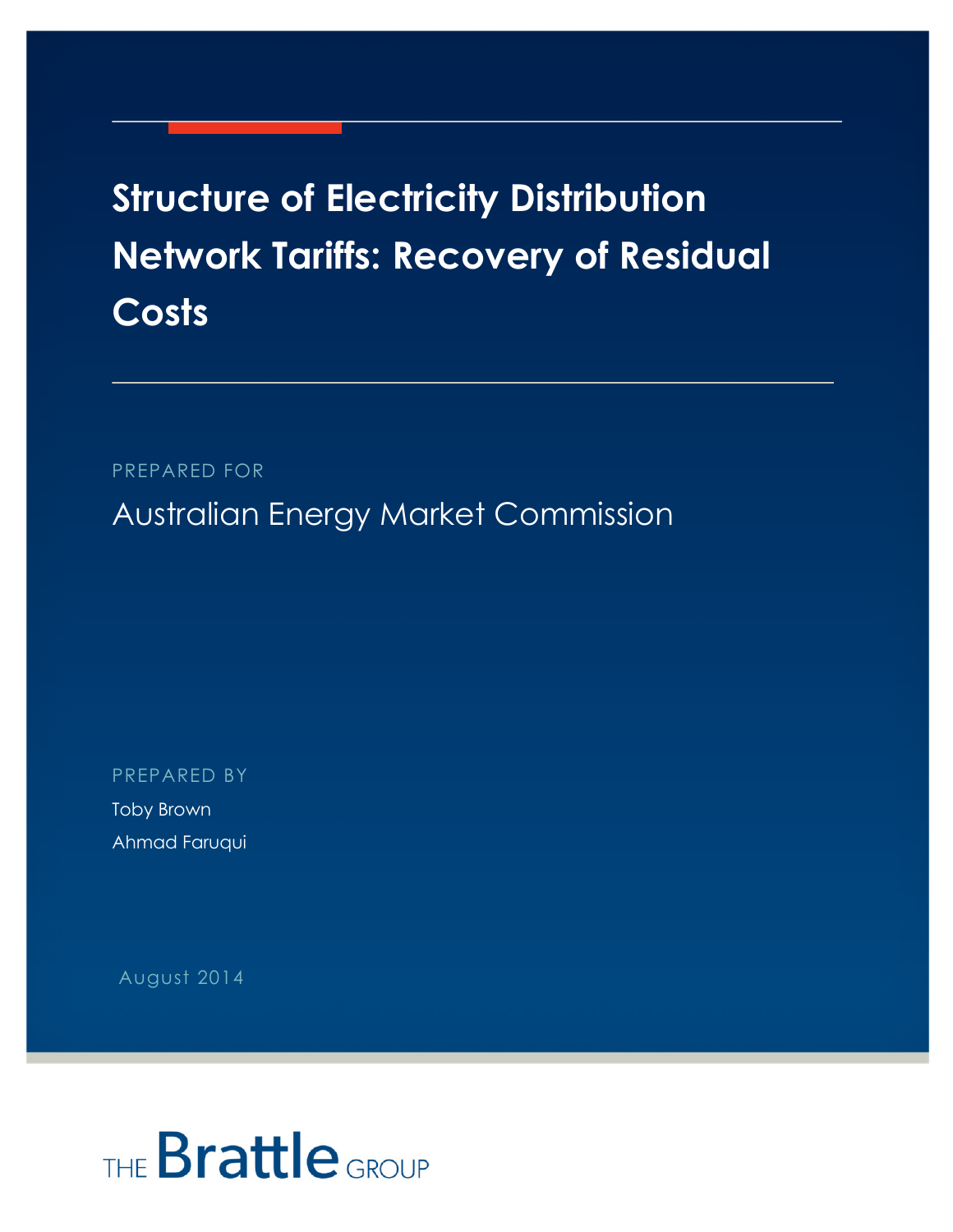This report was prepared for the Australian Energy Market Commission. We are grateful to the staff of the AEMC for their detailed review and comments and also to our colleague Phil Hanser. All results and any errors are the responsibility of the authors and do not represent the opinion of The Brattle Group, Inc. or its clients.

Copyright © 2014 The Brattle Group, Inc.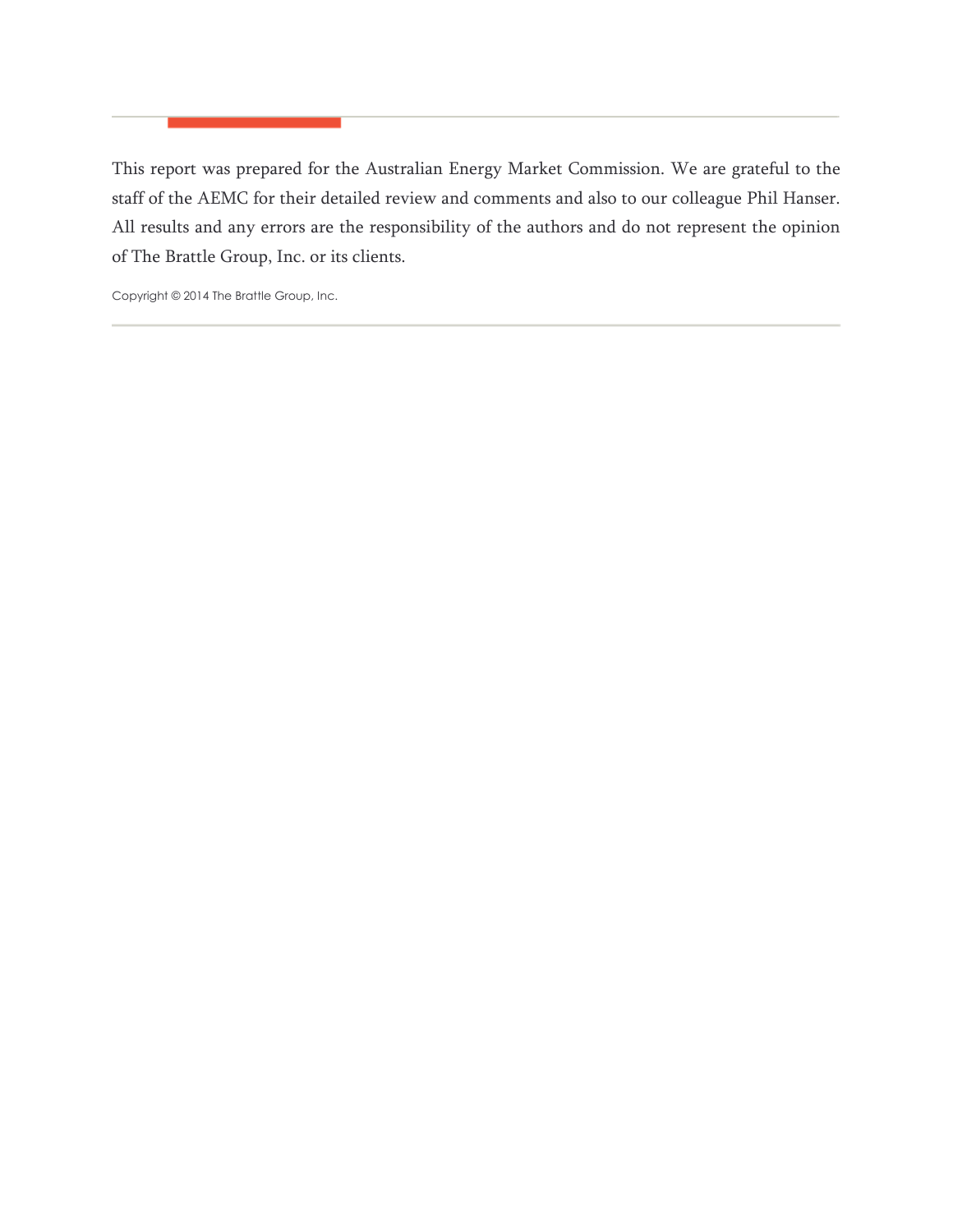## **Table of Contents**

| Ι.   |           |    |  |
|------|-----------|----|--|
| Π.   |           |    |  |
|      | A.        |    |  |
|      | <b>B.</b> |    |  |
|      | C.        |    |  |
|      | D.        |    |  |
|      | Ε.        |    |  |
|      | F.        |    |  |
|      | G.        |    |  |
| III. |           |    |  |
|      | A.        |    |  |
|      | <b>B.</b> |    |  |
|      | C.        |    |  |
|      | D.        |    |  |
|      |           | 1. |  |
|      |           | 2. |  |
|      |           | 3. |  |
| IV.  |           |    |  |
|      | A.        |    |  |
|      | <b>B.</b> |    |  |
|      |           | 1. |  |
|      |           | 2. |  |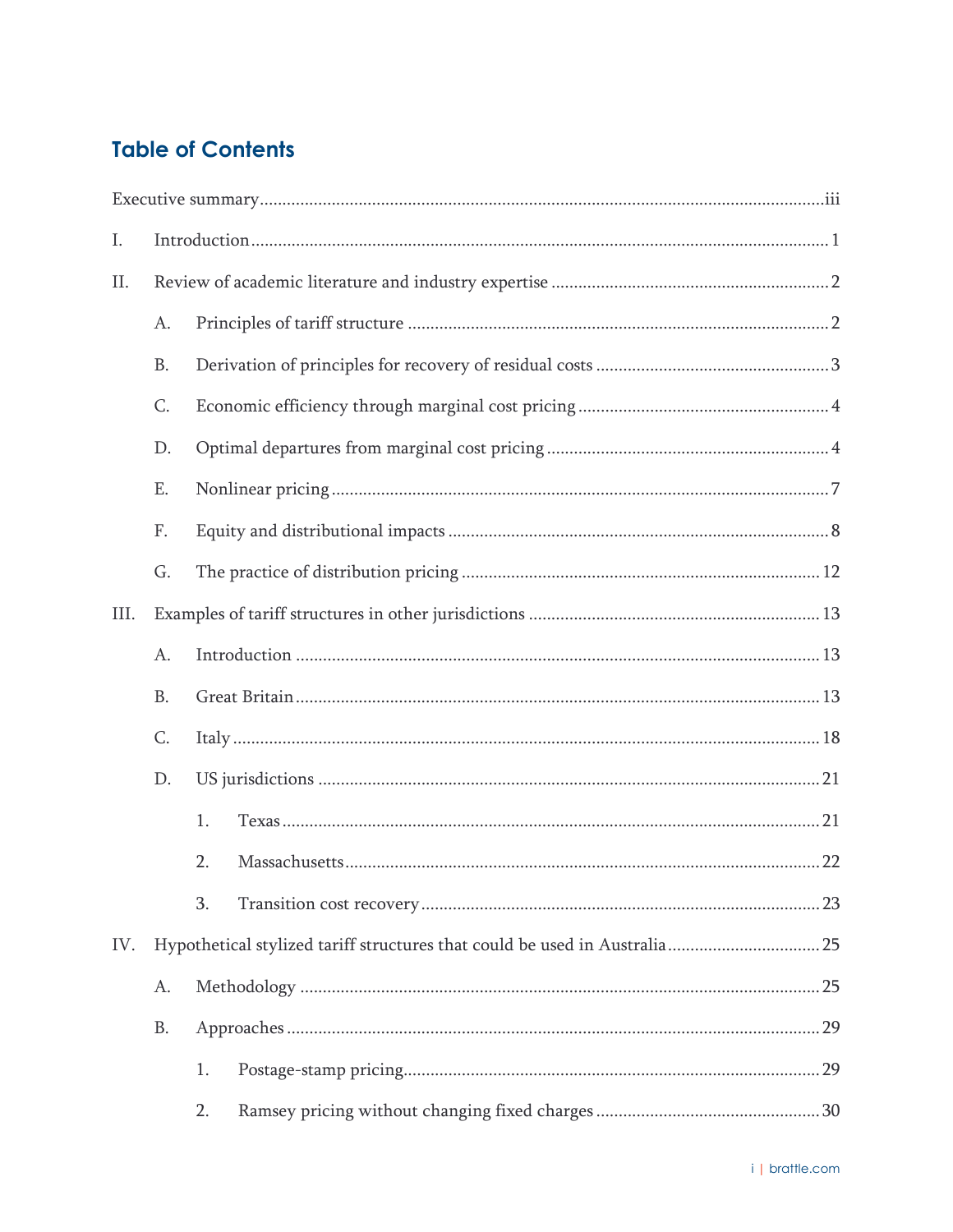|    |    | 3. |  |
|----|----|----|--|
|    |    | 4. |  |
|    |    | 5. |  |
|    | C. |    |  |
|    |    | 1. |  |
|    |    | 2. |  |
|    |    | 3. |  |
|    |    | 4. |  |
| V. |    |    |  |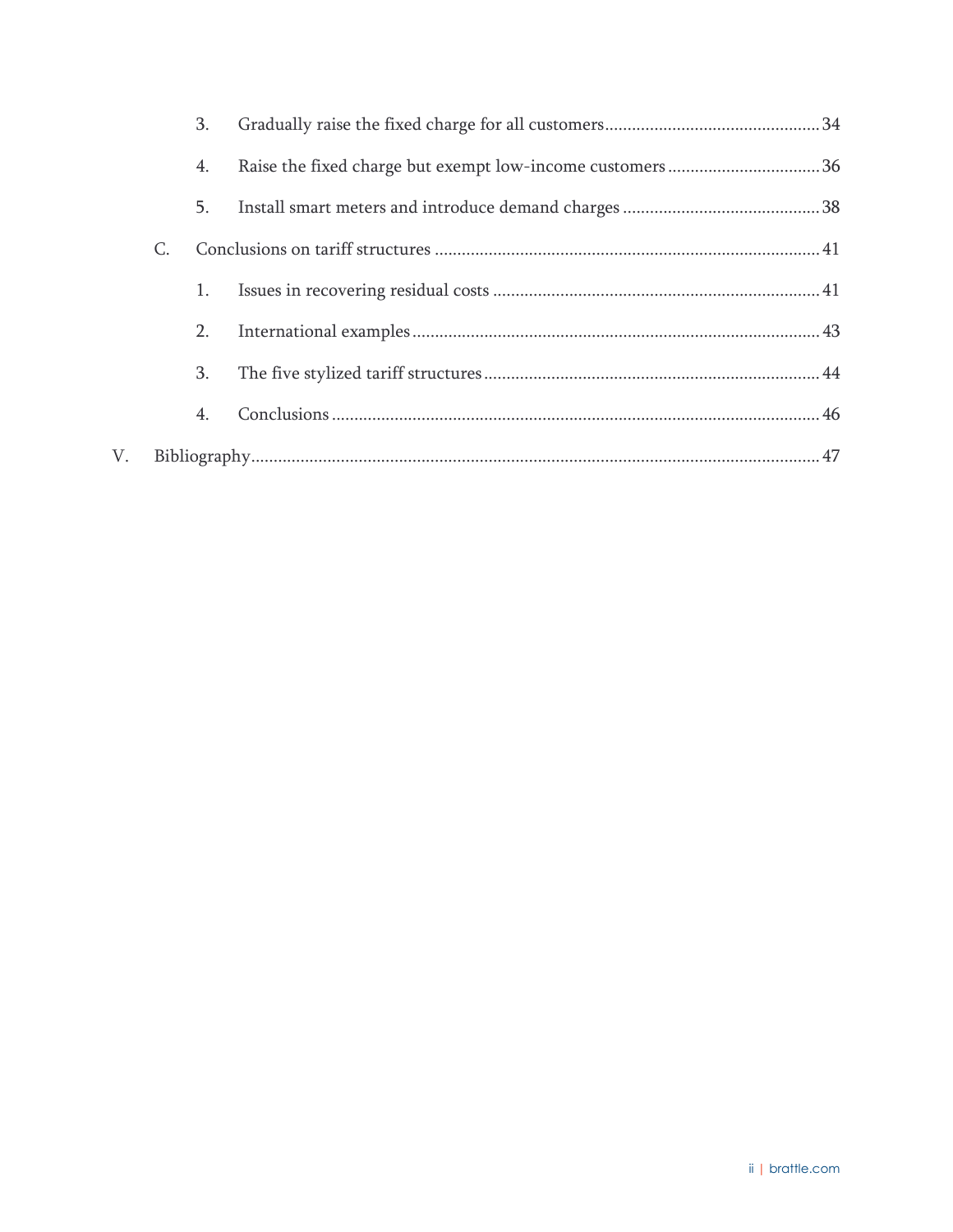## **Executive summary**

Long-run marginal costs (LRMC) are often the starting-point for setting electricity distribution tariffs because LRMC-based prices contribute to efficient decisions by end-users on the use of electricity and investment in electrical equipment. However, because LRMC is forward-looking, a tariff based only on LRMC would not recover the total cost of providing the regulated services or (equivalently) the approved revenue. The difference between the total approved revenue and the revenue that would be raised at tariffs based only on LRMC is termed the "residual" cost. The Australian Energy Market Commission (AEMC) asked us to prepare a report on how electricity distribution network tariffs can be structured to recover residual costs.

We have reviewed some 140 items in the academic literature on network tariffs, reached out to two dozen industry experts, and researched how utilities in different jurisdictions recover residual costs. We found the following principles to be relevant for structuring tariffs to recover residual costs.

- The guiding principle in the academic literature is Ramsey pricing, or the "inverse" elasticity" rule. Residual costs should be recovered from the various services provided by the firm and the various groups of customers served in inverse proportion to the respective price elasticity of demand. The intuition behind this rule is that the broader goal is to have efficient tariffs based on LRMC, and that departures from LRMC induce inefficiencies. The magnitude of the inefficiencies is minimized if the movement in prices away from LRMC is concentrated on those tariffs or parts of the tariff which have the smallest elasticities.
- In practice, utilities and regulatory authorities place significant weight on equity or "fairness" considerations. We found that the "fairness principle" is subject to multiple interpretations when it comes to tariff design. In one interpretation, fairness means that tariffs should not be changed so drastically that certain customers experience large bill increases in a short period of time while others experience large bill decreases. In a second interpretation, it means that a change in tariff design should not result in a significant change in the revenue recovered from any one class. And in a third interpretation, it means that all customers in a class should pay the same average tariff expressed in cents per kWh, \$ per kW, or some combination thereof. Finally, there is the idealized theory of fairness and justice propounded by the late Harvard professor, John Rawls, regarded by many as the most significant philosopher of the twentieth century. One of the key elements of the theory is the Rawlsian concept of the "Difference Principle." Rawls argued that the greatest benefit should be accorded to the most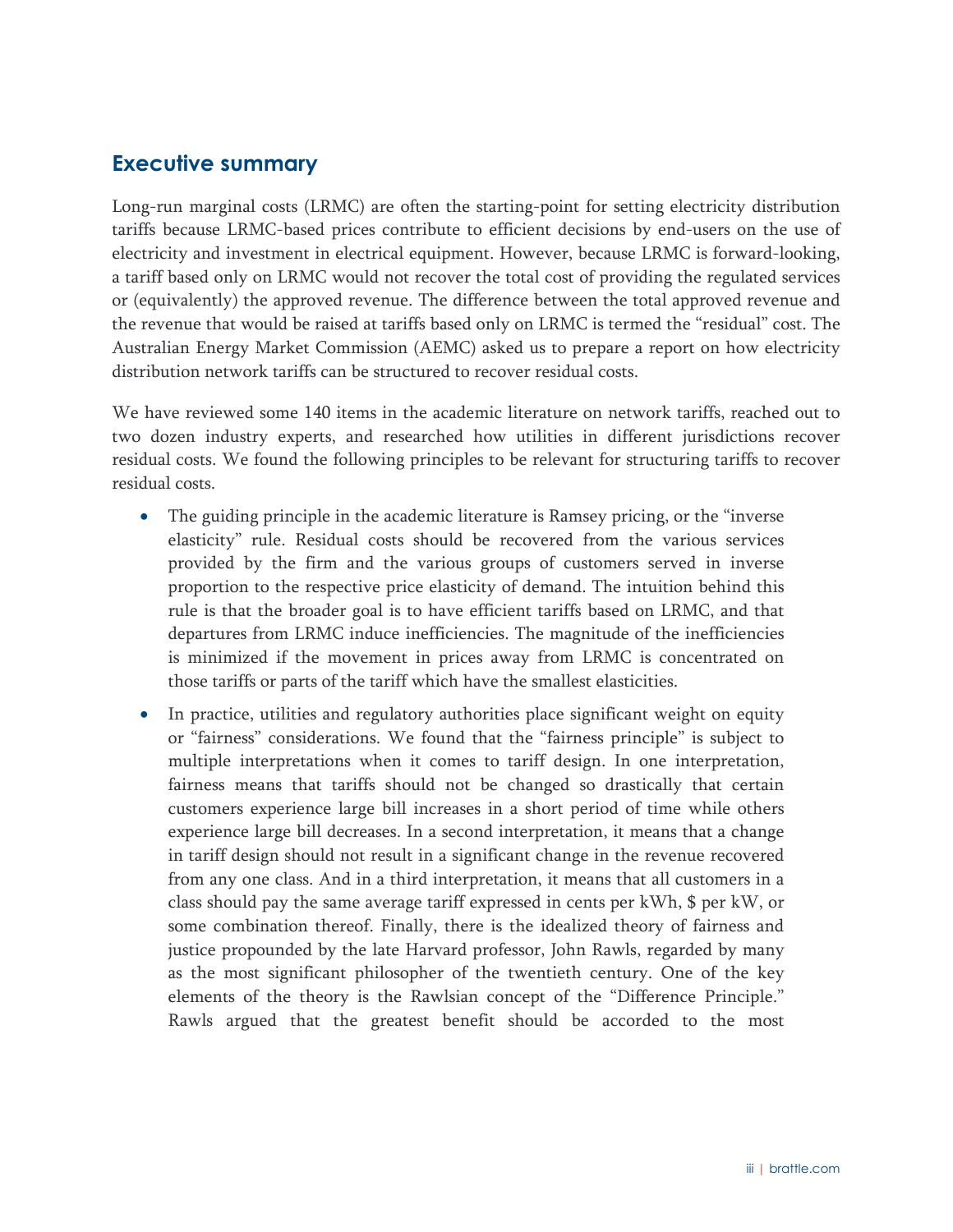disadvantaged members of society.1 Those who advocate lower tariffs for vulnerable customers are knowingly or unknowingly citing the ideas of Rawls.<sup>2</sup>

 Finally, the principle of "gradualism" suggests that tariffs should change gradually to reflect the long-term nature of investment in end-use electrical equipment, and the fact that such investment was made based on reasonable expectations about future tariffs. Gradualism avoids shocking and inconveniencing customers with sudden bill increases and simultaneously benefiting others with sudden bill decreases.

There are trade-offs between the three principles and policy makers have to recognize that it is not possible to devise a single "best" tariff structure for recovering residual costs that will score highly on all three principles. It is also necessary to recognise that different stakeholders may have different interpretations of the fairness principle, and therefore of how to score a particular tariff structure against this principle.

Drawing upon our survey of the literature and our survey of international practices, and recognizing the specific characteristics of the energy market in Australia, we developed five stylized tariff structures for recovering residual costs. These were developed using illustrative data on costs and customer load profiles. Finally, we evaluated the five against the three principles and reported the results.

If efficient pricing were the only relevant principle, residual costs would be recovered in the fixed charge because this would allow the variable charge (or demand charge) to be set at LRMC. However, a tariff with a very large fixed charge may be perceived as unfair, because (relative to current tariffs) customers with low consumption would pay more and customers with high consumption would pay less. One possible resolution might be to shift residual costs from the variable charge to the fixed charge gradually over a period of time in line with the gradualism principle. A second possibility might be to divide the household customer class into sub-classes according to load factor, so that residual costs could be allocated more fairly without large fixed charges. A third possibility might be to recover residual costs from other customer classes (not households) where the issue of fairness might carry less weight. Of course, the efficacy of such a proposal depends on the interpretation of "fairness" employed and may not be perceived as fair by any class of customers seeing a significant tariff increase as a result.

-

<sup>1</sup> http://www.crf-usa.org/bill-of-rights-in-action/bria-23-3-c-justice-as-fairness-john-rawls-andhistheory-of-justice. Also see: http://plato.stanford.edu/entries/rawls/.

<sup>2</sup> Harvard Professor Bill Hogan discusses an application of the Rawlsian definition of fairness while discussing dynamic pricing in http://www.hks.harvard.edu/fs/whogan/Hogan Faruqui 043010.pdf. The final version of this paper appears in *The Electricity Journal*, 2010, vol. 23, issue 6, which contains several papers devoted to the ethics of dynamic pricing. In particular, Martin Bunzl, a philosophy professor at Rutgers University makes the counterargument that flat is fair. His argument is summarized on his blog. http://ccspp.blogspot.com/2010/04/is-flat-fair.html.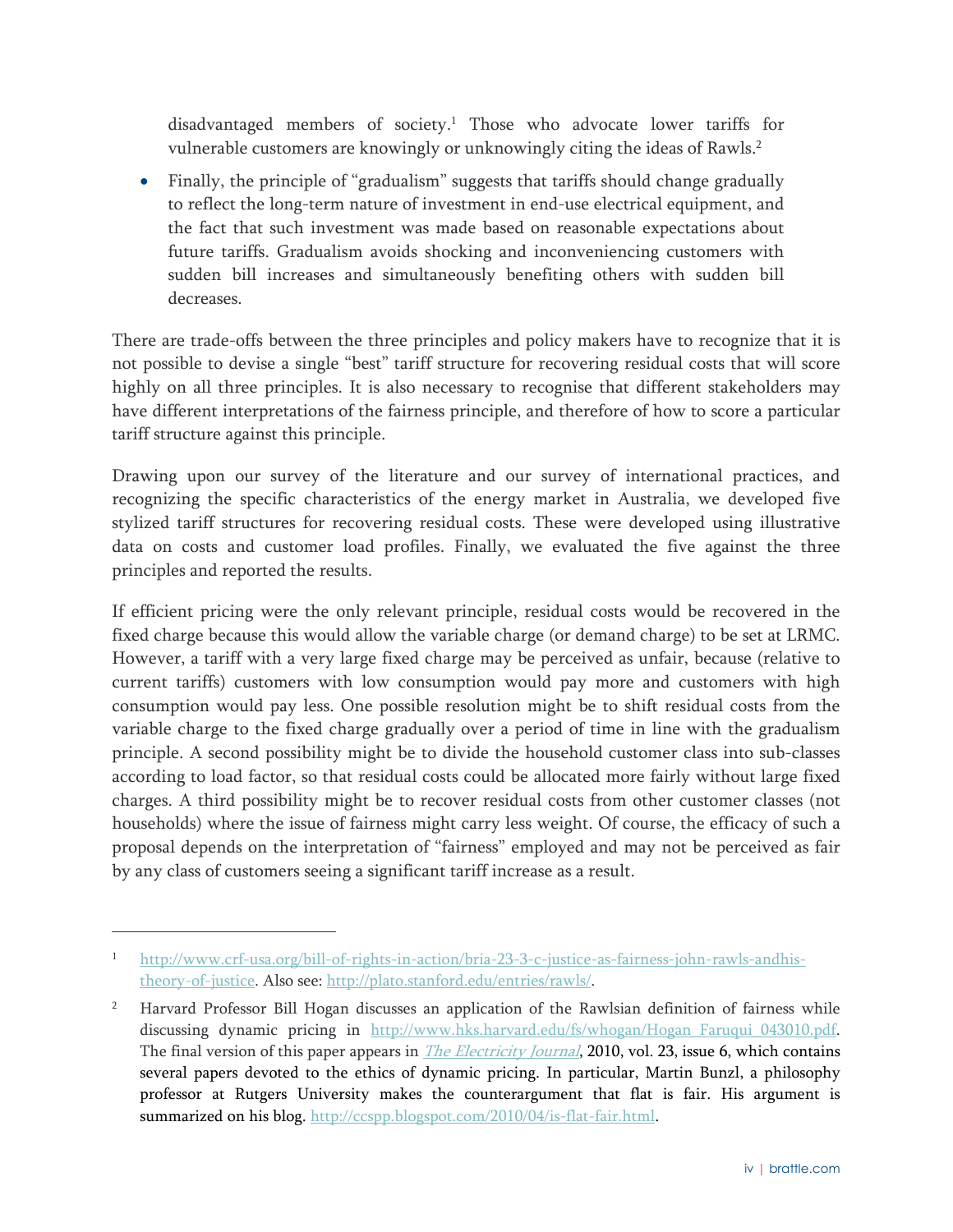## **I. Introduction**

The Australian Energy Market Commission is currently considering rule change proposals relating to the structure of distribution charges. We understand that there is a desire to move toward long run marginal cost (LRMC) pricing, but that LRMCs are lower than average costs and demand growth has slowed or turned negative. As a result, if all network tariffs were set at LRMC, the distribution network service providers (DNSPs) would not recover the total authorised cost of the network. The difference between total cost and the revenue recovered through LRMC tariffs is the "residual network cost". We were charged with evaluating alternative tariff designs for the recovery of residual network costs.

The scope of this report is limited to the recovery of residual network costs. In this report we are not addressing the closely-related topic of how to use estimates of LRMC to guide the design of the tariff, nor are we addressing how LRMC should be calculated. We are aware that the Australian DNSPs publish estimates of LRMC in their pricing proposals. In our report we have made use of some stylized figures to calculate hypothetical tariff structures in order to illustrate the impact of various options for recovering residual costs. In so doing we have not attempted to benchmark our stylized figures against actual estimates of LRMC for the Australian DNSPs. Rather we have been asked to assume a situation in which LRMC is significantly below average cost, such that there is a large amount of residual cost.

As the first task in this project, we carried out a review of the academic literature on electricity pricing. The results of our review are in section II, and an extended bibliography is in section V. We have also reviewed the structure of distribution tariffs in various international jurisdictions to derive insights on how residual costs might be recovered. The international case studies are in section III. In section IV we develop some stylized hypothetical tariff structures that might be used to recover residual network costs in Australia.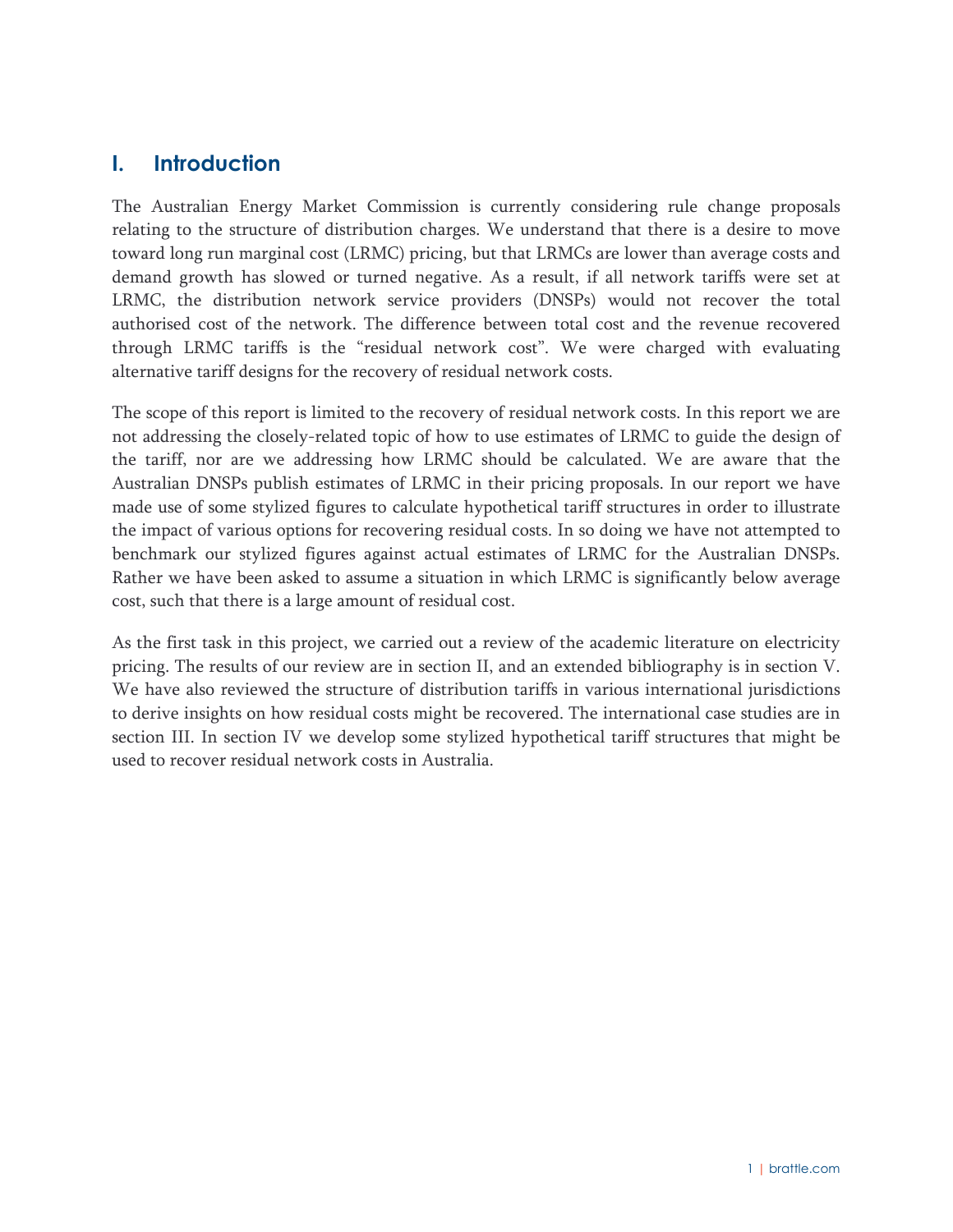## **II. Review of academic literature and industry expertise**

While there is a vast literature on electricity pricing and an extensive literature on the estimation of marginal costs, the specialized literature on the pricing of distribution network services is considerably slimmer and that on recovering residual distribution costs when embedded costs exceed LRMC is virtually non-existent.

To augment the published literature, we reached out to two dozen academics, regulators, consumer advocates, consultants and utility practitioners that are located in the United States and abroad. We heard back from six academics, ten utility practitioners, one serving state regulator, one former state regulator, one former national regulator, one former consumer advocate and one consultant to consumer advocate. They shared with us their opinions on how to recover residual costs for distribution network services.

This section of the paper summarizes the learnings from the literature review and expert survey. A full bibliography appears in section V.

## **A. PRINCIPLES OF TARIFF STRUCTURE**

Professor James C. Bonbright is the most widely quoted expert on the subject. In his text on public utility tariffs (Bonbright, 1961 and 1988), he lays out ten principles for tariff design. These do not specifically focus on the pricing of distribution network services because when he was writing all utilities were vertically-integrated and distribution network services were not unbundled. Nevertheless, the ten principles noted below provide a framework within which distribution tariffs should be evaluated:

- 1. Effectiveness in yielding total revenue requirements, without encouraging undesirable over-investment or discouraging reliability and safety.
- 2. Revenue stability and predictability, with a minimum of unexpected changes that are seriously adverse to the utility companies.
- 3. Stability and predictability of the tariffs themselves, with a minimum of unexpected changes that are seriously adverse to utility customers.
- 4. Static efficiency, i.e., discouraging wasteful use of electricity in the aggregate as well as by time of use.
- 5. Reflection of all present and future private and social costs in the provision of electricity (i.e., the internalization of all externalities).
- 6. Fairness in the allocation of costs among customers so that equals are treated equally.
- 7. Avoidance of undue discrimination so as to avoid subsidising particular customer groups.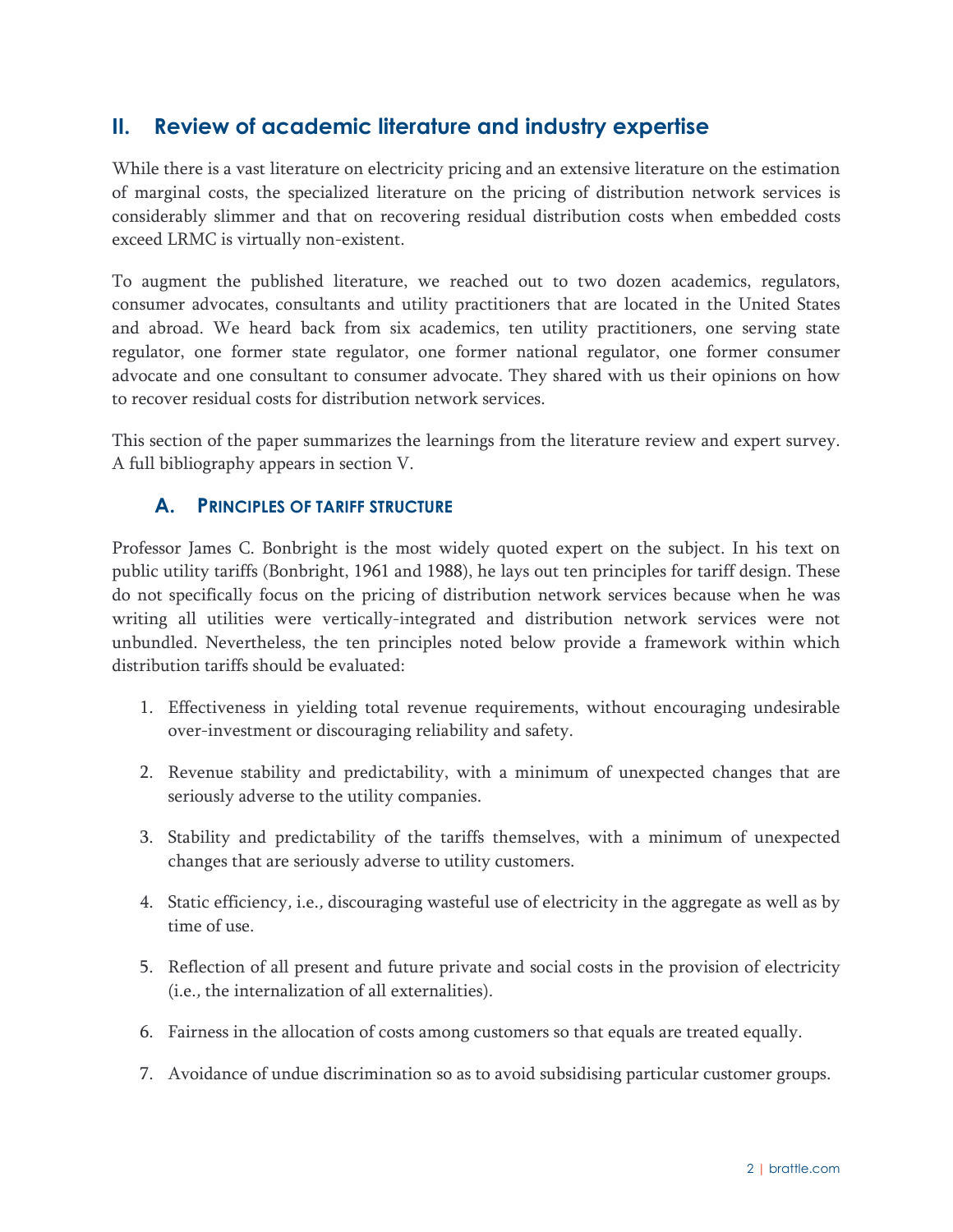- 8. Dynamic efficiency in promoting innovation and responding to changing supply–demand patterns.
- 9. Simplicity, certainty, convenience of payment, economy in collection, comprehensibility, public acceptability, and feasibility of application.
- 10. Freedom from controversies as to proper interpretation.

In 2007, the Demand Response Research Center at the Lawrence Berkeley National Laboratory carried out a project to assist the two commissions in California deal with the state's pricing challenges. It published an Issues Paper in which the ten Bonbright principles were refreshed to deal with new issues that had emerged since Bonbright published his text (mostly dealing with the restructuring of the industry and the emergence of customer choice) and condensed into five principles<sup>3</sup>:

- 1. Economic efficiency in consumption and production.
- 2. Equity between customers and between the utility and the customers.
- 3. Revenue stability for the utility.
- 4. Bill stability for the customer.
- 5. Customer satisfaction.

In practice, economic efficiency is only one of five principles in tariff design, not the only one or even the dominant one. Equity, or treating different groups of customers fairly, and gradualism (i.e., avoiding sudden changes in the level of tariffs, to ensure revenue stability for the utility and bill stability for the customer) are equally important. And a new focus on customer satisfaction has emerged, since customers have become well versed in how to use energy wisely, both through investing in energy efficient equipment and by installing self-generation technologies, and how to choose their energy suppliers.

## **B. DERIVATION OF PRINCIPLES FOR RECOVERY OF RESIDUAL COSTS**

Based on the general principles of tariff structure enunciated above, the following three principles suggest themselves specifically for recovering residual costs. We recognize that there are trade-offs and therefore some associated tensions between the principles and judgement would have to be exercised in coming up with a final recommendation. This trade-off is likely to be different in different jurisdictions, reflecting different policy priorities and different statutory remits for the relevant regulatory agency.

<sup>3</sup> Faruqui, Hledik and Neenan (2007).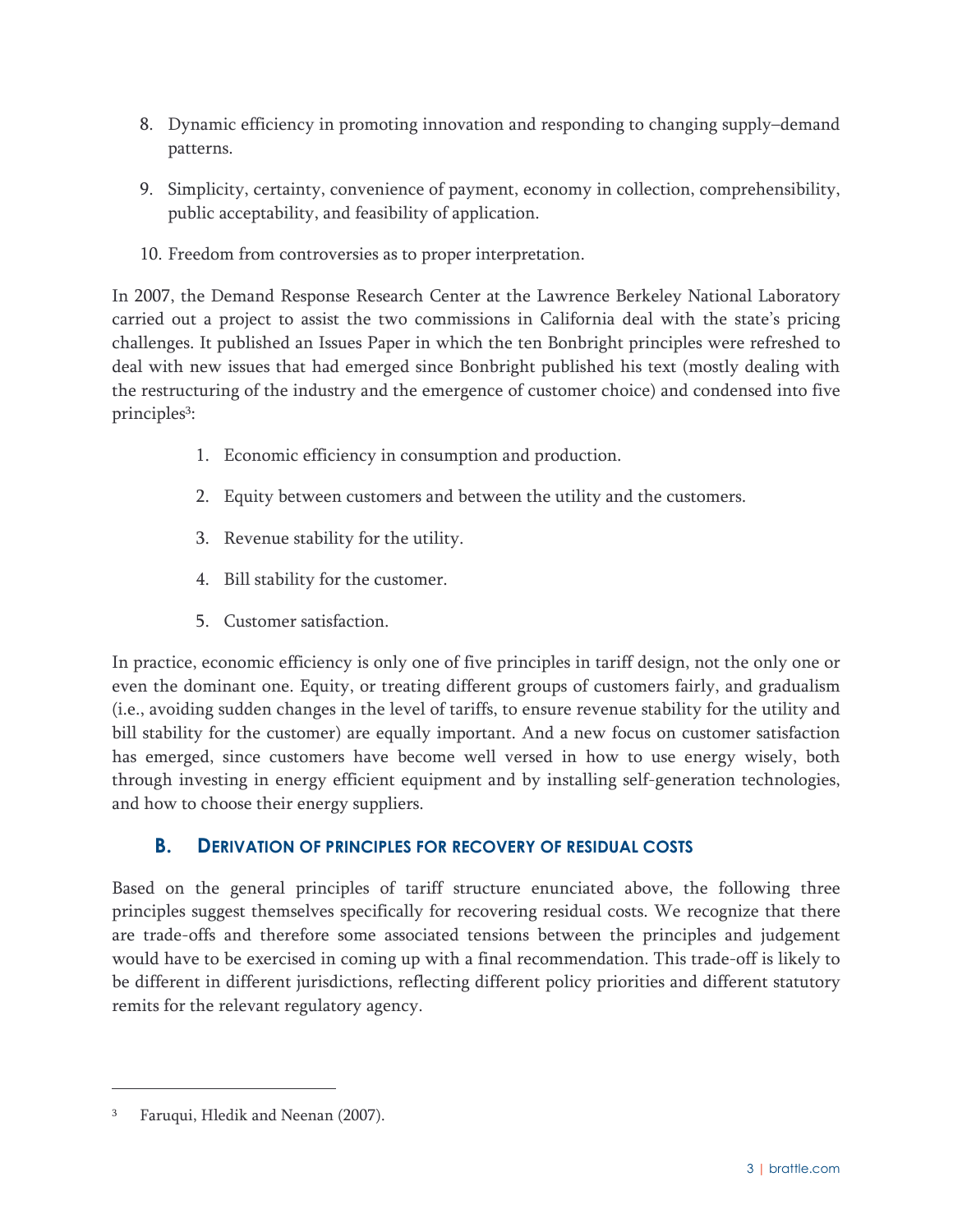We also note that a fundamental tenet of regulation is that utilities are entitled to recover all prudently-incurred costs. Therefore the trade-off required to design a tariff to recover residual costs should not limit the utility's ability to recover all prudently incurred residual costs.

- The pricing of residual costs should not be inconsistent with the promotion of economic efficiency. This means that charges should be initially based on LRMC and adjusted to recover residual cost through Ramsey pricing, i.e., the inverse elasticity rule.
- The pricing of residual costs should not be inconsistent with the widely held concept of "fairness." While fairness is often not explicitly defined in a way that translates directly into tariff design, fairness may devolve into several sub-principles. Tariffs should not be changed so drastically that certain customers experience large bill increases in a short period of time while others experience large bill decreases. Tariffs should be designed to recover class revenues in proportion to the cost-of-service of each class as it has been traditionally allocated. And all customers in a class should pay the same average tariff.
- The pricing of residual costs should not be inconsistent with the principle of gradualism, meaning that tariffs should change gradually to avoid shocking and inconveniencing customers. The logic is that they have made investments in energy-using equipment conditional on a given set of tariffs and such equipment is long-lived. Additionally, habits take a long time to change.

## **C. ECONOMIC EFFICIENCY THROUGH MARGINAL COST PRICING**

Economists have long argued that economic efficiency is best achieved through marginal cost pricing. Nelson (1964) pulls together the major contributions on the subject. Ralph Turvey is perhaps the most widely quoted authority on the subject. In various papers, Turvey (1964, 1968a, 1968b, 1977) lays out the importance of marginal cost pricing and describes alternative methods for computing marginal cost prices. While there is general agreement that marginal cost pricing works in theory, especially when it is applied to the pricing of electricity generation, there are differences of opinion about how marginal costs should be measured, how "long" is long, and how big should be the increment of demand over which the computations are carried out. The differences of opinion are particularly noticeable when it comes to the measurement of network costs, and these details become particularly important when demand is falling.

#### **D. OPTIMAL DEPARTURES FROM MARGINAL COST PRICING**

There is widespread recognition in the literature that capital intensive industries such as electric utilities are likely to face over or under-recovery of revenues if they move to unconstrained LRMC pricing. The question of how best to deviate from marginal costs has been preoccupying economists since Frank Ramsey wrote his paper on optimal taxation: Ramsey (1927). That paper proved to be seminal and was followed by several others that discussed what came to be known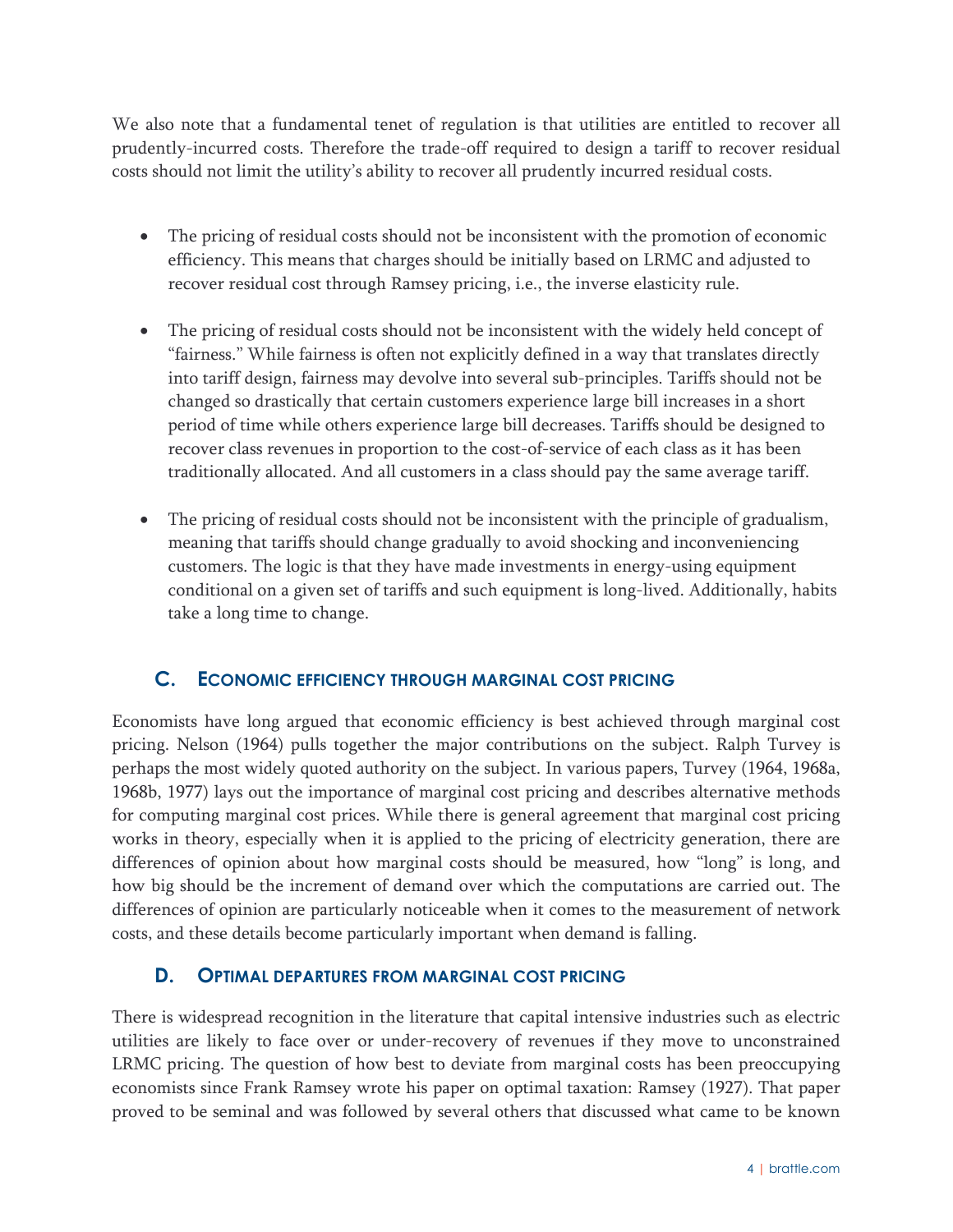as "Ramsey pricing." The literature on Ramsey pricing is summarized in Baumol and Bradford (1970).

Ramsey pricing involves price discrimination: charging different prices to different customer groups (or, in the case of multi-product or multi-service firms, charging different mark-ups over marginal cost on different products or services).<sup>4</sup> Customers who are price inelastic are charged a higher price than those who are price elastic, and thus more of the residual costs are recovered from customers who are price inelastic than from the customers with elastic demand. This has come to be known as the inverse elasticity rule.<sup>5</sup>

The logic behind Ramsey pricing is that any deviations from marginal cost pricing induce changes in the pattern of demand which are inefficient. Customers consume amounts that differ from the optimal amounts that they would consume if price was strictly at marginal cost. As a result, both consumer surplus and overall economic surplus are less than they would be if prices were set at marginal cost. By setting mark-ups inversely proportional to price elasticity, Ramsey pricing allows the firm to recover residual costs while minimising the deviations from optimal (i.e., based on marginal cost pricing) consumption patterns.

In electric utility pricing, the rule has often been used to set the *structure* of electricity prices. At the customer class level, Ramsey pricing would suggest that households pay a greater proportion of residual costs, and industrial customers a lesser portion, if the former are less price elastic and the latter are more price elastic. Within the residential class, it would also suggest that residual costs should be recovered more in fixed (or demand) charges and less in variable energy charges since the former are likely to be less price elastic than the latter.<sup>6</sup> However, Ramsey pricing has rarely been applied, at least not explicitly, for price discrimination across customers in the same class. The main reason is that equity considerations have stood in the way. It is often asserted that individuals who are relatively better-off are likely to show a higher elasticity for consuming certain goods such as electricity than individuals who are less well-off, because the better-off customers use some electricity for "luxuries", whereas the less well-off customers use electricity only for "essential" purposes.<sup>7</sup>

Train (1991) argues in the context of discussing alternative modes of public transit in the San Francisco Bay Area, either the AC Transit bus or the BART train: "Ramsey prices, if

It is sometimes called third-degree price discrimination to distinguish it from the case where each customer would pay a different price based on their willingness to pay. In that case, the monopolist would expropriate all consumer surplus.

<sup>5</sup> See Crew and Kleindorfer (1979) for a derivation.

<sup>6</sup> Consistent with this notion, practice in Great Britain before privatisation used to be that residual costs were recovered in fixed charges (see section III.B).

<sup>&</sup>lt;sup>7</sup> It is unclear how well this assertion has been tested empirically. Some authors, such as Reiss and White (2002) argue that low-income customers are likely to show higher price elasticity for electricity use.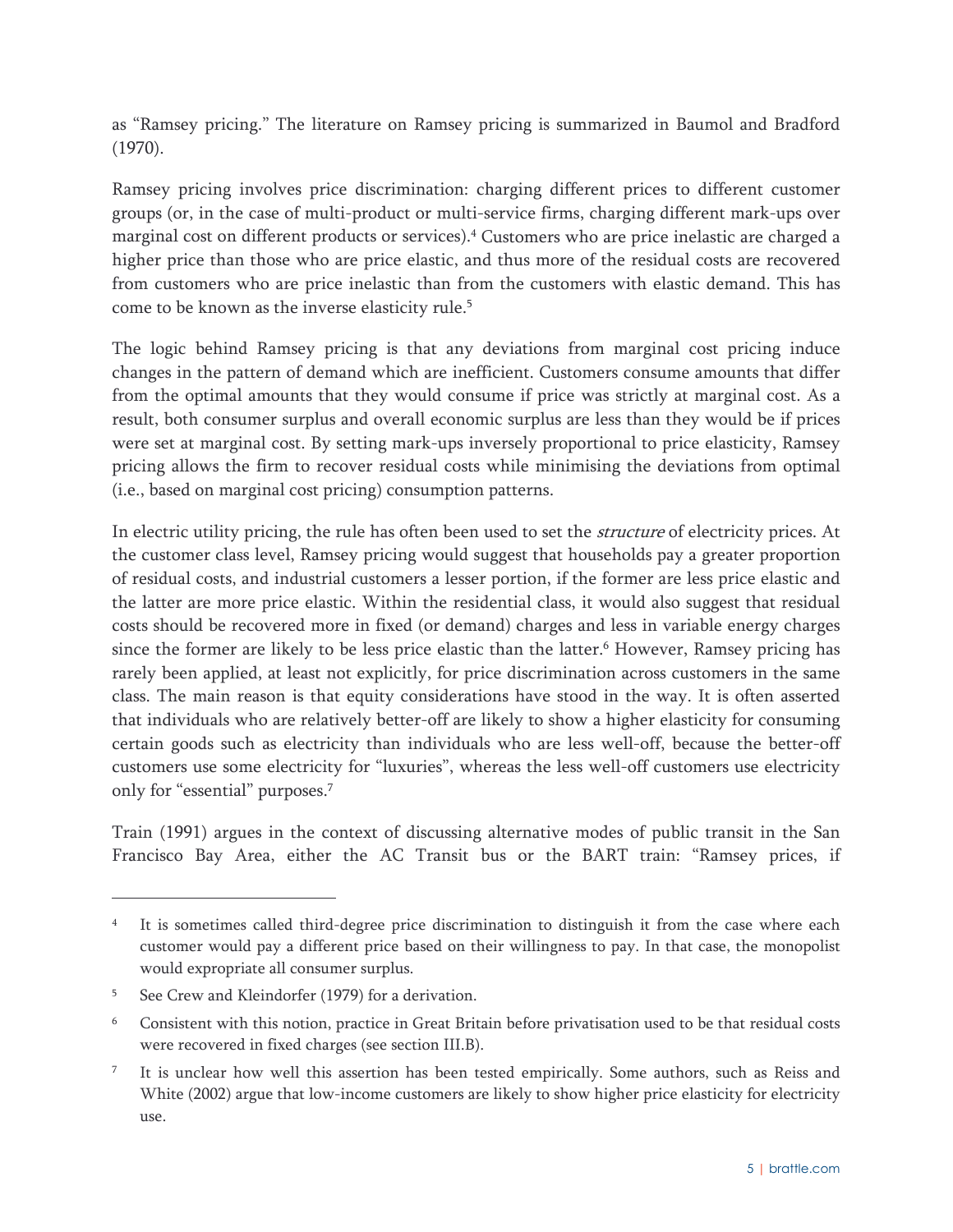implemented, would require that lower-income riders of the bus subsidize the higher-income riders of the BART. From an equity perspective, this arrangement would be unsuitable."

However, Train does suggest an approach whereby Ramsey pricing might be made politically acceptable. He says that Ramsey prices maximize the total economic surplus without considering the distribution of the surplus and in most cases, such as the mass transit discussed above, it may well seem inequitable. If the regulator can find a way to redistribute the expanded surplus, then the inequity would go away. However, the regulator cannot always effectively implement a redistribution of surplus. In these cases, Train suggests that "the regulator needs to consider the equity impacts of Ramsey prices when deciding whether to implement them."

In fact, arguably the inverse of Ramsey pricing has been used in some jurisdictions with lower prices being charged to low income customers, who are perceived to have lower price elasticities since their low levels of consumption are focused on necessities such as lighting and cooking.<sup>8</sup> The residual revenue is recovered by charging higher prices to other customers.<sup>9</sup>

In closing, we want to draw attention to an important question that arises in the practical implementation of Ramsey pricing: do customers respond to price in a way that is effectively captured by the models traditionally used by economists? Ramsey pricing assumes that customers respond to (marginal) prices. It is sometimes suggested that customers are relatively unaware of (and therefore cannot respond to) the price schedules in a utility's tariff structure, and that other considerations such as the change in monthly bill are more important in driving consumption patterns. If the tariff structure is anything other than a one-part volumetric tariff where the price is constant regardless of consumption, then a change in marginal prices will result in a different change in monthly bills.

If the tariff is structured as a two-part design, where the first part is a fixed charge and the second part is a uniform (flat) volumetric charge, customers are likely to understand the prices in the tariff structure and the issue should not pose any meaningful complications for the application of Ramsey pricing. But if the second part has a block tariff structure, and there are multiple blocks, then customers are less likely to know what the marginal price is. 10 In that case, modifications to the traditional Ramsey formula might need to be made.

<sup>&</sup>lt;sup>8</sup> For example, in California low income customers are eligible for the CARE program under which they buy electricity at substantially discounted tariffs. The loss in revenue is recovered from all other customers. The customers fill out a form that comes with their electric bill. In the form, they state that their income falls into the low income categories specified on the form. No additional proof is required. It is self-stated by the customer.

http://www.cpuc.ca.gov/PUC/energy/Low+Income/care.htm.

Baiman (2001) calls this progressive social pricing and argues that when a social welfare function is defined as including both equity and efficiency as parameters, that it is the more general case of the inverse elasticity rule associated with Ramsey pricing.

 $10$  Ito (2012).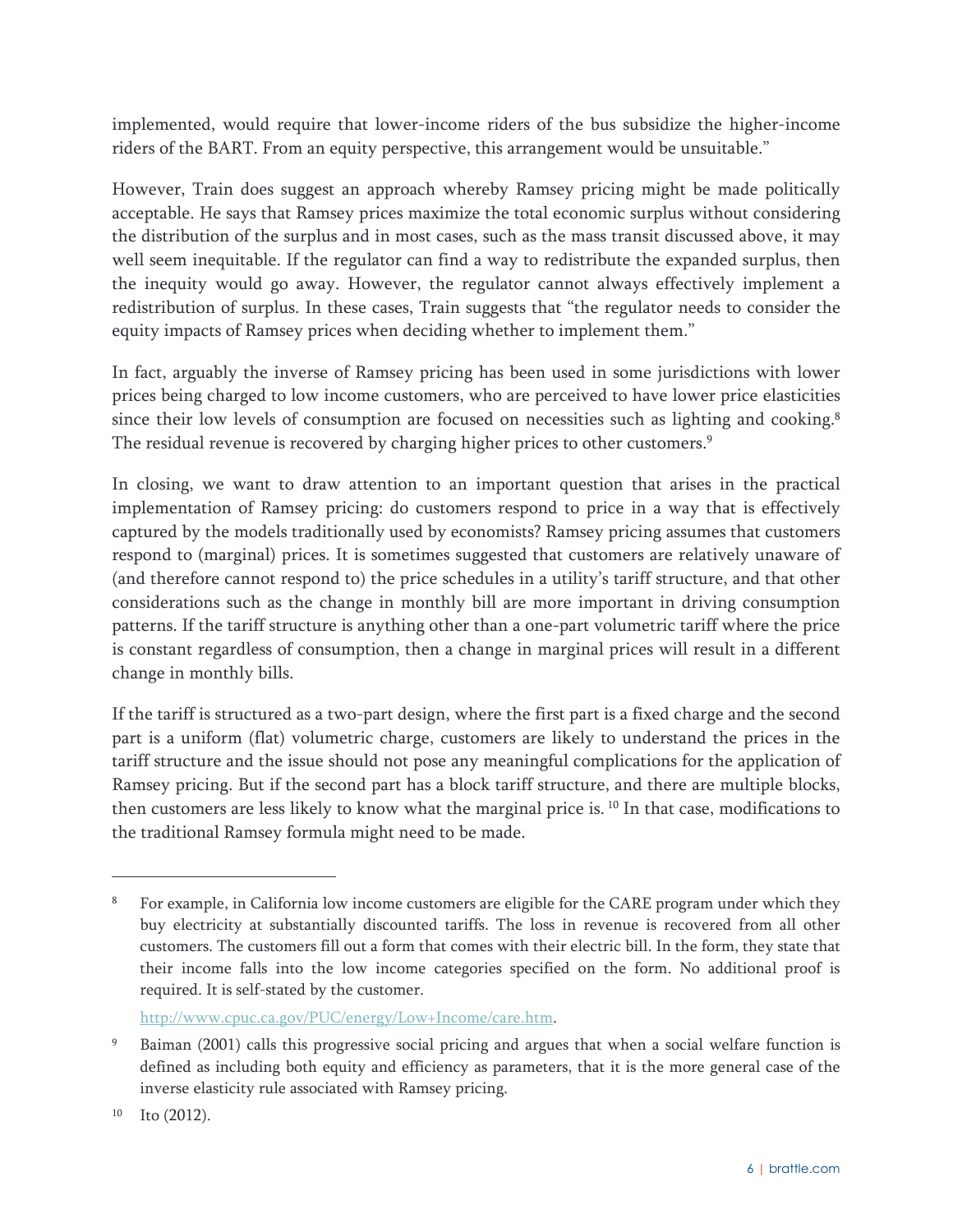We note that this is largely an empirical issue that is likely to be more significant in some jurisdictions than others. We also note that in Australia the DNSP tariff is "mediated" by the retailers who pay the DNSP charges but do not necessarily pass them on in the same structure to their customers. Currently, the only significant evidence on this comes from California's where complex multi-part volumetric tariffs are poorly presented to the customer and confusion reigns in the customer's mind.

## **E. NONLINEAR PRICING**

-

As noted by Willig (1978) and Brown and Sibley (1986), for capital-intensive industries economic welfare can be improved by moving from linear (flat or one-part) pricing (whether based on marginal costs or involving the Ramsey-correction) to nonlinear pricing (involving multiple parts). Joskow (2007) and Wilson (1993) summarize the literature on the subject.

Nonlinear pricing for electricity distribution would typically consist of a fixed charge and a volumetric charge which could be flat or have a block tariff structure (inclining or declining). The fixed charge would be designed to recover the fixed costs of generation, transmission and distribution while the volumetric charge would be designed to recover the variable costs of generation, mostly fuel, and possibly variable transmission and distribution costs (losses). If the appropriate metering infrastructure is in place, the volumetric charge could have a time-varying character which could either be static (e.g., two or three period time-of-use tariffs) or dynamic (e.g., critical peak pricing or real time pricing). $11$ 

In further refinements, the fixed charge can be subdivided into a charge that covers metering and customer care costs and is strictly fixed (e.g., a monthly charge per connection) and a demand charge per kW that recovers the cost of the network. This would lead to a three-part tariff,

<sup>&</sup>lt;sup>11</sup> Several papers are listed in the bibliography on the topic of time-varying energy charges. See Faruqui and Sergici (2013) for a survey of pricing experiments and full-scale programs that feature timevarying energy charges. The theoretical case for time-varying charges and an exhaustive review of the literature appears in Crew and Kleindorfer (1976) and also in Crew, Fernando and Kleindorfer (1995). The first known reference to time-varying rates in the economics literature dates back to Clark (1911). He also hinted at the use of "demand meters" and, if they were not available, at using estimates of "connected load." Noting that electricity could not be stored, he made a case for time-of-use rates, citing a report of the St. Louis Public Service Commission on Rates for Electric Light & Power. He stated: "If a customer agreed not to use current at the time of day, about five o'clock usually, he would on the cause theory, be freed from all responsibility for the capital costs of the central plant (though not of the distribution system)." Lyndon (1923) expanded upon the concept of connected load as a proxy for maximum demand by saying it could be based on the number of openings (i.e., sockets) in a house and distinguished between active and inactive openings. He opined that one could "consider every opening in a house as a 50-watt load and one-half the total openings as the maximum load which each dwelling will impose on the system." He then proceeded to make a case for a declining block volumetric rate, saying the first block would recover the costs associated with the maximum demand that the customer would impose on the system and the second block would recover the cost of energy.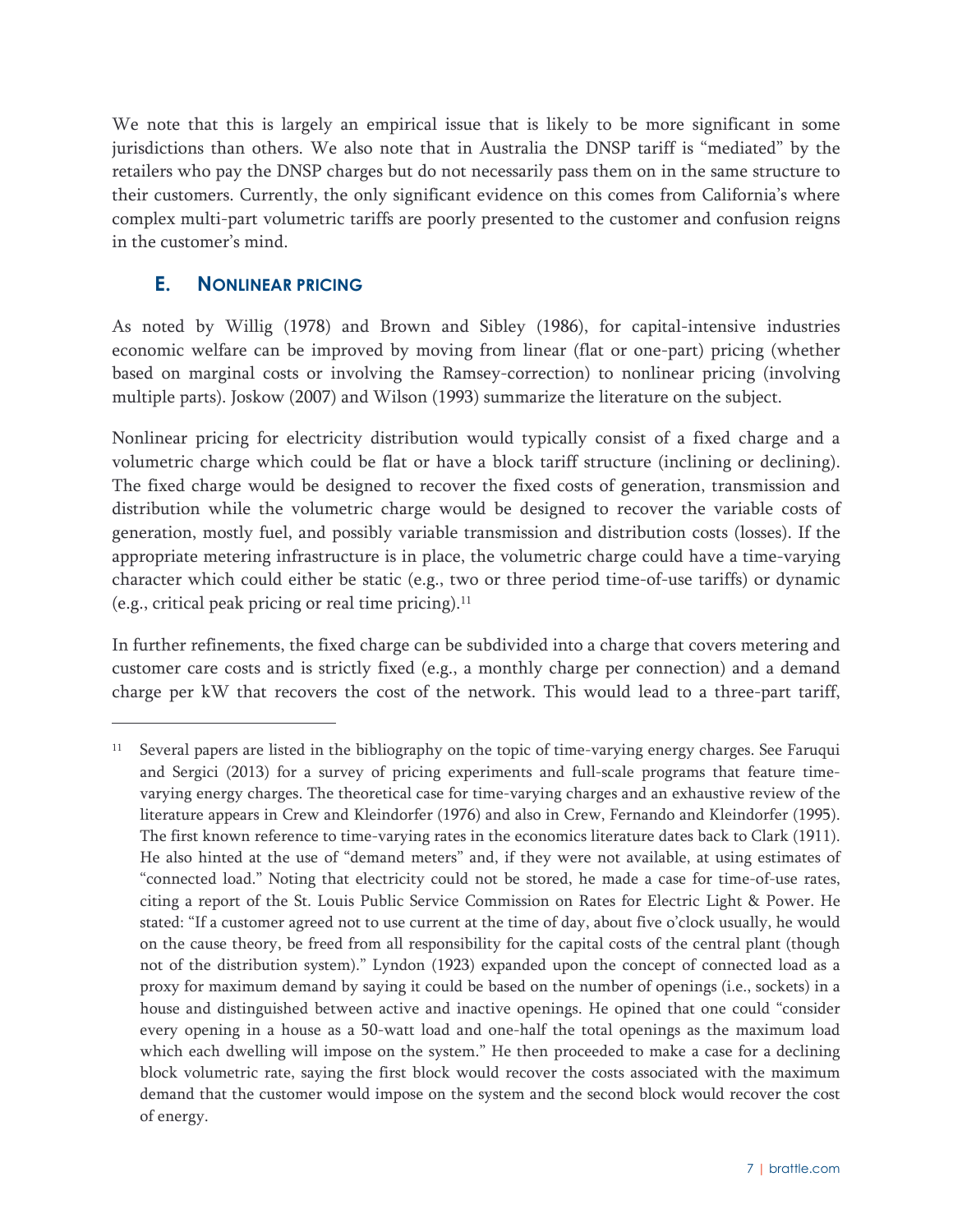which has been widely practiced around the globe for medium and large commercial and industrial customers. It has a long history, going back to Hopkinson (1892). In his presidential address to the Junior Engineering Society, he said: "The ideal method of charge then is a fixed charge per quarter proportioned to the greatest rate of supply the consumer will ever take, and a charge by meter for the actual consumption."12 As Crew and Kleindorfer (1979) put it: "Maximum-demand tariffs, which were to become so popular in the industry over the years were born. Their original intent was apparently to come to terms with the peak-load problem to the extent that they aimed to improve utilization or load factor."

The main challenge in applying the three-part tariff to residential customers has been the lack of demand metering capability for residential customers. However, it has been deployed for years in some European countries including France and Italy.<sup>13</sup> Elsewhere, for residential customers the fixed charge collects the costs of metering and customer care and the volumetric charge collects all or a large proportion of the demand-related costs.14 The demand-related charge is based upon the load factor of the group, adjusted for the system diversity factor.<sup>15</sup>

## **F. EQUITY AND DISTRIBUTIONAL IMPACTS**

As noted earlier, the process of designing tariffs is fraught with the need to make trade-offs between competing objectives. Economic efficiency, which receives the top honours in the economists' toolbox when it comes to pricing, does not often occupy a similar position in the regulators' toolbox. That top honour is reserved for a broadly conceived notion of equity or fairness.

Of course, there is a recognition that the onus of addressing equity issues, especially protecting the well-being of vulnerable customers, devolves on the elected government officials and not on the appointed regulatory bodies. However, in practice regulatory bodies in several countries have felt the weight of public opinion on their shoulders and have taken remedial steps to protect vulnerable customers.

<sup>&</sup>lt;sup>12</sup> The Hopkinson tariff contains an explicit demand charge, for example: demand charge = \$2.50 per month per kW of maximum demand in the month, plus an energy charge of 5 cents per kWh per month. It was followed soon thereafter by a tariff developed by Arthur Wright. The Wright tariff achieves the same objectives without requiring the measurement of demand. It uses a declining block rate structure where the charge for energy might be 10 cents per kWh for the first 50 hours of use and 5 cents for the next 50 hours of use and so on. "Given any Hopkinson rate structure, one can always develop a Wright rate structure which will produce identical bills." See Neufeld (1987) for additional discussion.

<sup>13</sup> See below, section III.C.

<sup>&</sup>lt;sup>14</sup> In some jurisdictions a proportion of the network costs is recovered in the fixed charge (see section III.B).

See Chapter 4 of Crew and Kleindorfer (1979) for additional details.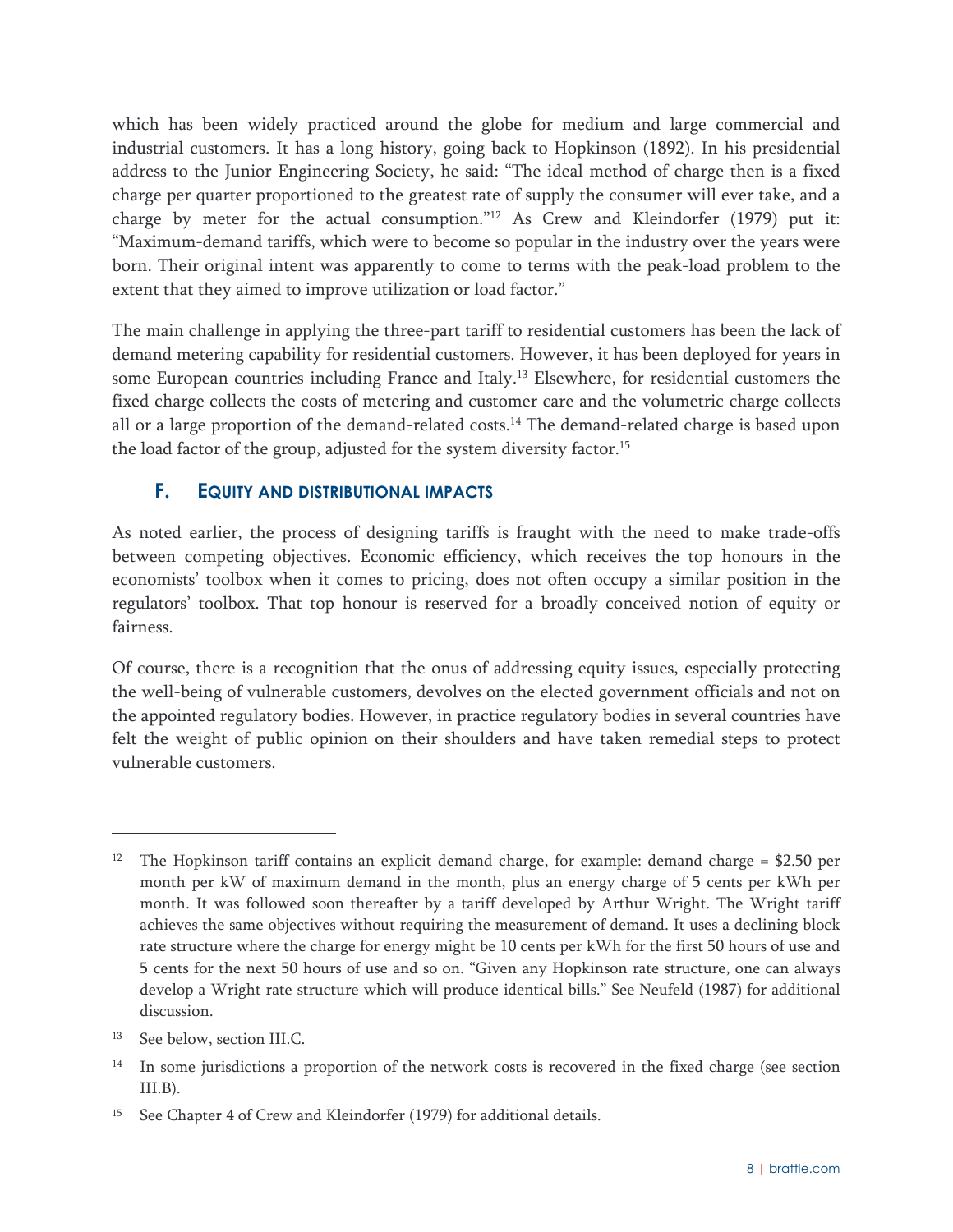William Vickrey, a Nobel laureate in Economics, wrote in 1971 about the difficulties in basing prices on marginal costs. He said that the main difficulty with marginal cost pricing is "likely to be not just mechanical or economic, but political." He felt that people shared the medieval notion of a just price as an ethical norm, and that prices that varied according to the circumstances of the moment were intrinsically evil. He opined:

"The free market has often enough been condemned as a snare and a delusion, but if indeed prices have failed to perform their function in the context of modern industrial society, it may be not because the free market will not work, but because it has not been effectively tried."16

Vickrey proposed setting the usage charge equal to marginal costs and reconciling the revenue imbalance by a residual cost collection.<sup>17</sup>

The regulatory tensions between these objectives have been recognized for a long time, going back to the writings of the British writer Dalton (1938):

"There has never been any lack of interest in the subject of electricity tariffs. Like all charges upon the consumer, they are an unfailing source of annoyance to those who pay, and of argument in those who levy them. In fact, so great is the heat aroused whenever they are discussed at institutions or in the technical press, that it has been suggested that there should be a "close season" for tariff discussions. Nor does this discussion exaggerate their importance. There is general agreement that appropriate tariffs are essential to any rapid development of electricity supply, and there is complete disagreement as to what constitutes an appropriate tariff."

As argued by Faruqui (2010–11) in the context of electricity pricing, from an economic efficiency standpoint, all customers should face cost-based tariffs so they can make optimal consumption decisions. If society as a whole wants to protect vulnerable consumers, it can institute other mechanisms such as "energy stamps," akin to "food stamps" to make sure they have the funds to meet their essential energy needs. Governments would have to tap into their general revenue fund to make this happen. We understand that Australian governments, such as the NSW Government, have established community service obligations which include items such as emergency energy payment vouchers, rebates for low income households and rebates for people on life-support equipment. In the UK, all senior citizens are given an annual payment of between

<sup>&</sup>lt;sup>16</sup> Vickrey, William, "Responsive pricing of public utility services," *Bell Journal of Economics and* Management Science, 2, 1971, pp. 337–346.

<sup>&</sup>lt;sup>17</sup> Vickrey's first study on efficient electricity pricing dates back to 1939 and was funded by the Twentieth Century Fund. He is regarded as the father of congestion pricing, a concept he first proposed in 1952 for the New York City subway system. He recommended that fares be increased in peak times and in high-traffic sections and be lowered in others. Elected officials considered it risky, and the technology was not ready. Later, he made a similar proposal for road pricing. Vickrey considered time-of-day pricing as a classic application of market forces to balance supply and demand. Those who are able can shift their schedules to cheaper hours, reducing congestion, air pollution and energy use. See http://www.vtpi.org/vickrey.htm.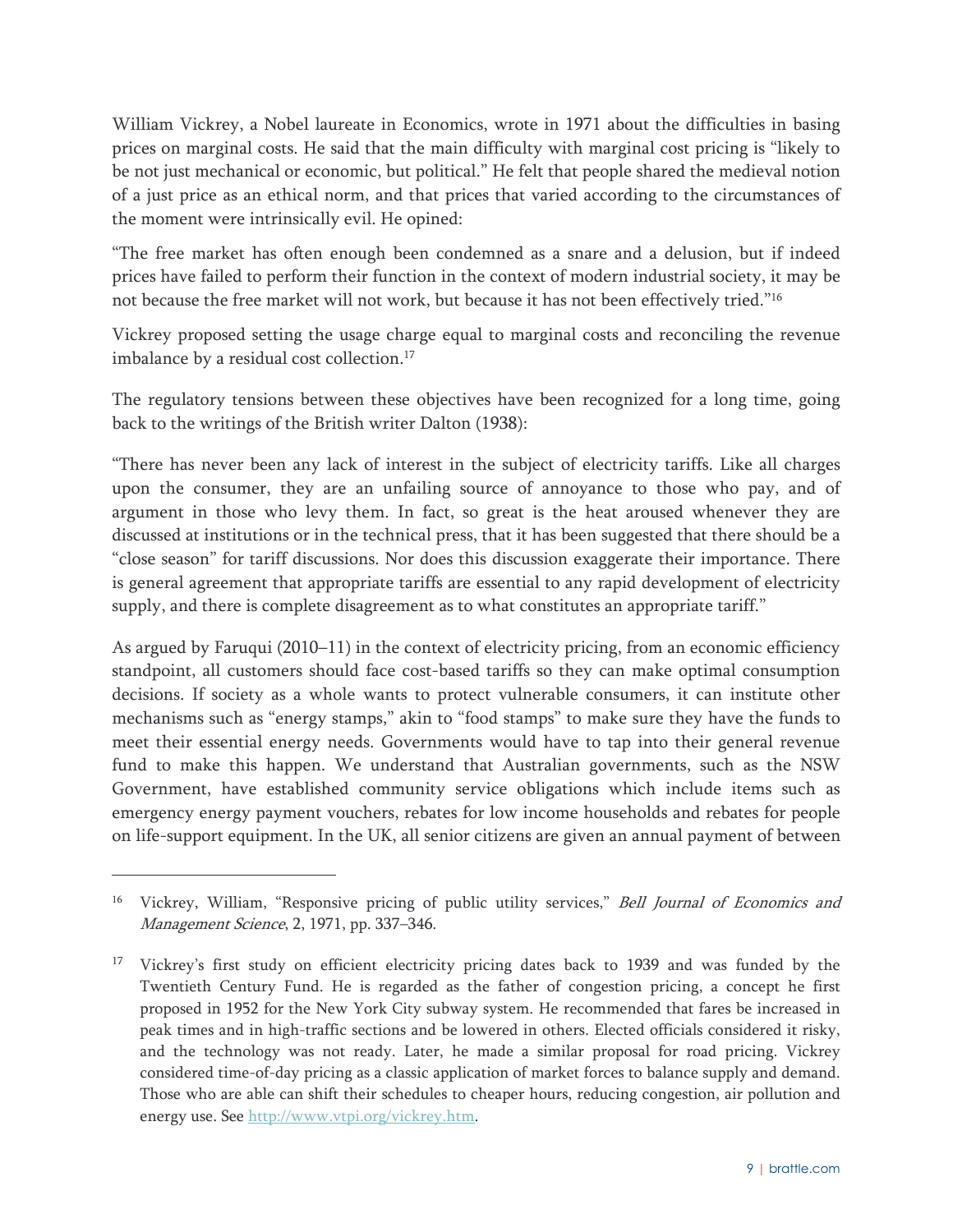one hundred and three hundred pounds to assist them with their winter heating needs.18 Such payments generally fall in the category of income supplements and would appear to be more economically efficient than discounting prices.

Similar concerns have arisen in the pricing of natural gas, as noted by Borenstein and Davis (2012) in their study of natural gas pricing: "The reality is that whenever policymakers can influence prices there is a temptation to use these prices to accomplish distributional goals. This is despite the fact that economists generally view optimal tariff design as separate from redistribution, particularly when there are broader redistributive tools in place such as the income tax. Striking a balance between these two objectives is perhaps the biggest challenge faced by utility regulators."

These concerns notwithstanding, regulators in many countries have often given a lot of weight to distributional concerns. In many cases, this has meant excluding vulnerable customers from price increases. Vulnerable customers may be low income customers, customers on fixed incomes (such as old age pensioners) or customers who require electrically-powered medical equipment. It has often been difficult to identify such customers and the process has often involved selfselection (as in California's CARE<sup>19</sup> program) or the use of a proxy such as usage. Low use consumers are often interpreted as low income customers even though the empirical evidence on that correlation is decidedly weak.20

Nevertheless, this argument is presented when the case is made for inclining block tariffs. It is argued that the first block is below average costs to protect the well-being of the vulnerable customers. It is also argued that the last block is above average costs to promote energy efficiency. In British Columbia, when inclining block tariffs were introduced, the main driver was the need for a tariff increase, since LRMCs were found to exceed average costs. It was decided to impose the entire tariff increase on the second tier and to leave prices in the first tier unchanged. The presumption was that the first tier represented usage that was necessary to ensure a suitable lifestyle. Decades earlier, when California introduced its lifeline tariffs in 1975, the presumption was that the first tier represented minimum usage for the necessities of a basic lifestyle.

Even Lewis (1941) argues that the imposing the same fixed charge on all customers is often viewed as discriminating against small users. He notes that "the small consumer of electricity may be small because he is using it only for lighting, while the large may be using it for heat, power, or other purposes for which the demand is more elastic than for lighting." And so he states that to avoid discriminating heavily against small consumers, "undertakings sometimes

-

<sup>&</sup>lt;sup>18</sup> See: https://www.gov.uk/winter-fuel-payment/what-youll-get.

<sup>&</sup>lt;sup>19</sup> California Alternate Rates for Energy (http://www.cpuc.ca.gov/PUC/energy/Low+Income/care.htm).

<sup>&</sup>lt;sup>20</sup> See, e.g., the evidence cited in Borenstein and Davis (2012). Similar lack of correlation has been cited in rate cases involving the Commonwealth Edison Company of Illinois or Pacific Gas & Electric Company of California.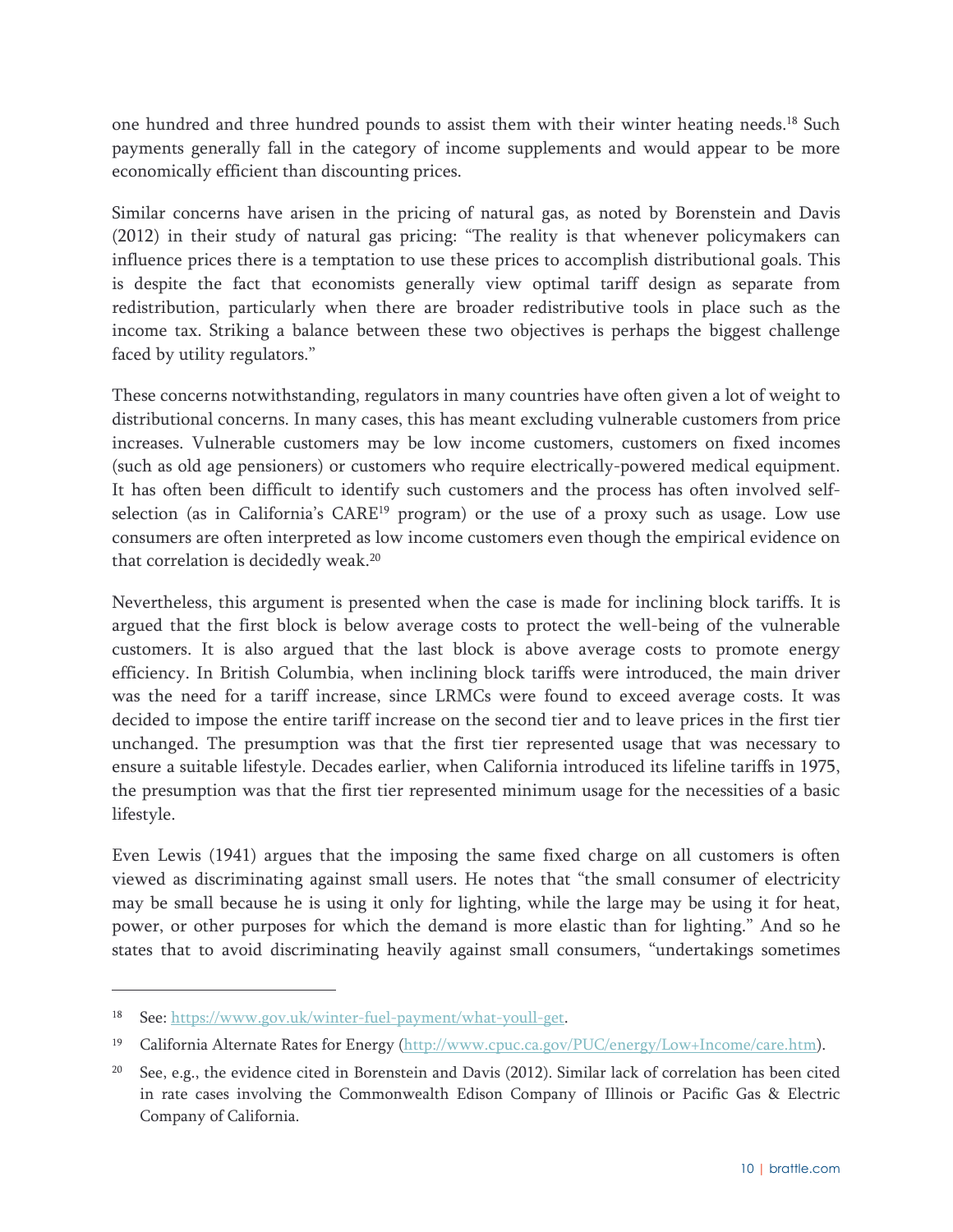have a different fixed charge for each consumer, varying according to the rateable value of his house, the number of rooms, or similar index. This has indeed the advantage that the fixed charge can be made to increase so rapidly [across customers] that in effect larger consumers are made to pay higher average prices per unit than smaller consumers."

He then goes on say that another approach is to exempt smaller users from a fixed charge but to offer them a flat volumetric charge where the price is slightly higher than the volumetric charge in the two-part tariff that is offered to all other users. Another option is to let the size of the first block may vary from consumer to consumer.<sup>21</sup>

Lewis reminds us that the two-part tariff, applied uniformly across all customers, is prone to run into political difficulties. He cites the opposition from the Parliamentary Secretary to the Board of Trade who said in 1933:

"I am not attempting to justify the exclusion of the minimum charge from the Bill on any ground of logic or technicality. I am doing it entirely on the political argument that the Government are not prepared to face the opposition that would necessarily come from people in scattered places amounting to millions in total who would never understand the reasons behind a clause of this kind<sup>"22</sup>

Regulators have also put a lot of weight on doing studies that allocate the total requirement among classes of customers using one of many different methods. Once the class revenue allocations have been dene, the onus on tariff design is to ensure that they recover the revenue requirement of that class. This is often carried out using one of many demand allocation methods. As laid out in an Opinion offered by the Federal Energy Regulatory Commission in the United States:

"Demand allocation refers to the method of apportioning fixed capacity costs among customer classes. The Commission typically uses a coincident peak method to allocate demand costs, in which demand costs are allocated based on the customer class' demand at the time of (coincident with) the system peak demand. The coincident peak may be based, for example, on a single peak month (1 CP), the average of three peak months (3 CP), or the average of peaks in twelve months (12 CP). A company that has a relatively flat demand curve throughout the year would typically allocate demand on a 12 CP basis, which assumes that a utility's demand is relatively constant throughout all twelve months of the year. A summer (or winter) peaking company would more

<sup>&</sup>lt;sup>21</sup> These cases are discussed further in Brown and Sibley (1986) where the discussion as posed as one in which the small user will select the volumetric tariff and the large user will select the two-part tariff. This scenario would dominate the one in which only a single two-part tariff is offered and will improve economic well-being for society as a whole.

<sup>22</sup> Joint Committee of the House of Lords and House of Commons on Gas Prices (H.L., 24, 91, H.C. 110), 1937, para. 16.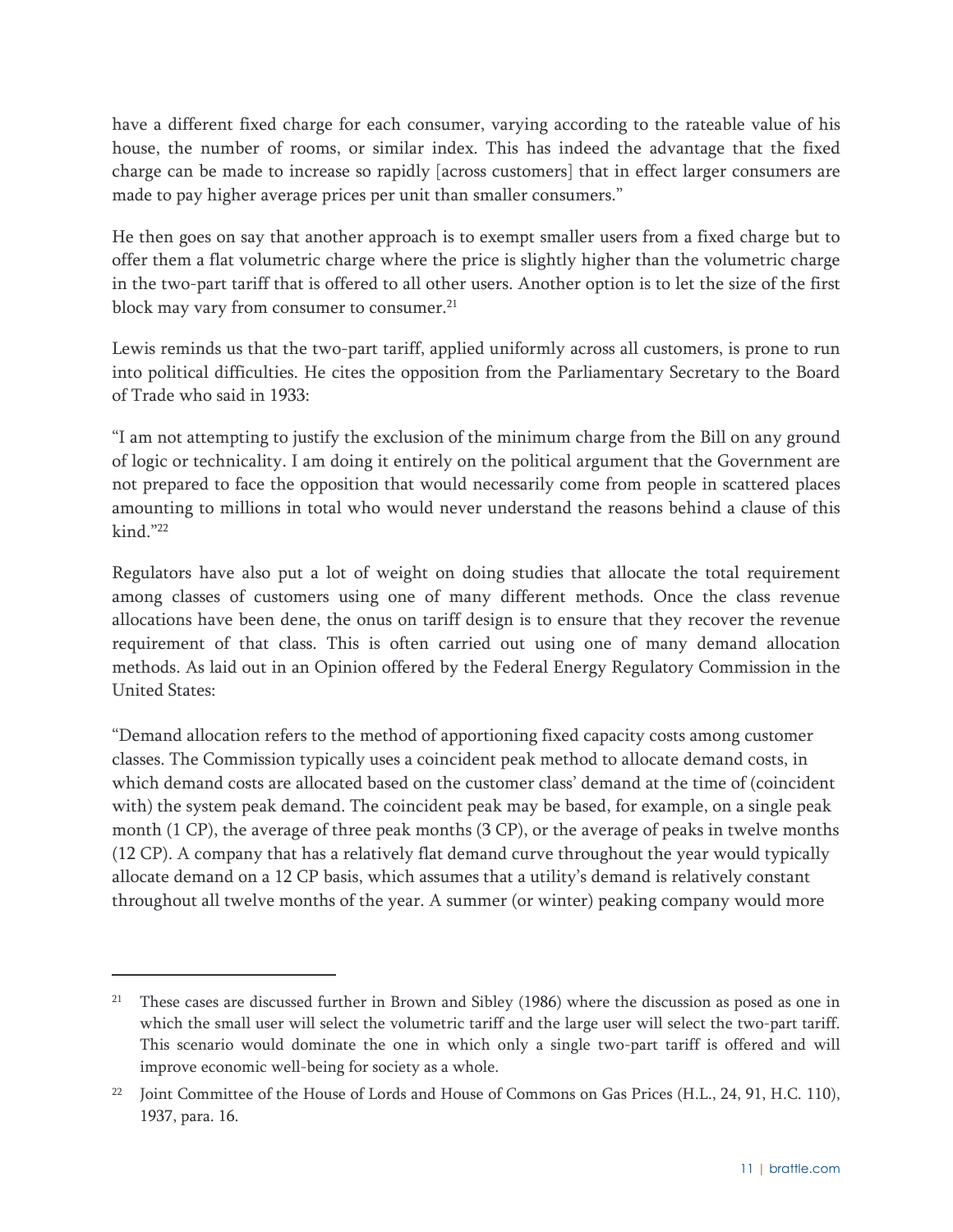typically allocate demand on a 3 CP basis, which assumes demand will peak during the three peak usage months."23

## **G. THE PRACTICE OF DISTRIBUTION PRICING**

As a practical matter, given the absence of demand metering for household customers in many jurisdictions, distribution network tariffs use a two-part design (fixed and kWh-based). Even where household customers have smart meters capable of measuring demand, tariffs rarely include a demand charge.<sup>24</sup> The first part, the fixed charge, however, is usually small and does not recover the full cost of investing in, operating and maintaining the grid. It often only recovers the cost of metering and customer care, or a small proportion of the total network costs. While almost the entire costs of the distribution network are fixed relative to the number of kWh distributed, often less than a fifth of distribution revenue is recovered through the fixed charge. In some cases, the fixed charge may recover less than a tenth of the fixed costs.25

A new study by EPRI (2014) indicates that, for the US as a whole, the average customer's allinclusive monthly bill amounts to \$110, corresponding to a usage of 982 kWh per month. Of this amount, it is estimated that \$70 is for generation charges, \$10 for transmission charges and \$30 for distribution charges. EPRI estimates that variable energy costs amount to \$59 a month and fixed capacity costs to \$51 a month. In other words, even if a customer does not consume any energy but wishes to remain connected to the grid, that customer would need to pay \$51 for that service if the tariff structure reflected the structure of costs.

Yet the average fixed charge for investor-owned utilities is around \$8 per month<sup>26</sup> with the number for municipal utilities and cooperatives being higher.<sup>27</sup> The remainder is recovered through the volumetric charge. When demand growth slows down, or turns negative, this results in insufficient revenue recovery.

In a few cases, as mentioned earlier, demand charges are deployed that vary with the size of the customer's connection<sup>28</sup> or with actual peak demand.<sup>29</sup> A new report that has just been released by the Grattan Institute in Australia makes a strong case for instituting demand charges.<sup>30</sup>

<sup>23</sup> FERC (2008).

<sup>&</sup>lt;sup>24</sup> Italy is an exception (see section III.C), though here the tariff is three-part, with the volumetric charge recovering most of the costs.

<sup>&</sup>lt;sup>25</sup> For the 14 DNSPs in Great Britain, for example, between 7% and 20% of costs for households are recovered in fixed charges, and 80% to 93% are recovered in kWh charges.

<sup>&</sup>lt;sup>26</sup> In many cases, the charge is zero or virtually zero. In some cases, it is around \$15-20 a month.

<sup>&</sup>lt;sup>27</sup> For the investor-owned segment, the \$51 a month capacity charge is comprised of \$14 a month for generation capacity and \$37 a month for transmission and distribution capacity.

<sup>28</sup> See section III.C.

<sup>29</sup> For example, Arizona Public Service Rate Schedule ECT-2 Residential Service Time-of-Use with Demand Charge Combined Advantage 7pm-Noon.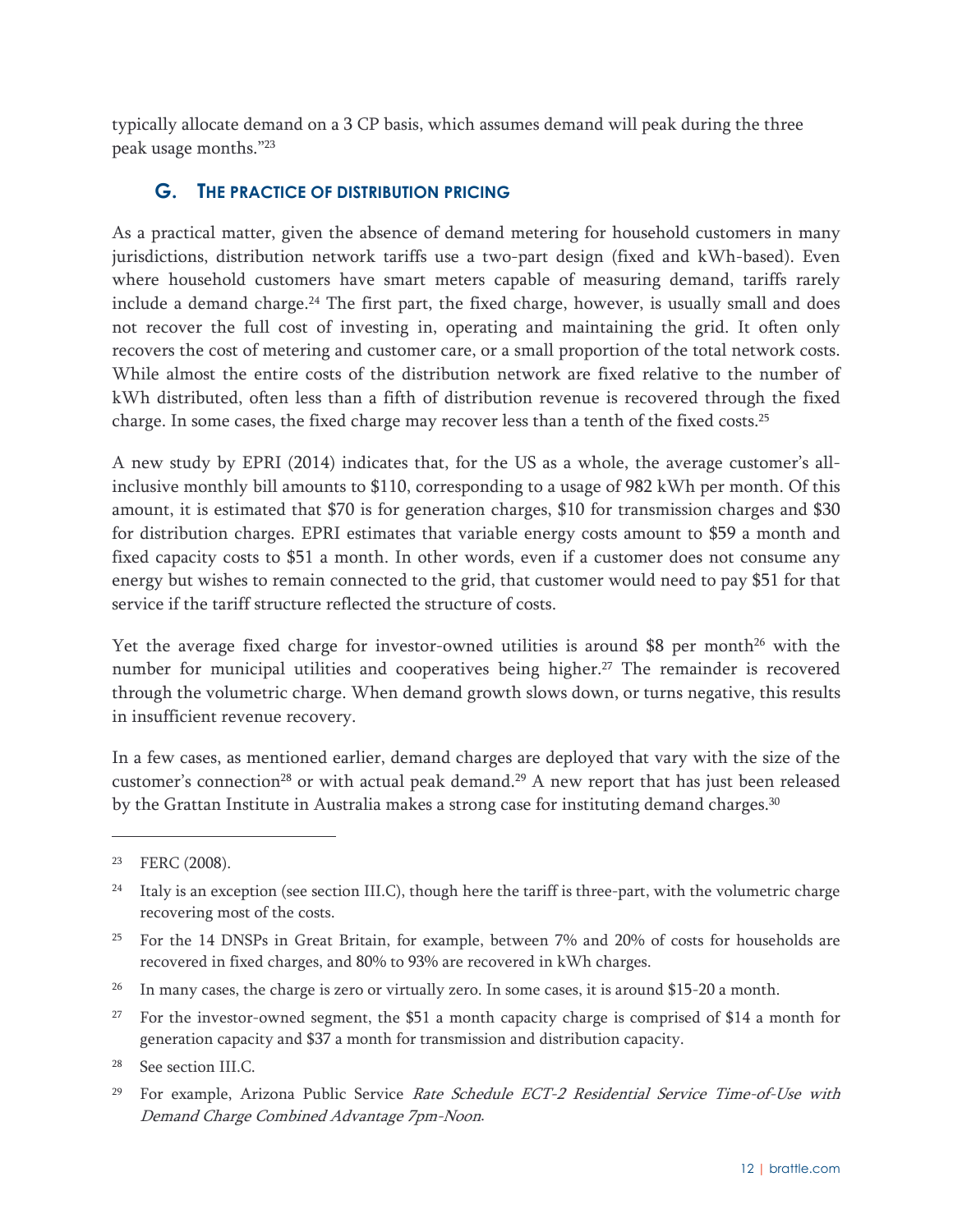## **III. Examples of tariff structures in other jurisdictions**

## **A. INTRODUCTION**

The problem of structuring electricity distribution tariffs is universal, although the nature of the challenge facing the designer of tariff structures depends to an extent on factors such as industry structure, cost trends, and the type of metering technology available. Jurisdictions in Australia have very high proportions of households with PV generation relative to utilities in other jurisdictions, and other jurisdictions with high PV penetration have very different industry structures. To an extent, therefore, pricing problem facing utilities and regulators in Australia may be more severe than in other jurisdictions. Nevertheless, it is useful to study the structure of electricity distribution tariffs in other places as a possible source of ideas for dealing the problems that appear to be unique to Australia but are not that unique.

After surveying the international experience with tariff structures, we have decided to highlight the following cases in this report:

- Great Britain, where, although distribution network tariffs are relatively low, significant efforts have been made recently to redesign the structure of tariffs;
- Italy, which with France is one of the few countries where demand charges are applied to households, and where the network tariff has been adjusted to reflect equity concerns; and
- US jurisdictions, where utilities are often required to estimate LRMC and where residual cost recovery has raised equity concerns.

## **B. GREAT BRITAIN**

There are 14 DNSPs in Great Britain. Since 2011 all of the networks have employed the same methodology for determining the structure of distribution tariffs.<sup>31</sup> The common methodology (known as the Common Distribution Charging Model or  $CDCM$ <sup>32</sup> is a type of long-run incremental cost methodology, where tariffs are determined to recover the costs associated with

-

Continued from previous page

<sup>&</sup>lt;sup>30</sup> Wood and Carter (2014). The report also discusses the need to move to the volumetric portion of the rate toward a critical-peak pricing rate, citing the considerable experimental evidence that is available on the subject. See Faruqui and Sergici (2013) for an updated survey of how customers respond to CPP (and other time-varying rates).

<sup>&</sup>lt;sup>31</sup> Electricity distribution structure of charges: the common distribution charging methodology at lower voltages, Ofgem (November 2009).

<sup>&</sup>lt;sup>32</sup> CDCM model user manual, energy networks association (February 2013). Note that the CDCM model, as well as versions of the model populated with the cost data for each of the 14 networks is publicly available. See footnotes to Table 1.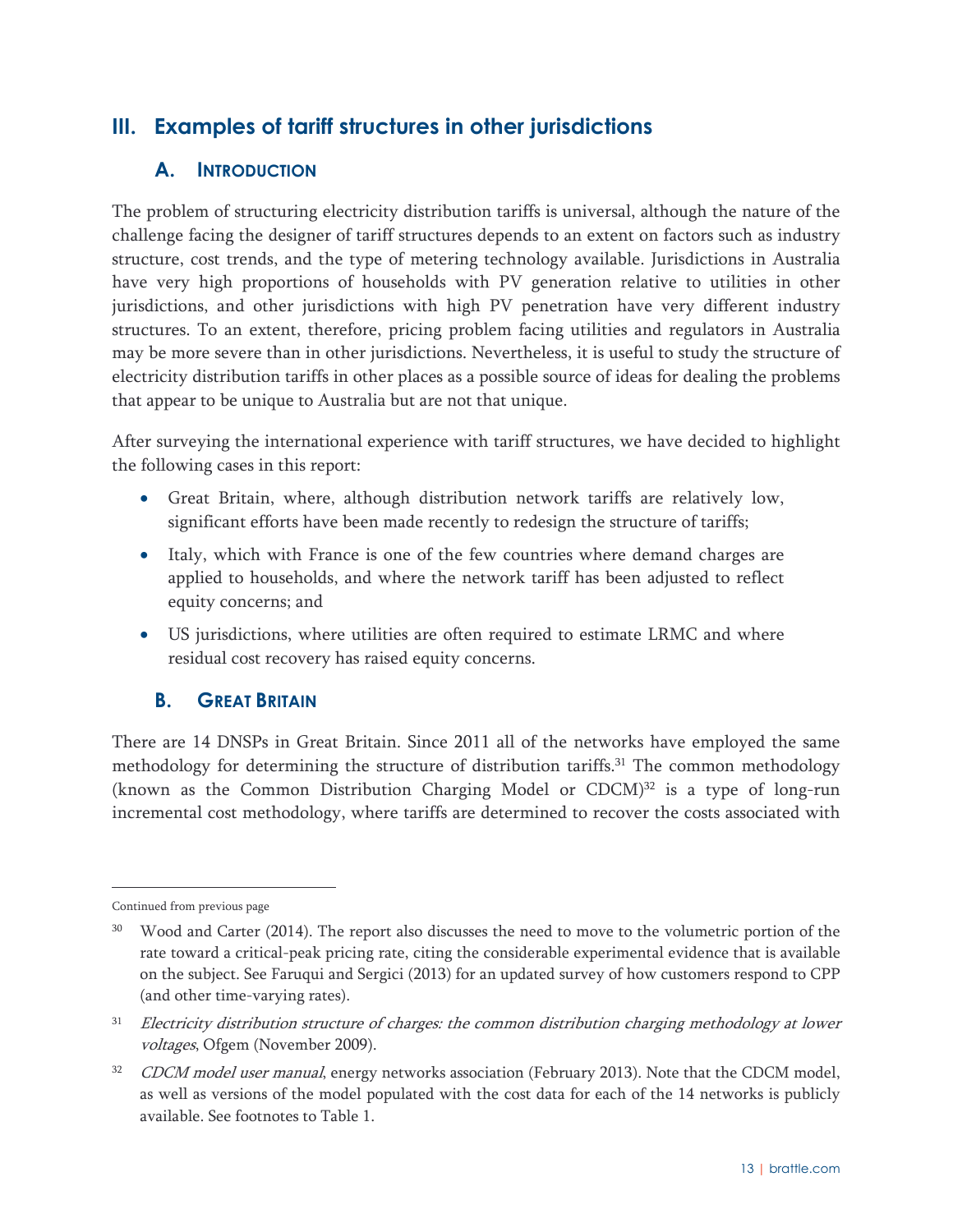a 500 MW increment of demand.<sup>33</sup> For low voltage customers, including households, the tariff is two-part. The fixed (or "standing") charge is set to recover the household customers' share of the forward-looking costs of the low-voltage (LV) network.34 The household customers' share of the higher-voltage network costs are recovered in the volumetric (/kWh) charge. Our understanding is that while the CDCM is relatively new, the approach whereby low-voltage network costs are recovered in the standing charge and higher voltage costs are recovered in a volumetric charge has not changed in some time. When Ofgem approved the CDCM, it indicated that this split did not seem to be principles-based and that further work would be required to refine it. However, our understanding is that no changes have yet been implemented. While we have not found any explanation of the thinking behind this approach, the approach would be consistent with the following reasoning:

- if LV network costs are principally determined by the number of customers (rather than demand or throughput), it makes sense to recover those costs equally from each customer in a fixed charge;
- as demand and throughput on the LV network increases, network reinforcement at higher voltage levels is required;
- the need for reinforcement at higher voltage levels is driven mostly by peak demand; and
- in the absence of demand metering, if there is a correlation between kWh and peak demand, it makes sense to recover these costs in a kWh charge; and
- even if there is weak correlation between kWh and peak demand for individual customers, kWh rather than fixed charges may be perceived as more fair.

The results of this method for allocating costs to household customers are that the majority of the network costs paid by households are in the energy or variable charge, presumably because the costs of the network are predominantly at higher voltages. Table 1 shows that for household customers between 7% and 20% of network costs are recovered in fixed charges, and 80% to 93% are recovered in kWh charges.

<sup>&</sup>lt;sup>33</sup> There are various methodologies for calculating forward-looking "marginal" network costs, some of which are labelled "incremental" and some "marginal". The distinction between these various methodologies is beyond the scope of this paper, and we use the term "LRMC" to refer to such methodologies generally.

Note that in Great Britain the costs of meters and meter reading are not part of the DNSP revenue requirement. The "low voltage" network means any assets below 1 kV.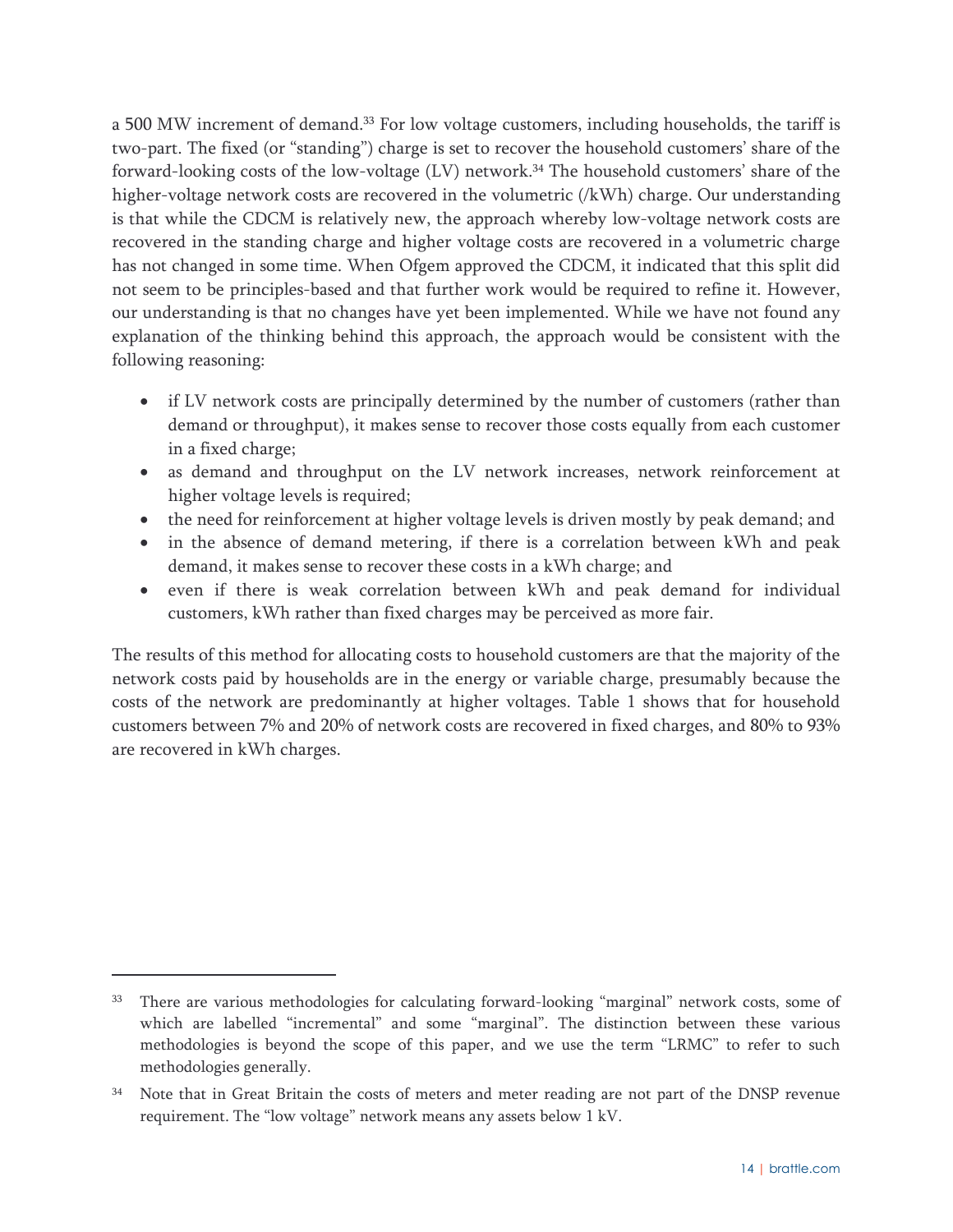#### **Distribution Charges and Annual Average Customer Bills**

|                                            | Variable        | <b>Fixed Charge</b>  | <b>Annual Averages</b> |                      |                      |                      |                     |                  |
|--------------------------------------------|-----------------|----------------------|------------------------|----------------------|----------------------|----------------------|---------------------|------------------|
|                                            | Rate<br>(p/kWh) | (p/customer/<br>day) | Consumption<br>(kWh)   | Variable<br>Costs(f) | Fixed<br>Costs $(f)$ | Total<br>Costs $(f)$ | % Variable<br>Costs | % Fixed<br>Costs |
| <b>Electricity North West</b>              |                 |                      |                        |                      |                      |                      |                     |                  |
| <b>Electricity North West</b>              | 3.038           | 1.940                | 3,200                  | 97.22                | 7.08                 | 104.30               | 93.2%               | 6.8%             |
| <b>Northern Powergrid</b>                  |                 |                      |                        |                      |                      |                      |                     |                  |
| Northern Powergrid (Northeast)             | 2.792           | 4.830                | 3,200                  | 89.34                | 17.63                | 106.97               | 83.5%               | 16.5%            |
| Northern Powergrid (Yorkshire)             | 2.263           | 4.710                | 3,200                  | 72.42                | 17.19                | 89.61                | 80.8%               | 19.2%            |
| <b>Scottish Power Distribution</b>         |                 |                      |                        |                      |                      |                      |                     |                  |
| SP Distribution                            | 2.283           | 5.040                | 3,200                  | 73.06                | 18.40                | 91.45                | 79.9%               | 20.1%            |
| SP Manweb                                  | 4.114           | 3.730                | 3,200                  | 131.65               | 13.61                | 145.26               | 90.6%               | 9.4%             |
| <b>SSE Power Distribution</b>              |                 |                      |                        |                      |                      |                      |                     |                  |
| Scottish Hydro Electric Power Distribution | 3.710           | 6.810                | 3,200                  | 118.72               | 24.86                | 143.58               | 82.7%               | 17.3%            |
| Southern Electric Power Distribution       | 2.397           | 2.950                | 3,200                  | 76.70                | 10.77                | 87.47                | 87.7%               | 12.3%            |
| <b>UK Power Networks</b>                   |                 |                      |                        |                      |                      |                      |                     |                  |
| Eastern Power Networks                     | 2.053           | 4.310                | 3,200                  | 65.70                | 15.73                | 81.43                | 80.7%               | 19.3%            |
| London Power Networks                      | 2.117           | 3.990                | 3,200                  | 67.74                | 14.56                | 82.31                | 82.3%               | 17.7%            |
| South Eastern Power                        | 2.617           | 3.990                | 3,200                  | 83.74                | 14.56                | 98.31                | 85.2%               | 14.8%            |
| <b>Western Power Distribution</b>          |                 |                      |                        |                      |                      |                      |                     |                  |
| Western Power Distribution (East Midlands) | 2.266           | 1.470                | 3,200                  | 72.51                | 5.37                 | 77.88                | 93.1%               | 6.9%             |
| Western Power Distribution (West Midlands) | 2.356           | 2.270                | 3,200                  | 75.39                | 8.29                 | 83.68                | 90.1%               | 9.9%             |
| Western Power Distribution (South Wales)   | 3.470           | 2.720                | 3,200                  | 111.04               | 9.93                 | 120.97               | 91.8%               | 8.2%             |
| Western Power Distribution (South West)    | 3.456           | 2.950                | 3,200                  | 110.59               | 10.77                | 121.36               | 91.1%               | 8.9%             |

Sources: Common Distribution Charging Model for each DNO.

Average annual consumption is assumed to be 3,200 kWh (Ofgem decision on typical domestic consumption, September 13, 2013).

To access the CDCM for each DNO (besides the Western Power Distribution DNOs), visit

http://www.energynetworks.org/electricity/regulation/distribution‐charges.html and click on the link for each DNO at the bottom of the webpage. For example, click on "Electricity North West" and then click on the link called "ENWL ‐ CDCM Model 102 ‐ 01Apr14" to download the CDCM spreadsheet. The Western Power Distribution CDCMs can be downloaded under the "CDCM Models" section online here: http://www.westernpower.co.uk/About‐ us/Use‐of‐system‐charges/Use‐of‐System‐Charges.aspx.

Under the CDCM, LRMC charges are similarly determined for the other customer groups and voltage levels. Because these charges are forward-looking and based on incremental costs, the aggregate revenue collected by means of charges equal to incremental costs will not be equal to the total costs of the network. Table 2 shows the difference between total cost and revenue recovered from LRMC charges. The range is from recovering less than half the required revenue to recovering about 11% more than the total costs.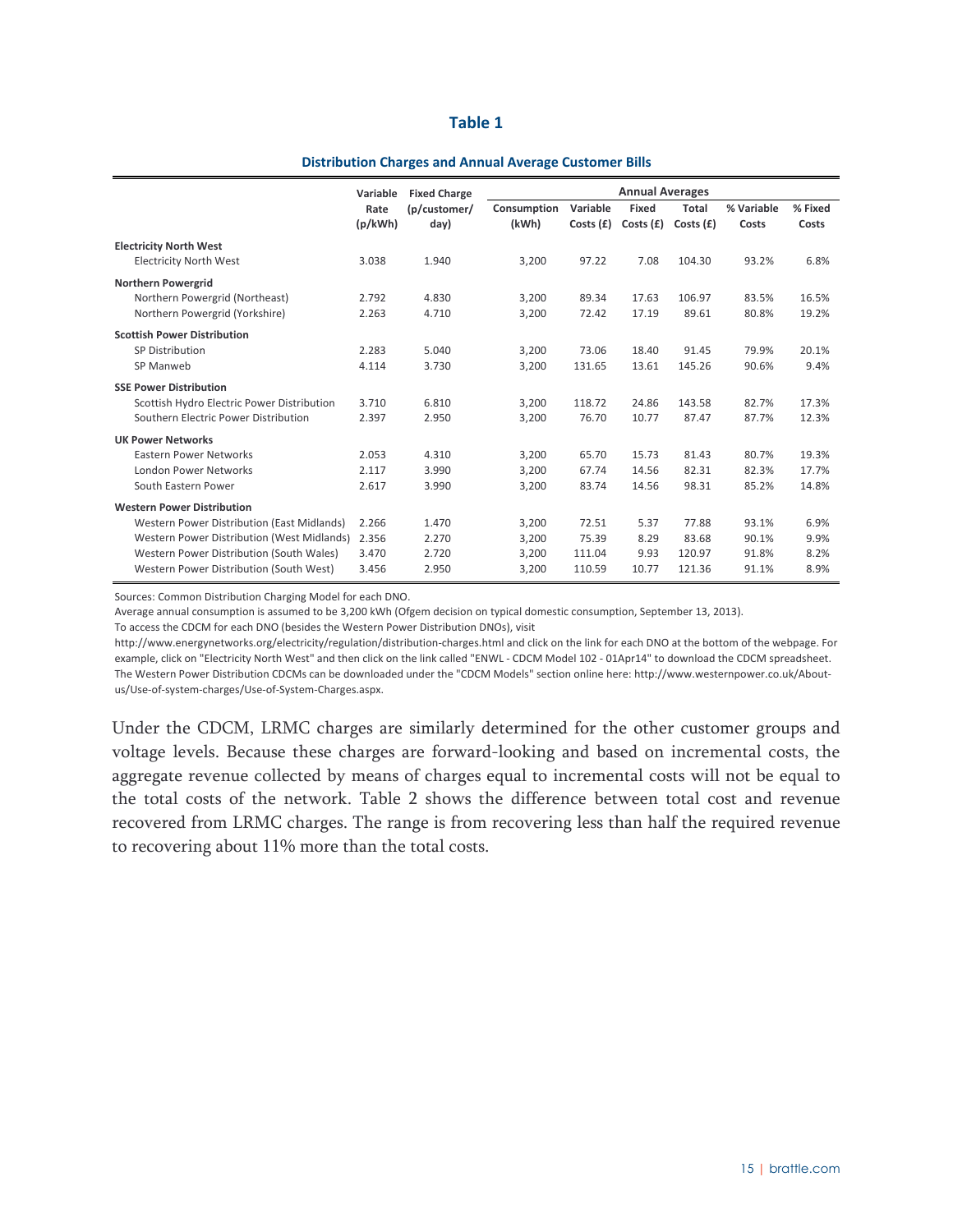#### **Total Residual Network Costs (£m)**

|                                            | <b>CDCM Target</b><br>Revenue | <b>Net Revenue</b><br>before Matching | Shortfall/<br><b>Surplus</b> | <b>Shortfall/Surplus as %</b><br>of Target Revenue |
|--------------------------------------------|-------------------------------|---------------------------------------|------------------------------|----------------------------------------------------|
| <b>Electricity North West</b>              |                               |                                       |                              |                                                    |
| <b>Electricity North West</b>              | 516.9                         | 355.7                                 | 161.2                        | 31.2%                                              |
| <b>Northern Powergrid</b>                  |                               |                                       |                              |                                                    |
| Northern Powergrid (Northeast)             | 330.0                         | 178.4                                 | 151.6                        | 45.9%                                              |
| Northern Powergrid (Yorkshire)             | 401.3                         | 225.5                                 | 175.8                        | 43.8%                                              |
| <b>Scottish Power Distribution</b>         |                               |                                       |                              |                                                    |
| <b>SP Distribution</b>                     | 350.7                         | 247.8                                 | 102.9                        | 29.3%                                              |
| SP Manweb                                  | 409.1                         | 248.7                                 | 160.5                        | 39.2%                                              |
| <b>SSE Power Distribution</b>              |                               |                                       |                              |                                                    |
| Scottish Hydro Electric Power Distribution | 260.4                         | 139.1                                 | 121.3                        | 46.6%                                              |
| Southern Electric Power Distribution       | 563.3                         | 398.6                                 | 164.7                        | 29.2%                                              |
| <b>UK Power Networks</b>                   |                               |                                       |                              |                                                    |
| <b>Fastern Power Networks</b>              | 564.0                         | 549.7                                 | 14.2                         | 2.5%                                               |
| <b>London Power Networks</b>               | 475.5                         | 528.7                                 | $-53.2$                      | $-11.2%$                                           |
| South Eastern Power                        | 411.1                         | 317.1                                 | 94.0                         | 22.9%                                              |
| <b>Western Power Distribution</b>          |                               |                                       |                              |                                                    |
| Western Power Distribution (East Midlands) | 448.8                         | 327.7                                 | 121.1                        | 27.0%                                              |
| Western Power Distribution (West Midlands) | 469.6                         | 293.1                                 | 176.5                        | 37.6%                                              |
| Western Power Distribution (South Wales)   | 264.6                         | 134.6                                 | 130.0                        | 49.1%                                              |
| Western Power Distribution (South West)    | 358.9                         | 173.0                                 | 185.9                        | 51.8%                                              |

Sources: Common Distribution Charging Model (CDCM) for each DNO.

-

Because of the difference between revenues at LRMC tariffs and total costs, a "scaling" factor needs to be applied to the tariffs in order to recover residual costs. In Great Britain, transmission network charges are paid by the DNSPs, and are therefore a component of the total DNSP costs to be recovered from users of the distribution network. The transmission network costs are recovered from the DNSPs as a demand charge, and these costs are flowed through the CDCM in the same way as the costs of high-voltage distribution network assets. Under the CDCM, the methodology for recovering the residual costs is to replace the actual transmission network demand charge with a different figure chosen so that, once it is flowed through the regular methodology, the adjusted distribution tariffs recover the required total costs. Because the transmission charge is at the highest voltage level of the network, the adder appears in the variable (per kWh) charge for household customers.<sup>35</sup> Thus, under the CDCM, residual costs for

As explained above, for low voltage customers, the fixed charge recovers the LRMC of the low voltage network, and the variable charge recovers the LRMC of the higher voltage parts of the network. Thus, for household customers, the transmission network charge adder recovering residual costs flows through into the variable (per kWh) charge but leaves the fixed charge unchanged.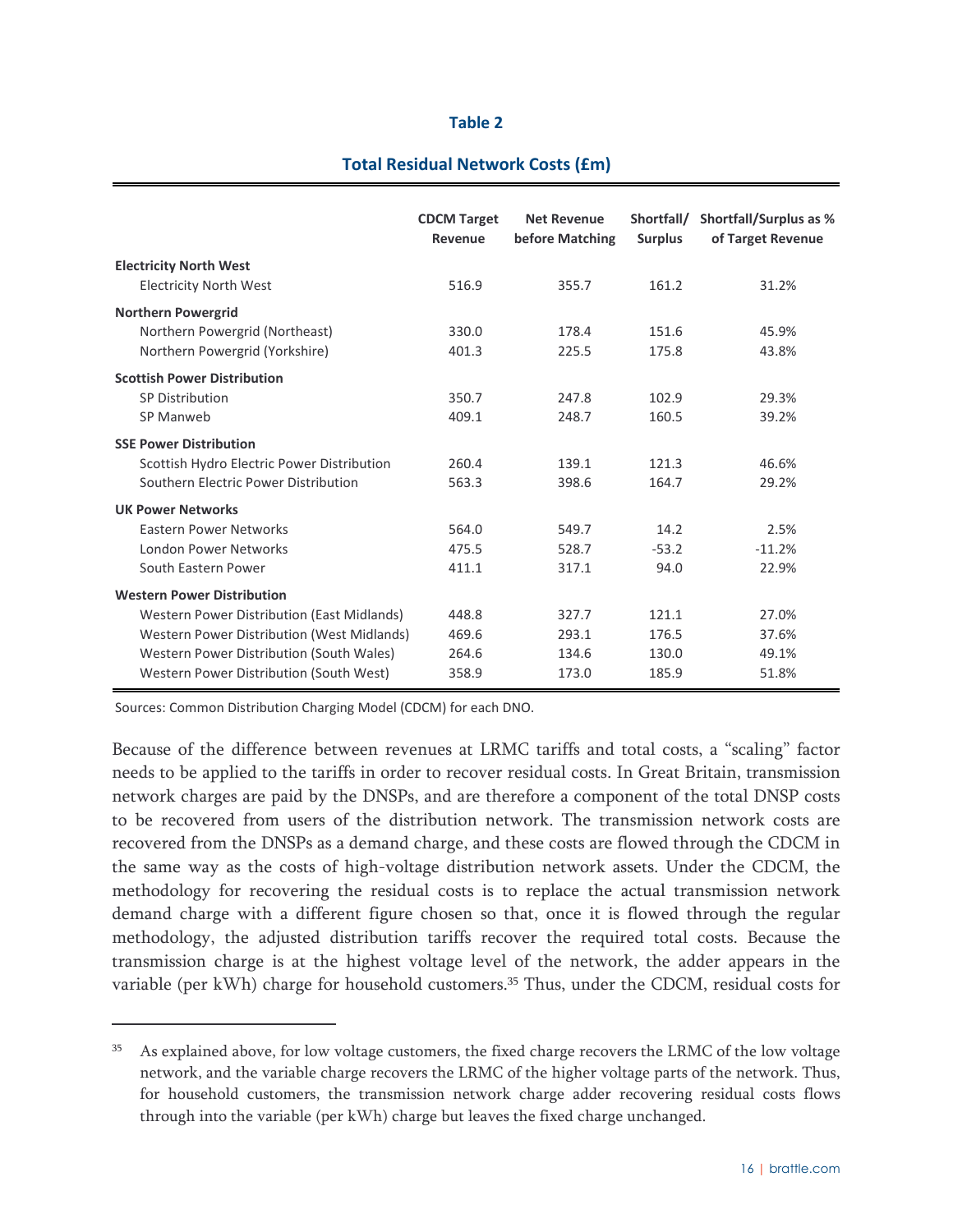household customers are recovered in the kWh charge only, with the fixed charge recovering strictly only the LRMC of the low-voltage network. As the residual costs can be a significant fraction of total costs, the scaling of the variable charge for households in order to recover the residual costs can result in significant increases. Table 3 shows that the increase ranges from  $-12\%$  to  $+130\%$ , with five of the fourteen DNSPs having increases of around 100%.

#### **Table 3**

## **% Increase in Variable Charge for Households due to Residual Cost Recovery**

|                                                   | Variable Rate (p/kWh)           |               |                      |                        |
|---------------------------------------------------|---------------------------------|---------------|----------------------|------------------------|
|                                                   | <b>Before</b><br><b>Scaling</b> | <b>Scaler</b> | <b>After Scaling</b> | Scaler as %<br>of LRMC |
|                                                   | [a]                             | [b]           | $[c] = [a] + [b]$    |                        |
| <b>Electricity North West</b>                     |                                 |               |                      |                        |
| <b>Electricity North West</b>                     | 2.037                           | 1.001         | 3.038                | 49.2%                  |
| <b>Northern Powergrid</b>                         |                                 |               |                      |                        |
| Northern Powergrid (Northeast)                    | 1.401                           | 1.391         | 2.792                | 99.3%                  |
| Northern Powergrid (Yorkshire)                    | 1.163                           | 1.101         | 2.263                | 94.7%                  |
| <b>Scottish Power Distribution</b>                |                                 |               |                      |                        |
| <b>SP Distribution</b>                            | 1.506                           | 0.777         | 2.283                | 51.6%                  |
| SP Manweb                                         | 2.414                           | 1.700         | 4.114                | 70.4%                  |
| <b>SSE Power Distribution</b>                     |                                 |               |                      |                        |
| Scottish Hydro Electric Power Distribution        | 1.768                           | 1.942         | 3.710                | 109.8%                 |
| Southern Electric Power Distribution              | 1.607                           | 0.790         | 2.397                | 49.2%                  |
| <b>UK Power Networks</b>                          |                                 |               |                      |                        |
| <b>Eastern Power Networks</b>                     | 1.992                           | 0.060         | 2.053                | 3.0%                   |
| London Power Networks                             | 2.408                           | $-0.290$      | 2.117                | $-12.1%$               |
| South Eastern Power                               | 1.943                           | 0.674         | 2.617                | 34.7%                  |
| <b>Western Power Distribution</b>                 |                                 |               |                      |                        |
| <b>Western Power Distribution (East Midlands)</b> | 1.591                           | 0.675         | 2.266                | 42.4%                  |
| Western Power Distribution (West Midlands)        | 1.353                           | 1.003         | 2.356                | 74.1%                  |
| Western Power Distribution (South Wales)          | 1.602                           | 1.868         | 3.470                | 116.5%                 |
| Western Power Distribution (South West)           | 1.505                           | 1.952         | 3.456                | 129.7%                 |

Sources: Common Distribution Charging Model (CDCM) for each DNO.

As mentioned above, the methodology for determining which costs flow through to fixed and variable charges for the recovery of LRMC has remained unchanged for some time and was not altered as a result of the initiative to develop a common charging methodology across the industry. However, the mechanism for recovering residual costs was altered in that process. Traditionally, residual costs had been recovered in fixed charges only. We have not seen an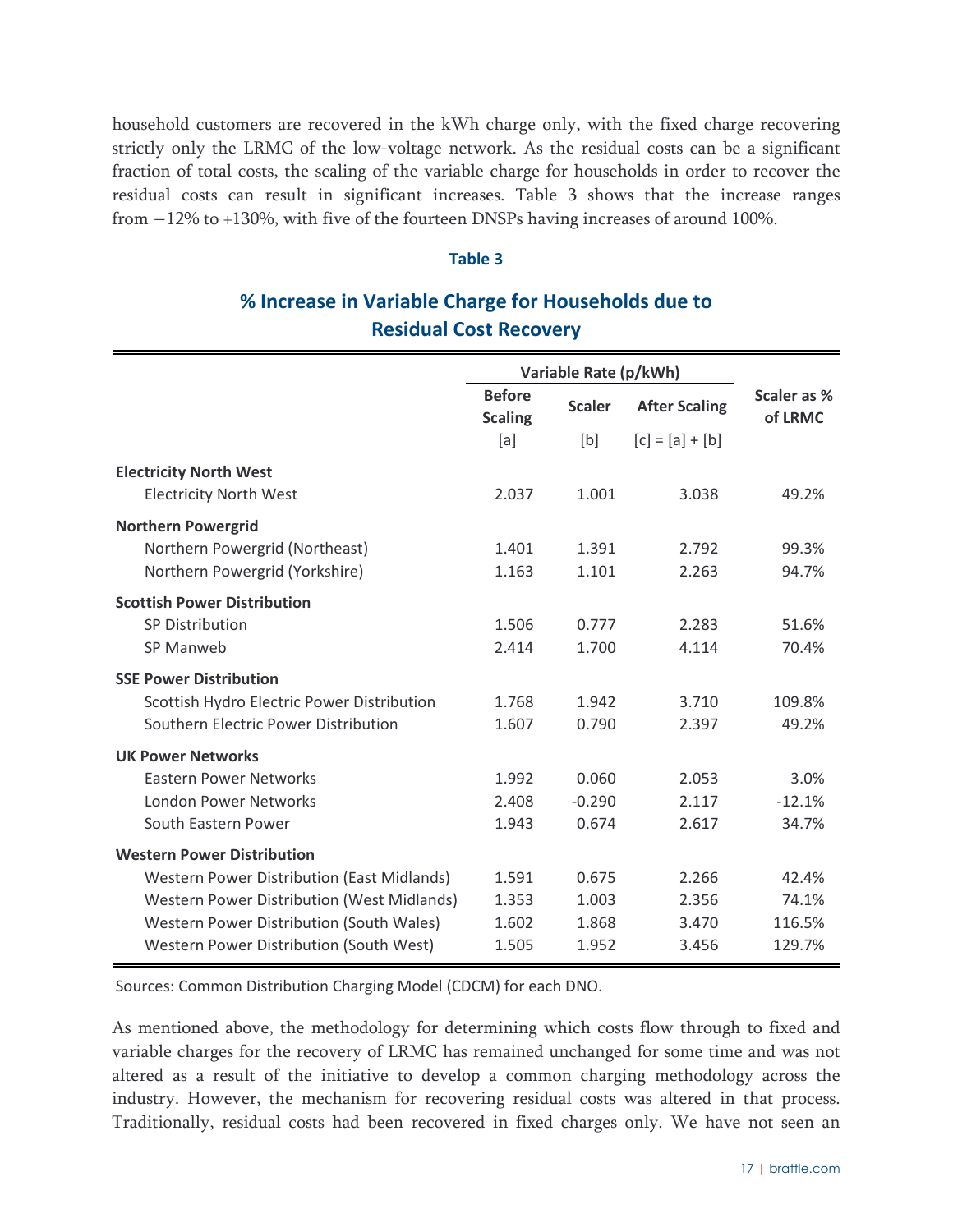explicit explanation of why residual costs were recovered in this way, although one possible reason is that before independent economic regulation was instituted and before privatisation, the revenue that the industry collected was not strictly connected to underlying costs, and could change significantly from one year to the next. Recovering residual costs in the fixed charge would minimise the impact of revenue variations on demand (and hence costs).<sup>36</sup>

While the traditional approach had been to recover residual costs through adjusting fixed charges, during the development of the CDCM, a second alternative was proposed in which each element of the network capital cost would be scaled<sup>37</sup> in order to match total revenue with the authorised revenue requirement. This approach was rejected because it would mean that none of the resulting tariffs or tariff components would be cost-based. Unfortunately, it is not clear from the various decision documents we have reviewed why the approach of collecting residual costs in the fixed charge was rejected.

## **C. ITALY**<sup>38</sup>

 $\overline{a}$ 

The structure of distribution network tariffs in Italy has two unusual and interesting features: first, the distribution network tariff has a demand charge for household customers, with the demand charge levied on the "size" of the connection to the network (i.e., the peak power that can be drawn through the meter); and second, there is a defined "ideal" tariff structure towards which tariffs are supposed to evolve over time (though this process appears not to have begun yet), but actual tariffs are different from the ideal in order to protect low-income customers.39

The Italian distribution network tariff is three-part: a fixed charge, a demand charge, and an energy charge. The demand charge is levied on the "size" of the connection to the network. The customer can choose the size of the connection, which then acts as a limit on the power (kW) that can be demanded at any point in time. Our understanding is that this approach has been

This is equivalent to a Ramsey pricing argument, since the objective is to minimise changes in consumption in both cases.

<sup>&</sup>lt;sup>37</sup> In LRMC models it is usual to convert capital costs to an annual cost through an "annuity rate", which in principle would be equal to the DNSP's cost of capital. The proposal during the development of the CDCM was to vary the annuity rate until the revenues matched.

<sup>&</sup>lt;sup>38</sup> According to an industry expert who was interviewed for this study, all residential customers in France pay a demand charge because that is "a fair and easier way to manage the networks." The practice dates back to the 1950s. Customers choose a maximum demand level (demand above the chosen level is automatically cut off), and the fixed charge depends on the demand level chosen. For example, a 3kW connection costs about \$75 per year, 9kW costs about \$160 per year and 15kW costs about \$285/year. The fixed charge for customers with time-of-use energy charges also vary with the chosen maximum demand level. (Tariffs are at https://particuliers.edf.com/offres-d-energie/electricite-47378.html?gcl).

<sup>&</sup>lt;sup>39</sup> The tariff is not explicitly linked to income, but a higher tariff is charged to homes that are not owneroccupied and to connections with maximum offtake greater than 3 kW. In addition, there may be an assumption that the demand charge results in a correlation between bills and income.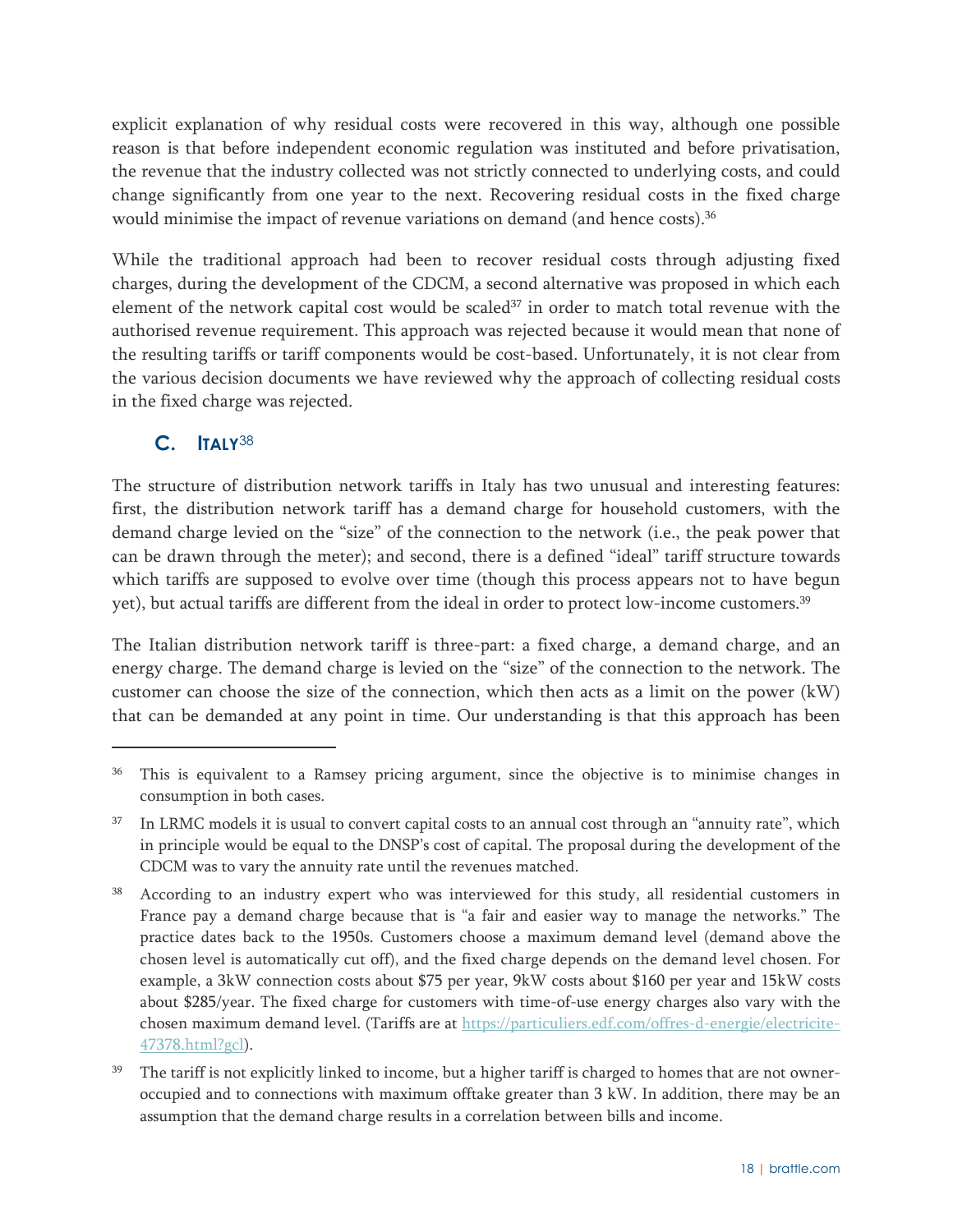used for a long time in Italy and predates the arrival of smart meters. All households in Italy now have smart meters, and one of the functionalities of the smart meter is that it can limit the maximum power delivered to the house. That maximum can be remotely adjusted if the customer requests a change to a different maximum capacity. Before smart meters were installed, similar tariff structures were used, but a technician had to visit the house in order to change the maximum power.

For the "ideal" tariff, the fixed charge covers the cost of metering and some other customerrelated costs, and the demand charge and variable charges together cover the cost of the network. We were not able to discover the precise definition of how total network costs are split between demand and variable charges.

No customers currently pay the "ideal" tariff. Rather, customers are divided into two groups: those with off-takes of 3kW or below where the home is owner-occupied, and those with offtakes above 3kW plus homes that are not owner-occupied. The tariff for the second group is the same as the ideal tariff, except that there is an inclining-block structure added to the variable charge where all of the blocks are above cost (the fixed and demand charges remain cost-based). The tariff for the first group has a similar inclining block structure for the variable charge, except that the first few blocks are below cost. In addition, both the fixed and demand charges for the first group are below cost. Table 4 shows the elements of the tariff for a low-use customer (where the variable charges are all in the first block), and Table 5 shows the flat variable charge structure for the ideal tariff (D1) and in the inclining block structure for tariffs for low usage (D2) and high usage or homes that are not owner-occupied (D3).

| Table 4                                |  |
|----------------------------------------|--|
| D1, D2, and D3 Tariffs                 |  |
| For Low Use Customers (< 1,800 kWh/yr) |  |

|                | <b>Fixed Charge</b><br>(€) | Demand Charge<br>$(\varepsilon$ /kW) | Variable Charge<br>$(\epsilon/kWh)$ |  |  |
|----------------|----------------------------|--------------------------------------|-------------------------------------|--|--|
| D1             | 20.7                       | 15.6                                 | 0.016                               |  |  |
| D <sub>2</sub> | 6.1                        | 5.7                                  | 0.005                               |  |  |
| D <sub>3</sub> | 20.7                       | 15.6                                 | 0.025                               |  |  |

Sources:

D1, D2, and D3 tariffs from

http://www.autorita.energia.it/allegati/docs/11/199‐ 11TITtab\_new.xls.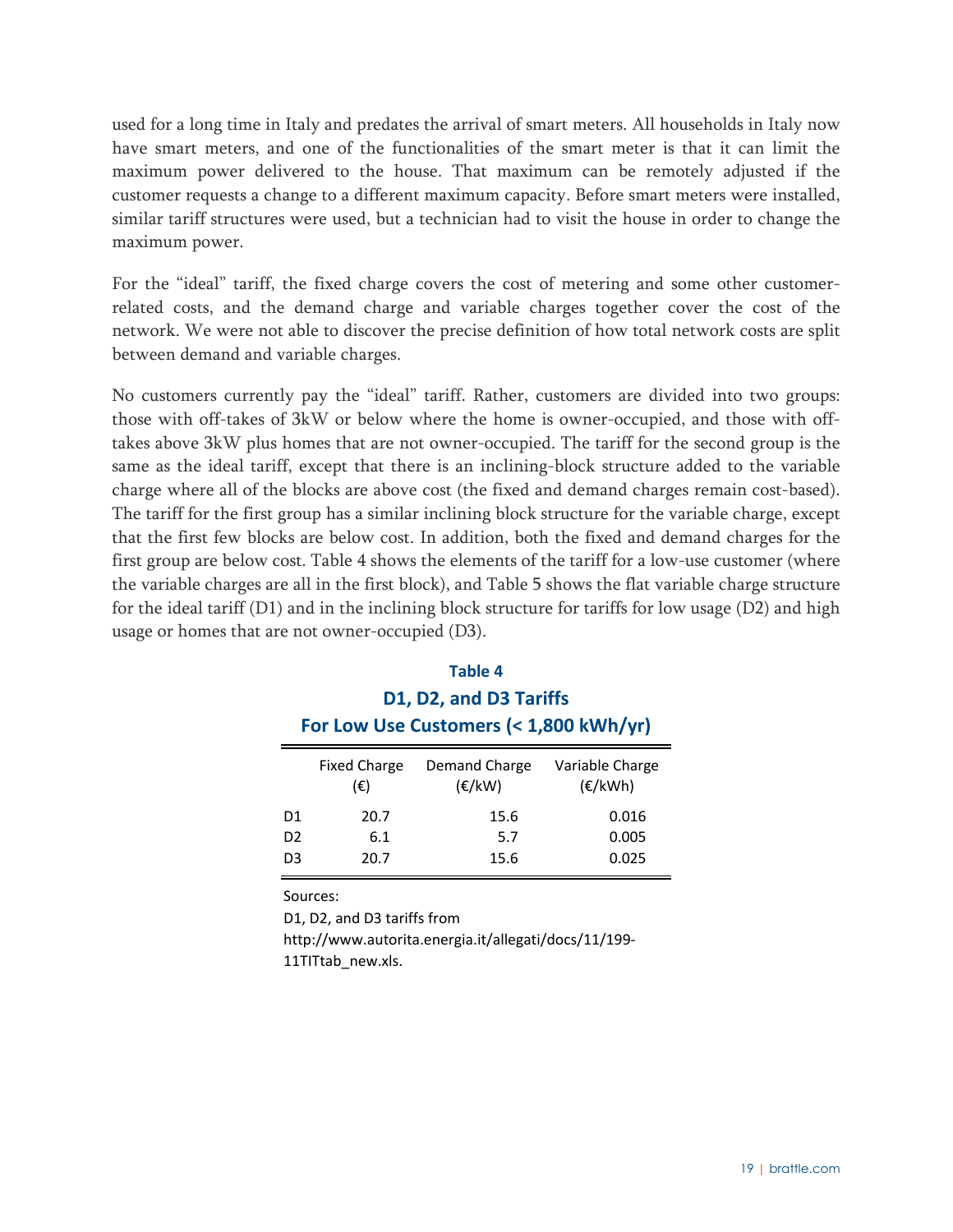| Variable Charge (€/kWh)   |       |                |       |  |  |  |  |  |
|---------------------------|-------|----------------|-------|--|--|--|--|--|
| <b>Annual Consumption</b> | D1    | D <sub>2</sub> | D3    |  |  |  |  |  |
| 0 to 900 kWh              | 0.016 | 0.005          | 0.025 |  |  |  |  |  |
| 901 to 1,800 kWh          | 0.016 | 0.005          | 0.025 |  |  |  |  |  |
| 1,801 to 2,640 kWh        | 0.016 | 0.042          | 0.042 |  |  |  |  |  |
| 2,641 to 3,540 kWh        | 0.016 | 0.082          | 0.082 |  |  |  |  |  |
| 3,541 to 4,440 kWh        | 0.016 | 0.082          | 0.082 |  |  |  |  |  |
| 4,441 kWh and up          | 0.016 | 0.124          | 0.124 |  |  |  |  |  |

| lable 5                 |  |
|-------------------------|--|
| Variable Charge (€/kWh) |  |

Sources:

D1, D2, and D3 tariffs from http://www.autorita.energia.it/allegati/docs/11/199‐

11TITtab\_new.xls.

The results of this system are that customers with the smallest consumption pay tariffs that are below cost (and, correspondingly, customers consuming more pay above cost). Furthermore, the inclining block structure provides an incentive to improve energy efficiency. Finally, there are some additional costs associated with having a larger connection. Table 6 shows total bill, the split between fixed, demand and variable charges, and the average tariff (total bill divided by total consumption).

|                   | Fixed<br>Charge $(\epsilon)$ | Demand<br>Charge $(\epsilon)$ | Variable<br>Charge $(\epsilon)$ | Total   | % Fixed Demand | %     | ℅<br>Variable | Average Rate<br>(E/kWh) |
|-------------------|------------------------------|-------------------------------|---------------------------------|---------|----------------|-------|---------------|-------------------------|
| 1.5 kW, 1,800 kWh | 6.1                          | 8.6                           | 8.7                             | 23.4    | 26.1%          | 36.7% | 37.2%         | 0.013                   |
| 3 kW, 3,000 kWh   | 6.1                          | 17.2                          | 73.2                            | 96.5    | 6.3%           | 17.8% | 75.9%         | 0.032                   |
| 4.5 kW, 4,250 kWh | 20.7                         | 70.1                          | 211.0                           | 301.8   | 6.9%           | 23.2% | 69.9%         | 0.071                   |
| 6 kW, 10,000 kWh  | 20.7                         | 93.5                          | 917.6                           | 1,031.7 | 2.0%           | 9.1%  | 88.9%         | 0.103                   |

## **Table 6 Distribution Charges for Various Levels of Consumption**

Sources and Notes:

D1, D2, and D3 tariffs from http://www.autorita.energia.it/allegati/docs/11/199-11TITtab\_new.xls. Bills with a max demand less than or equal to 3 kW are calculated using the D2 tariff. All other bills are calculated using the D3 tariff.

Table 6 shows that bills (and average tariff) increase significantly for larger users. While the demand charge accounts for some of this increase, the largest impact is from the inclining block variable charge.

The D2 and D3 tariffs that customers pay are designed to over- or under-recover revenue relative to the "ideal" D1 tariff. Table 7 shows the impact of charging customers at D2 or D3 relative to D1. Moving horizontally across the rows of Table 7 shows the impact of the inclining block variable charges, whereas moving down the columns shows the impact of the demand charge.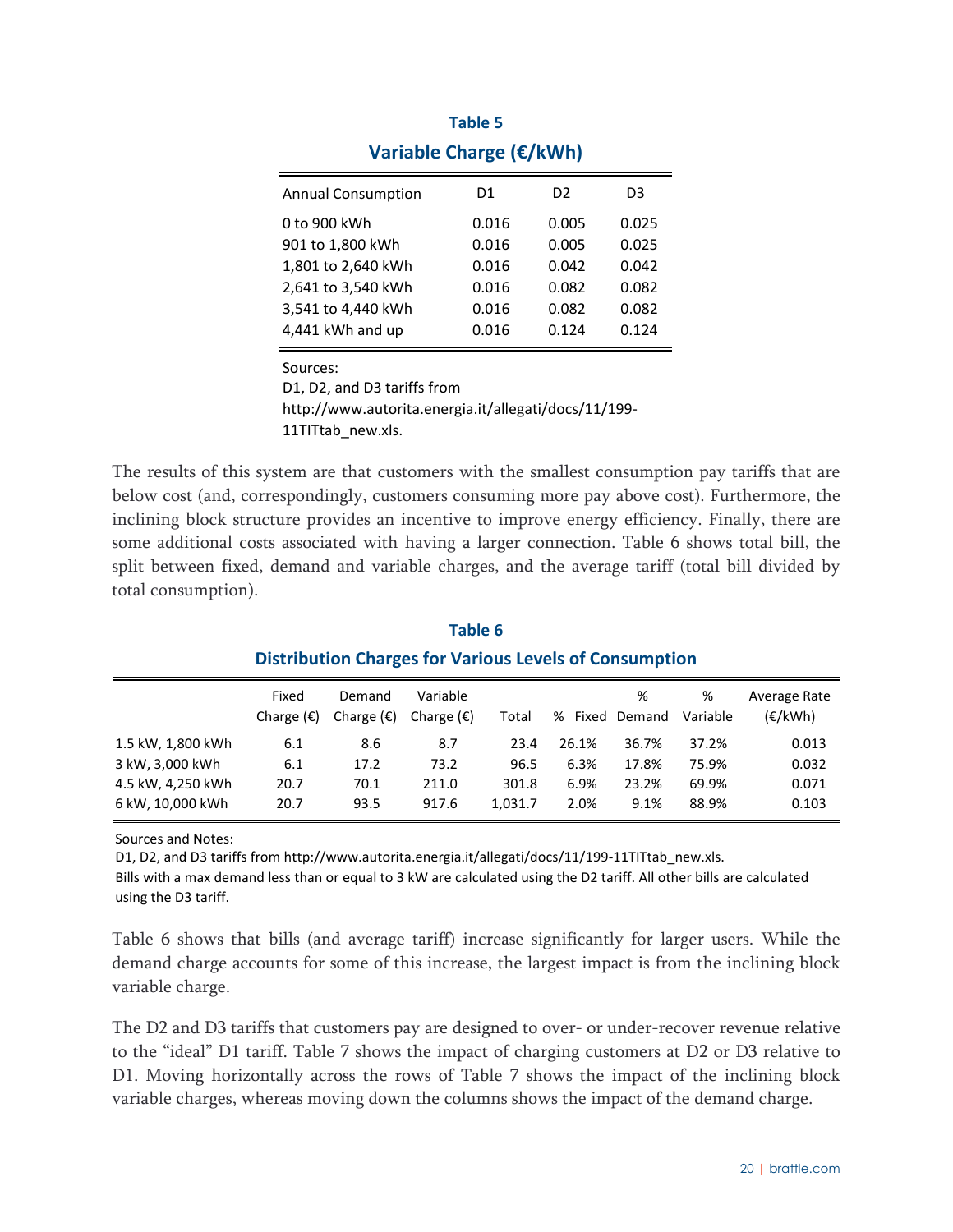| Difference Between Actual Annual Bills and Bills Based on "Ideal" Tariff (€) |         |         |         |         |       |        |  |  |
|------------------------------------------------------------------------------|---------|---------|---------|---------|-------|--------|--|--|
| Annual Consumption (kWh)                                                     | 500     | 1.400   | 2,150   | 3.000   | 4.250 | 10.000 |  |  |
| Max Demand (kW)                                                              |         |         |         |         |       |        |  |  |
| 1.5                                                                          | $-35.2$ | $-45.6$ | $-41.4$ | $-5.5$  | 76.0  | 687.9  |  |  |
| 3                                                                            | $-49.9$ | $-60.4$ | $-56.2$ | $-20.3$ | 61.2  | 673.2  |  |  |
| 4.5                                                                          | 4.1     | 11.5    | 23.7    | 59.6    | 141.0 | 753.0  |  |  |
| -6                                                                           | 4.1     | 11.5    | 23.7    | 59.6    | 141.0 | 753.0  |  |  |

**Table 7**

**Difference Between Actual Annual Bills and Bills Based on "Ideal" Tariff (% over Ideal)**

| Annual Consumption (kWh) | 500       | 1.400     | 2,150    | 3.000    | 4.250 | 10.000 |
|--------------------------|-----------|-----------|----------|----------|-------|--------|
| Max Demand (kW)          |           |           |          |          |       |        |
| 1.5                      | $-67.2%$  | $-68.0\%$ | $-52.1%$ | $-5.9%$  | 66.6% | 329.7% |
| 3                        | $-66.0\%$ | $-66.8%$  | $-54.6%$ | $-17.4%$ | 44.5% | 290.1% |
| 4.5                      | 4.2%      | 10.1%     | 18.8%    | 42.5%    | 87.7% | 294.8% |
| -6                       | 3.4%      | 8.4%      | 15.8%    | 36.4%    | 76.6% | 270.1% |

## **D. US JURISDICTIONS**

Many utilities in the US estimate marginal costs to inform a variety of pricing decisions. However, it is relatively unusual for marginal cost studies to be used directly to set distribution tariffs. In many cases, customers are charged a "bundled" tariff because retail competition in electricity is relatively unusual in the US. Furthermore, US regulators tend to put significant weight on avoiding "rate shock" (large tariff increases), and it is common to use the structure of existing tariffs as a starting point for determining new tariffs, rather than a fresh analysis of tariff structure based on first principles. Nevertheless, there are a few jurisdictions where unbundled distribution tariffs are set. We document below the approach to structuring distribution tariffs in Texas and Massachusetts. We also briefly discuss the recovery of "transition costs", which is an interesting example because it represents a large amount of additional cost that had to be recovered through tariffs, in principle posing the same challenges as the recovery of residual network costs (such as the need to balance fairness with efficient pricing).

#### **1. Texas**

Much of Texas has retail competition, and the equivalent of DNSPs provide only a "delivery" service. In Texas the issue of recovering residual costs has not been an issue since the state continues to experience robust sales growth and there is no net energy metering. Tariffs for household customers have a fixed charge that recovers metering and certain "account" costs,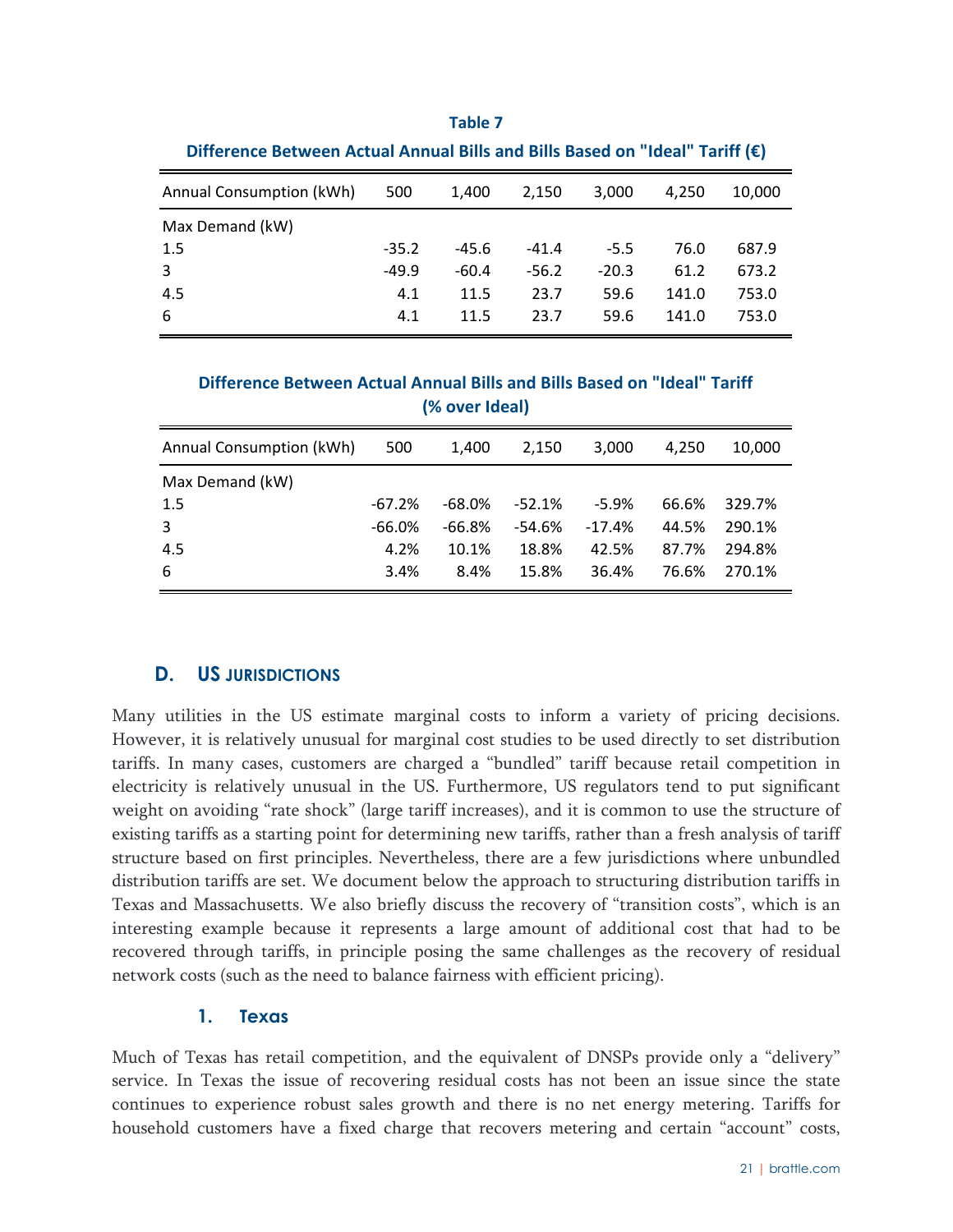with the costs of the network entirely recovered through a volumetric charge. The fixed charges are relatively low, around \$3 to \$6 per customer per month. Volumetric charges are \$0.02/kWh to \$0.03/kWh. Since the average customer in Texas uses more than 1,000 kWh per month, bills are around \$300–400 per customer per year, with just under 20% of the bill consisting of a fixed charge.40 The tariff for one of the Texas DNSPs, Oncor, is shown in Table 8.

| <b>Table 8</b>                                                                     |                         |
|------------------------------------------------------------------------------------|-------------------------|
| <b>Oncor Residential Rate</b>                                                      |                         |
| Metering Charge (\$/month)<br>Customer Charge (\$/month)<br>System Charge (\$/kWh) | 2.280<br>0.780<br>0.019 |
| Source:<br><b>Oncor Tariff for Retail Delivery Service</b><br>Residential Service. |                         |

#### **2. Massachusetts**

-

In Massachusetts DNSPs typically prepare a marginal cost study as evidence in support of the proposed structure of distribution tariffs. In principle, the LRMC should be recovered in the volumetric charge, and residual costs should be recovered in the fixed charge. In practice, a number of other considerations come into play in order to balance the objective of efficient tariffs with fairness. The steps below relate to a regulatory proceeding that determined distribution tariffs for a gas utility, but the same principles would apply to the determination of electricity distribution tariffs.

In the case of the Boston Gas company, $4<sup>1</sup>$  the company conducted a marginal cost study to determine the marginal costs for adding an additional customer to its system, and similarly the marginal cost for an additional unit of peak throughput. The company has two-part tariffs (a fixed monthly charge and a variable energy charge), with a two-block declining block structure. The company's marginal cost study suggested that significant residual costs would need to be recovered from domestic customers: around \$15/month for customers without space heating, and around \$30/month for customers with space heating. These figures would imply, for winter months, about 90% fixed costs and 10% variable costs for a median customer without space heating, and about equal fixed and variable costs for a median customer with space heating.

The regulator did not accept fixed charges based on the company's marginal cost study (nor the lower fixed charges the company proposed). Instead, the company was directed to recover some

<sup>&</sup>lt;sup>40</sup> Comparison of Utilities' Generic T&D Rates, Public Utilities Commission of Texas, March 2014.

<sup>&</sup>lt;sup>41</sup> Petition of Boston Gas Company d/b/a KeySpan Energy Delivery New England, pursuant to General Laws Chapter 164, § 94, and 220 C.M.R. § 5.00 et seq. for a General Increase in Gas Rates, D.T.E. 03-40 (Massachusetts Department of Public Utilities, October 31, 2003).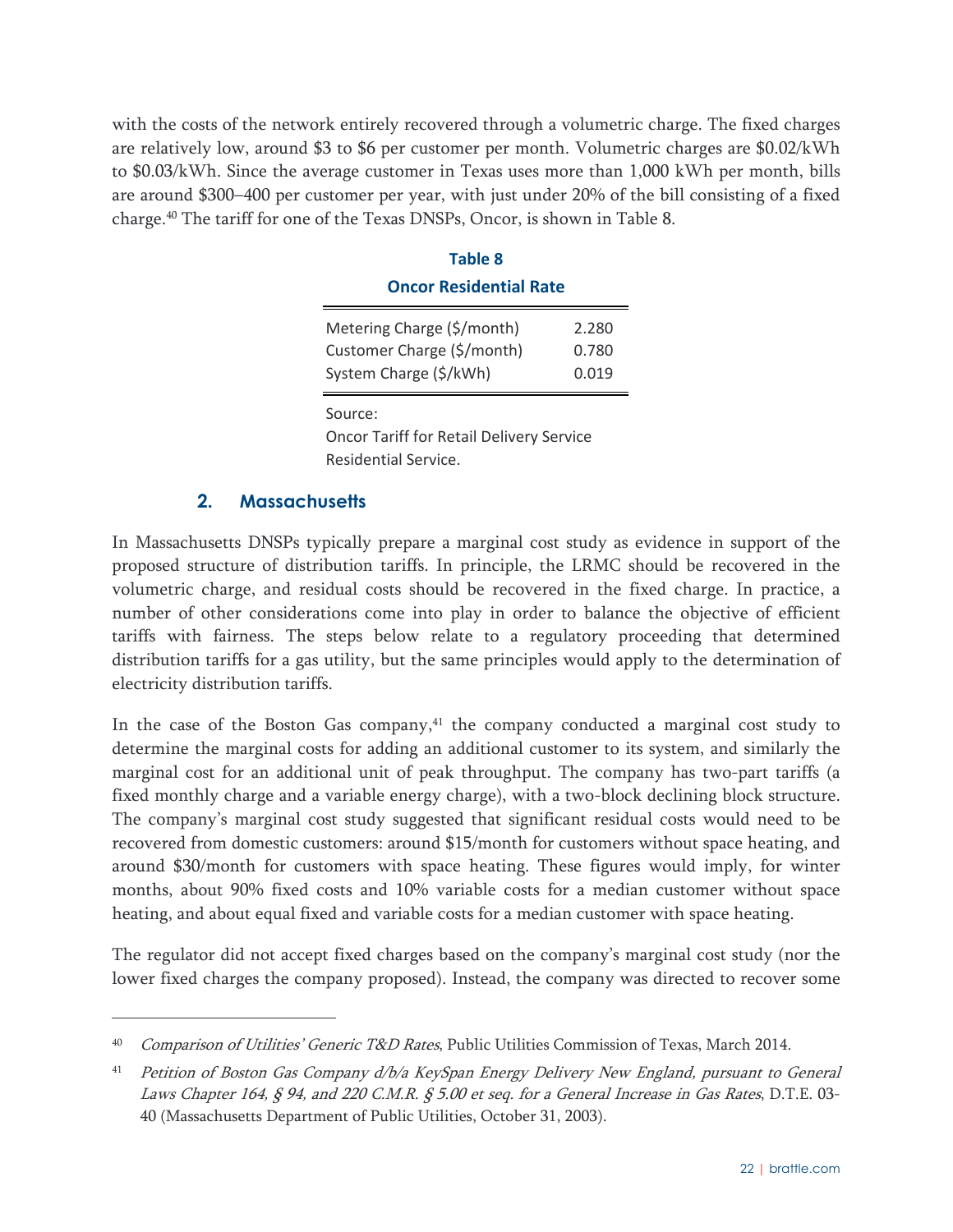of the residual costs in the fixed charge, and the balance in the first block of a two-block declining volumetric tariff. The regulator determined fixed charges of \$9.50 per month and \$12.00 per month (rather than the \$15 and \$30 figures required to recover residual costs). The balance of the residual costs was to be recovered through a volumetric charge on volumes up to the consumption of the median customer. All customers consuming more than the median pay a volumetric charge in the second block equal to LRMC.<sup>42</sup>

The process by which the regulator arrived at this outcome is not entirely clear, but the regulator did cite the following principles:

- Residual costs are to be allocated to the customer class which "caused" the cost (i.e., original cost, allocated in proportion to the "use" that the class makes of the various assets).
- No customer class is to see a tariff increase more than 125% of the average increase.
- For any customer class that would otherwise go past the cap, the increase beyond the cap is allocated first to any customer classes that would otherwise see a tariff decrease, sufficient that tariffs for that class do not decrease.
- Any remaining increase is allocated equally across the remaining classes.
- A separate re-allocation is done to reduce tariffs for low-income customers.<sup>43</sup>

## **3. Transition cost recovery**

In the late 1990s, several jurisdictions in the US restructured their wholesale markets and removed the monopoly of the existing utilities over the generation sector. This process led to "restructuring costs" as independent power producers were able to enter the market with new plant that were able to generate at prices below the costs of the existing generators (often because the new generators were gas-fired). Utilities could not recover the costs of their existing fleet in the market, but were allowed to recover the difference between embedded cost and market price from their retail customers by levying "restructuring" charges to recover these costs.

In California, restructuring costs totaled approximately  $$21-25$  billion<sup>44</sup> and were recovered through a non-bypassable Competitive Transition Charge ("CTC"). CTCs were implemented as volumetric bill charges.45 The charges were applied to all consumer classes, with a few exceptions such as state agricultural and water projects.<sup>46</sup> The CPUC "will fairly allocate the CTC to avoid

-

<sup>42</sup> *Ibid.*, pp. 378-388.

<sup>43</sup> Ibid., pp. 384-5.

<sup>44</sup> Michaels, R.J. "Stranded in Sacramento: California Tries Legislating Electrical Competition." Regulation, Volume 20, Issue 2, Spring 1997, p. 52.

<sup>45 &</sup>quot;Provisions of AB 1890." Published by the EIA. http://www.eia.gov/electricity/policies/legislation/california/assemblybill.html.

<sup>46 &</sup>quot;AB 1890 Assembly Bill – Bill Analysis." http://www.leginfo.ca.gov/pub/95-96/bill/asm/ab\_1851- 1900/ab\_1890\_cfa\_960905\_114137\_asm\_floor.html.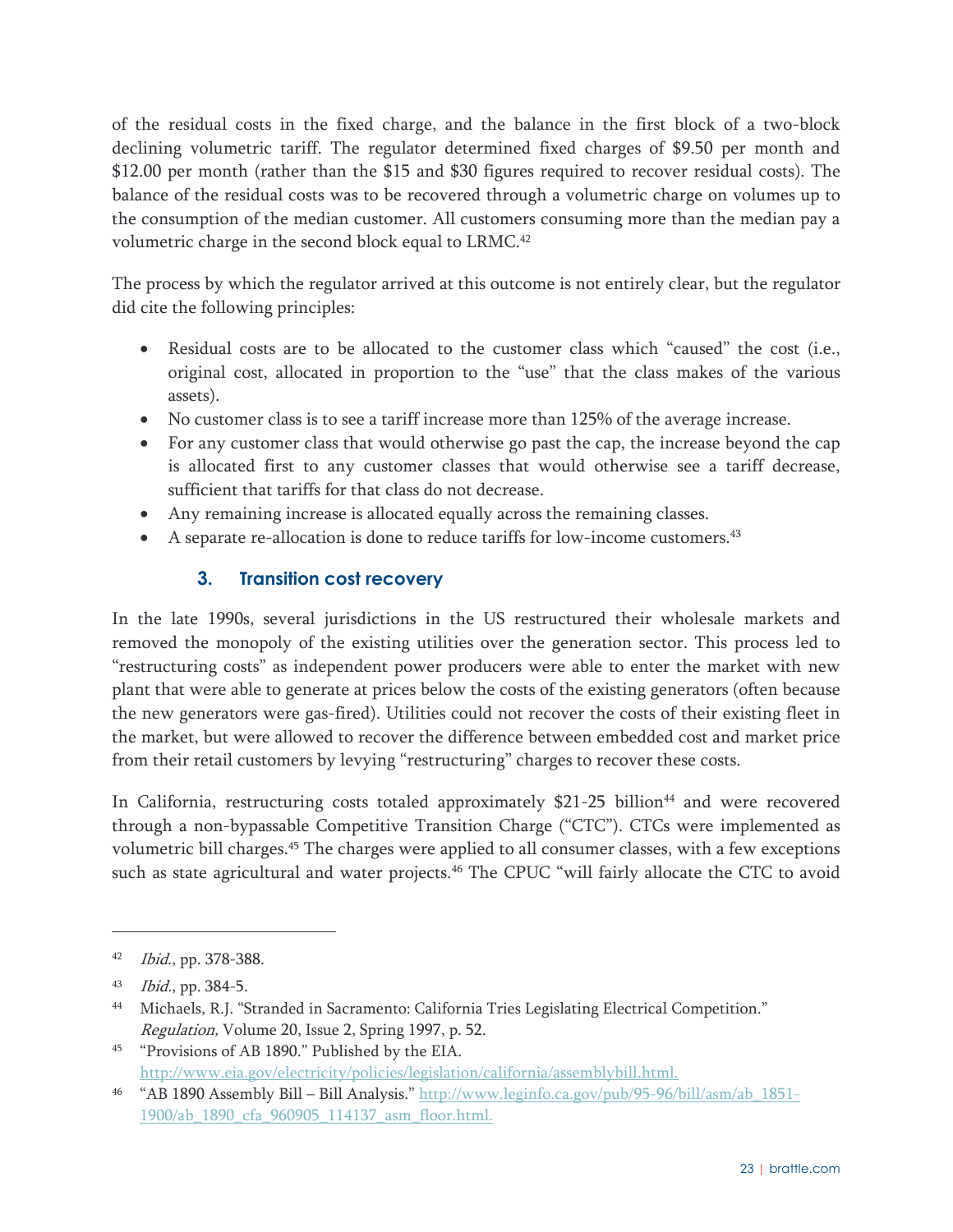cost shifting among classes by using current cost allocation principles."47 The transition costs were recovered by allocating charges among all customer classes based on "an equal percentage of marginal cost (EPMC) methodology."48

Pennsylvania collected approximately \$11 billion for restructuring costs,<sup>49</sup> through a variable CTC.50 The CTC is non-bypassable and is applied to all customers, and the charges were designed to be collected for a period lasting for up to 9 years. The transition costs are "allocated to customer classes in a manner that does not shift interclass or intraclass costs and maintains consistency with the allocation methodology for utility production plant accepted by the commission in the electric utility's most recent base rate proceeding."51

The common theme in these proceedings was that that existing tariff structures were to be maintained. As a result, restructuring costs have been recovered in large part through volumetric tariffs.

<sup>47</sup> California Public Utilities Commission (CPUC), D9512063, Section 5. http://www.cpuc.ca.gov/PUC/energy/Retail+Electric+Markets+and+Finance/Electric+Markets/Historic al+Information/D9512063/D9512063\_sec5.htm.

<sup>48</sup> California Public Utilities Commission (CPUC), D9512063, Section 5. http://www.cpuc.ca.gov/PUC/energy/Retail+Electric+Markets+and+Finance/Electric+Markets/Historic al+Information/D9512063/D9512063\_sec5.htm.

<sup>&</sup>lt;sup>49</sup> "Electricity Restructuring and Rate Caps." From the Commonwealth Foundation, August 2009.

<sup>50</sup> See, for example, Appendix IV-3 to the PECO Energy Company Tariff effective January 1, 2003. http://www.hvacc.net/pdf/peco/rate\_gs\_correcta.pdf.

<sup>&</sup>lt;sup>51</sup> The General Assembly of Pennsylvania §2808. http://www.legis.state.pa.us/cfdocs/legis/LI/consCheck.cfm?txtType=HTM&ttl=66&div=0&chpt=28&sc tn=8&subsctn=0.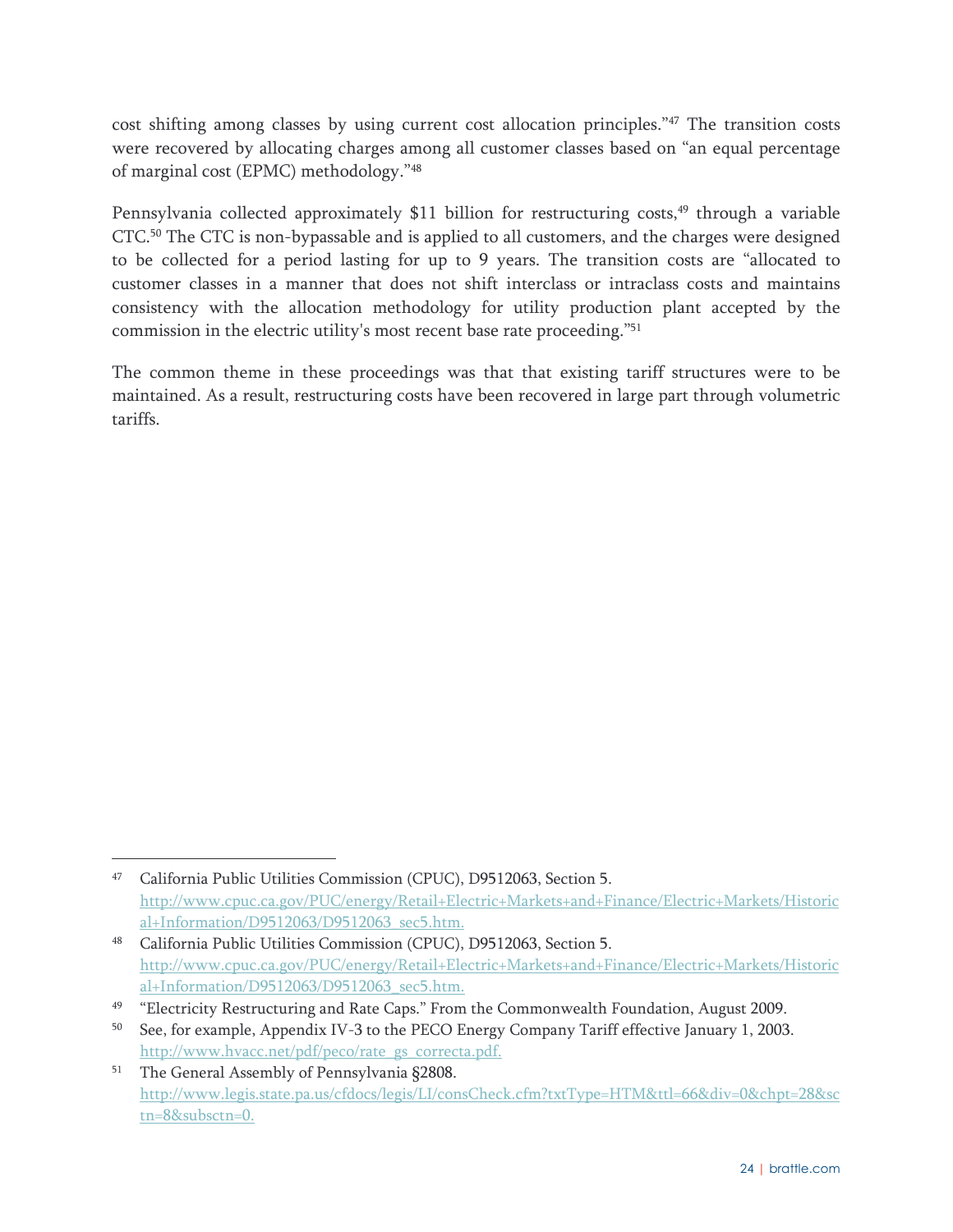## **IV. Hypothetical stylized tariff structures that could be used in Australia**

As noted earlier, Australia is considering a move toward LRMC for the pricing of distribution network services. However, LRMC's are lower than existing tariffs and the issue of recovering the difference—residual costs—has arisen. Several alternatives exist. In order to examine the choices, we have to first lay out some methodology.

## **A. METHODOLOGY**

In order to illustrate some stylized tariff structures that could be used to recover residual costs, we have constructed a simple tariff design model. This is constructed around a simplified set of parameters which describe network usage across a small number of prototypical customers, and describe hypothetical network costs. Our goal in doing this is to illustrate the broad features of different tariff structures, such as the split of total costs between fixed and variable, and the contribution to the recovery of residual costs of high and low usage customers. We are not intending to represent the actual costs or tariffs of any specific DNSP. The methodology is general enough to be applied to specific DNSPs once the requisite data has been obtained. In such an application, it may be better to work with a load research sample consisting of hundreds or possibly thousands of customers.

For our purposes we need to assume values for the following parameters:

- the LRMC for incremental demand from household customers, expressed in \$/kW/year;
- the total annual consumption  $(kWh/year)$  and the peak demand  $(kW)$  for an average household;
- the total network cost; and
- the fixed charge (\$/customer/year).

LRMC has a "natural unit" of  $\frac{1}{8}$ /kW or  $\frac{1}{8}$ /kW/year because LRMC represents the rate at which costs change as demand is added. It is therefore expressed in \$/kW or \$/kW/year. We make the common assumption that there are essentially no DNSP costs which increase as kWh increase with peak demand held constant. Residual costs do not have the same "natural units" because residual costs are simply that—residual costs in \$/year that are left over after revenues raised from charging LRMC tariffs are subtracted from total costs. Residual costs, by definition, do not change with demand or anything else. It can therefore be confusing to express residual costs in \$/kWh, because this implies that each kWh should be charged the same contribution towards residual costs. While this may be one possible charging option, it is not the only one (see below). Nevertheless, it is convenient to express total and residual costs in \$/kWh because otherwise the dollar figures are necessarily specific to a particular network. However, in expressing total and residual costs in \$/kWh it is important to be clear as to what quantity of kWh are being used to calculate these figures. For the purposes of this report, we simply divide the total network cost by the total throughput to obtain an average \$/kWh figure. We assume that total network costs are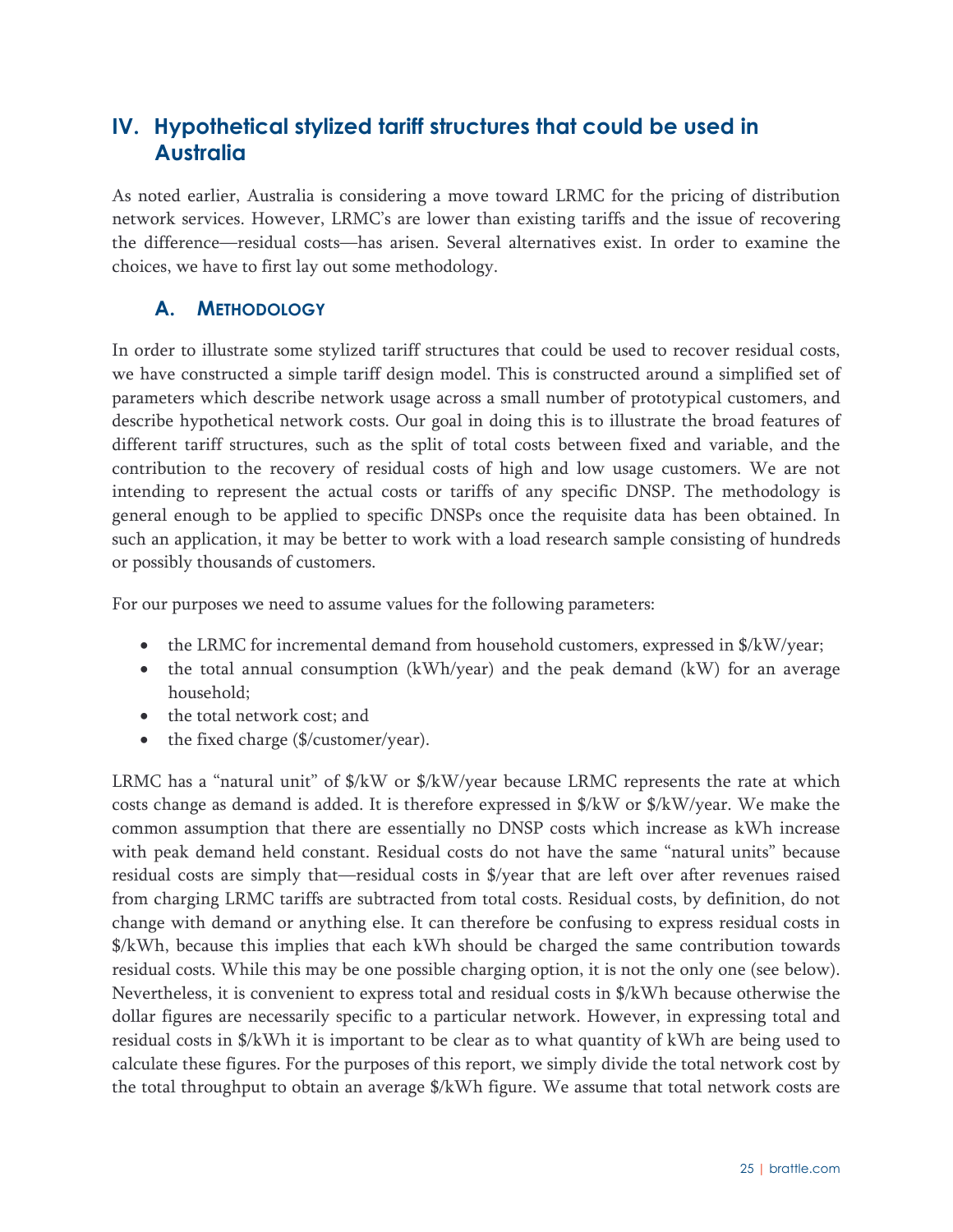approximately \$0.15/kWh. This figure is similar to numbers in a recent AEMC report on electricity prices.<sup>52</sup>

We present some stylized calculations starting from an average consumption of 6,500 kWh/year, which we understand to be the average consumption in NSW.<sup>53</sup> We also assume a corresponding peak demand of 4 kW. These figures correspond to an annual bill for network services of \$1,000 for a customer with the average 6,500 kWh annual consumption.

We are aware that the Australian DNSPs publish estimates of LRMC in their pricing proposals. In preparing stylized figures to calculate hypothetical tariff structures in order to illustrate the impact of various options for recovering residual costs, we have been asked to assume a situation in which LRMC is significantly below average cost, such that there is a large amount of residual cost needing to be recovered. We have assumed an LRMC of \$75/kW/year. We did not choose this figure on the basis of reviewing existing estimates of LRMC for the DNSPs but rather chose it to ensure (as shown below) that there would be a significant amount of residual cost, that being the focus on our report.

We assume a fixed charge of \$150/customer/year,<sup>54</sup> together with other parameters for an average customer as shown in Table 9. We assume that the fixed charge covers customer-related costs (such as a proportion of the low-voltage network costs that is built out to serve each customer), such that the fixed charge of \$150/customer/year represents recovery of additional costs incurred to serve each customer, but does not contribute to recovering the residual cost of the network.55 Table 9 also shows that, based on these parameters, pricing at LRMC plus a cost-based fixed charge fails to recover a significant proportion of total costs. If the variable charge were increased to recover total network costs, the variable charge would be \$0.131/kWh, significantly greater than the  $$0.046/kWh$  LRMC-based variable charge.<sup>56</sup>

-

<sup>&</sup>lt;sup>52</sup> Table 5.2 of 2013 Residential Electricity Price Trends gives \$0.16–0.17/kWh as the network costs for residential customers in NSW.

<sup>53</sup> *2013 Residential Electricity Price Trends*, AEMC (December 2013) gives 6,500 kWh as the medium consumption level for NSW (Table 5.1).

<sup>&</sup>lt;sup>54</sup> This figure is approximately equal to Ausgrid's fixed charge for household customers. Ausgrid Network Pricing Proposal, May 2014, gives a figure of \$0.40/customer/day in Table 3d.

<sup>&</sup>lt;sup>55</sup> It is possible that the fixed charge is set above the level that would recover customer-related costs on an incremental basis (we note, for example, that fixed charges in many overseas jurisdictions are below this level). If this is the case, residual costs may be larger than what we show in this report, and some residual costs may already be being recovered in fixed charges.

<sup>56</sup> It would not be difficult to construct examples with an alternative set of assumptions tailored to specific DNSPs, to better represent their individual circumstances.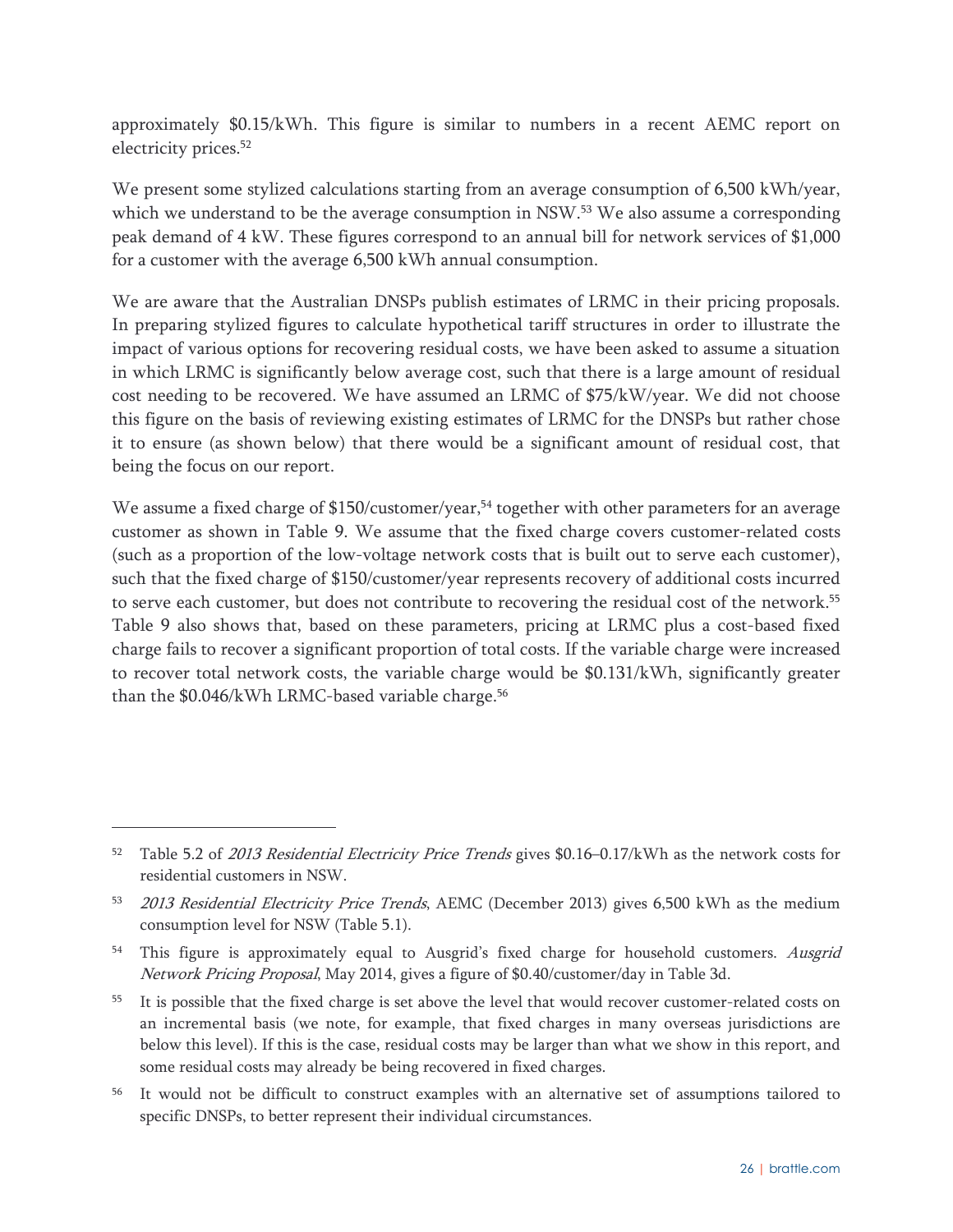| <b>Parameters for Hypothetical Average Customer</b> |  |  |  |
|-----------------------------------------------------|--|--|--|
|-----------------------------------------------------|--|--|--|

| Annual consumption (kWh)                        | $[1]$  | 6,500 |
|-------------------------------------------------|--------|-------|
| Peak Demand (kW)                                | $[2]$  | 4.0   |
| $LRMC$ (\$/kW/yr)                               | $[3]$  | 75    |
| LRMC (\$/kWh)                                   | [4]    | 0.046 |
| Total Cost (\$/kWh)                             | [5]    | 0.154 |
| Fixed Charge (\$/yr)                            | [6]    | 150   |
| Total Cost per Customer (\$/yr)                 | $[7]$  | 1,000 |
| Revenue per Customer at LRMC (\$/yr)            | [8]    | 450   |
| Residual Cost as % of Total Cost                | [9]    | 55%   |
| Variable Charge to Recover Total Costs (\$/kWh) | $[10]$ | 0.131 |
| Residual Cost as % of LRMC                      | [11]   | 183%  |

Sources and Notes:

[1] AEMC report "2013 Residential Electricity Price Trends". [2] Assumption. [3] Assumption.  $[4] = [3] \times [2] / [1].$ 

[5] Assumption (consistent with prior table).

[6] Assumption.

 $[7] = [5] \times [1].$ 

 $[8] = [6] + [1] \times [4].$ 

 $[9] = 1 - [8] / [7].$ 

 $[10] = ([7] - [6]) / [1].$ 

$$
[11] = [10] / [4] - 1.
$$

 $\overline{a}$ 

Table 9 (by design) shows significant residual network costs. On a per kWh basis for the average household customer, the LRMC is about \$0.05/kWh. However, a variable charge of about \$0.13/kWh is needed to ensure full cost recovery if all of the residual costs are recovered in the variable charge. LRMC-based charges recover only about 45% of the total cost, leaving a residual cost of 55%.57 If all of the residual costs are recovered in the variable charge, the variable charge would be close to three times the LRMC.

Based on the tariff structure and stylized charges outlined above, we have calculated the total bill for network services for six prototypical customers representing a wide range of levels of consumption and peak demand. Table 10 shows bills of \$540 to \$1,460 per year, for consumption ranging from 3,000 kWh to 10,000 kWh per year. The calculations in Table 10 are designed to be

Assuming, as discussed above, that the fixed charge of \$150/customer/year is not recovering any residual cost.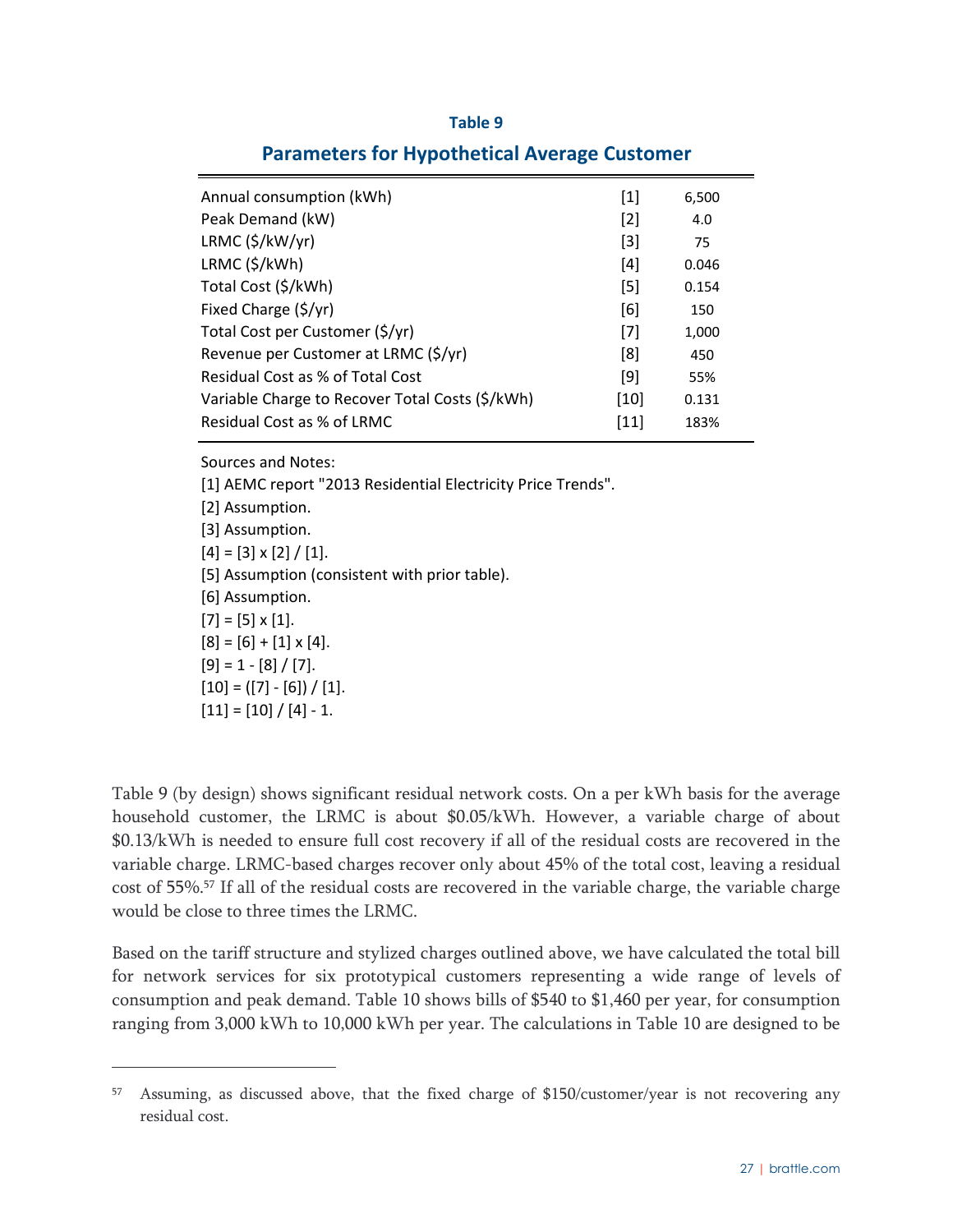a stylized representation of a "flat" network tariff. All customers are assumed to pay the same variable kWh charge. The variable charge in Table 10 is equal to the variable charge calculated in Table 9 to ensure that, for the average customer, the total bill is equal to the average cost.<sup>58</sup> The tariff and bills shown in Table 10 indicate a split between fixed and variable charges that is similar to current DNSP tariffs in Australia (for example, for a customer using 6,500 kWh/year variable charges account for 85% of the total bill). We have included two demand levels (4 kW and 8 kW) in order to test the impact of tariff structures that include demand charges. We have also assumed a hypothetical distribution of customer counts, shown in the first column of Table 10, so that we can calculate an average bill across the six consumption levels weighted by customer count. The weights are chosen subject to the constraint that the weighted average bill is \$1,000/customer/year.

|                                      |                                |                     | Charges:                   | Fixed                         | Demand                      | Variable        |
|--------------------------------------|--------------------------------|---------------------|----------------------------|-------------------------------|-----------------------------|-----------------|
| Tariff components<br>Units           |                                |                     |                            | 150.00<br>$\frac{2}{3}$ /year | 0.00<br>\$/kW/year          | 0.131<br>\$/kWh |
| Customers (%<br>of total)            | Annual<br>consumption<br>(kWh) | Peak demand<br>(kW) | Total annual<br>bill $(5)$ |                               | Components of the bill (\$) |                 |
| 10%                                  | 3,000                          | 4                   | 542.31                     | 150.00                        |                             | 392.31          |
| 30%                                  | 6,500                          | 4                   | 1,000.00                   | 150.00                        |                             | 850.00          |
| 10%                                  | 10,000                         | 4                   | 1,457.69                   | 150.00                        |                             | 1,307.69        |
| 10%                                  | 3,000                          | 8                   | 542.31                     | 150.00                        | ٠                           | 392.31          |
| 30%                                  | 6,500                          | 8                   | 1,000.00                   | 150.00                        |                             | 850.00          |
| 10%                                  | 10,000                         | 8                   | 1,457.69                   | 150.00                        |                             | 1,307.69        |
| Average revenue per customer (\$/yr) |                                | 1,000.00            |                            |                               |                             |                 |

## **Table 10 Network Bills for Six Stylized Levels of Consumption**

#### Notes:

 $\overline{a}$ 

Based on parameters in Table 9.

100% of residual costs recovered in the variable charge.

The six consumption levels in Table 10 were chosen to span a range of possible consumption patterns. For example, the first row in the table might correspond to a small house or an apartment without central air-conditioning; the sixth row might correspond to a house with central air-conditioning; and the fourth row might correspond to a house with both central airconditioning and a large solar PV installation. We emphasize that the consumption levels are stylized and are not based on any actual consumption data. They are intended to illustrate the possible impact of alternative tariff structures for recovering residual network costs. Numbers

Effectively, we are assuming that the total cost of the network divided by the total number of customers is \$1,000 per year, as shown in Table 9.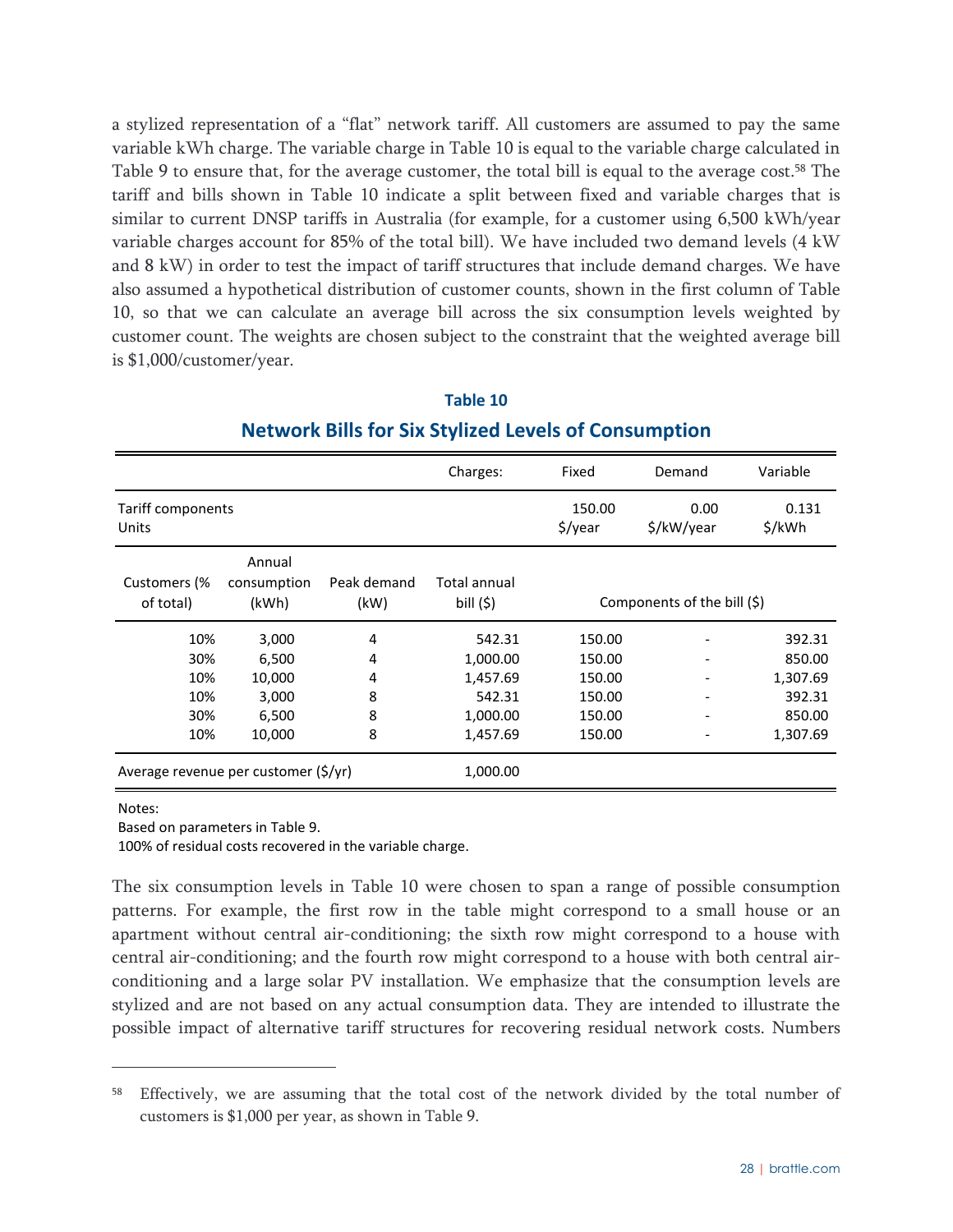that better match the current parameters for individual DNSPs can be constructed using our methodology.

It is also important to note that in this analysis we have not taken into account any adjustments that customers might make to their consumption patterns in response to price changes, i.e., we have not introduced price elasticity estimates into the analysis. While such adjustments would happen (and could be significant, given the large changes in tariff components illustrated here), estimating them is beyond the scope of this study. In future work, it may be useful to allow for such elasticity effects in determining the final set of tariffs for recovery of residual costs.<sup>59</sup>

Under the pricing arrangements shown in Table 10, we assume that all of the residual network costs are recovered in the volumetric charge. We understand that this is a reasonable representation of current pricing arrangements. Although some DNSPs have recently increased the fixed charge, we understand that the variable charge continues to account for the bulk of the revenue recovered from household customers.

In the sections which follow we present some stylized alternative tariff structures for recovering residual network costs.

## **B. APPROACHES**

 $\overline{a}$ 

## **1. Postage-stamp pricing**

This would be the simplest option in which the residual costs would be recovered by raising the volumetric charge above LRMC by the same amount for all customers. There are several ways of accomplishing this. As noted by Chamberlin and Seiden (1993/94): "[T]he simplest of these solutions is the equal proportions rule, where the prices to all customers in a class deviate from marginal costs by the same proportion." Kim and Baughman (1997) further elaborate that the revenue shortfall could be recovered in one of several ways. For example, it could be added or multiplied into the LRMC to recover the residual cost. Or it could be applied just to those hours where the distribution network is likely to experience reliability issues. In all cases, to the extent that price elasticity exists, an adjustment would have to be made that works into the revenue adjustment an allowance for customer response to price changes.<sup>60</sup>

Our understanding is that this option is similar to the current charging arrangements, shown in stylized form in Table 10 above.

<sup>59</sup> There is precedence for introducing elasticity estimates in developing new rates. For example, Xcel Energy in Colorado introduced inclining block rates a few years ago and factored in the price-induced changes in consumption that would be induced by such rates in determining the rates. In the US, such an approach is called revenue repression.

This method coincides with Ramsey pricing if price elasticities are equal across all customer segments and fixed charges are not to be increased.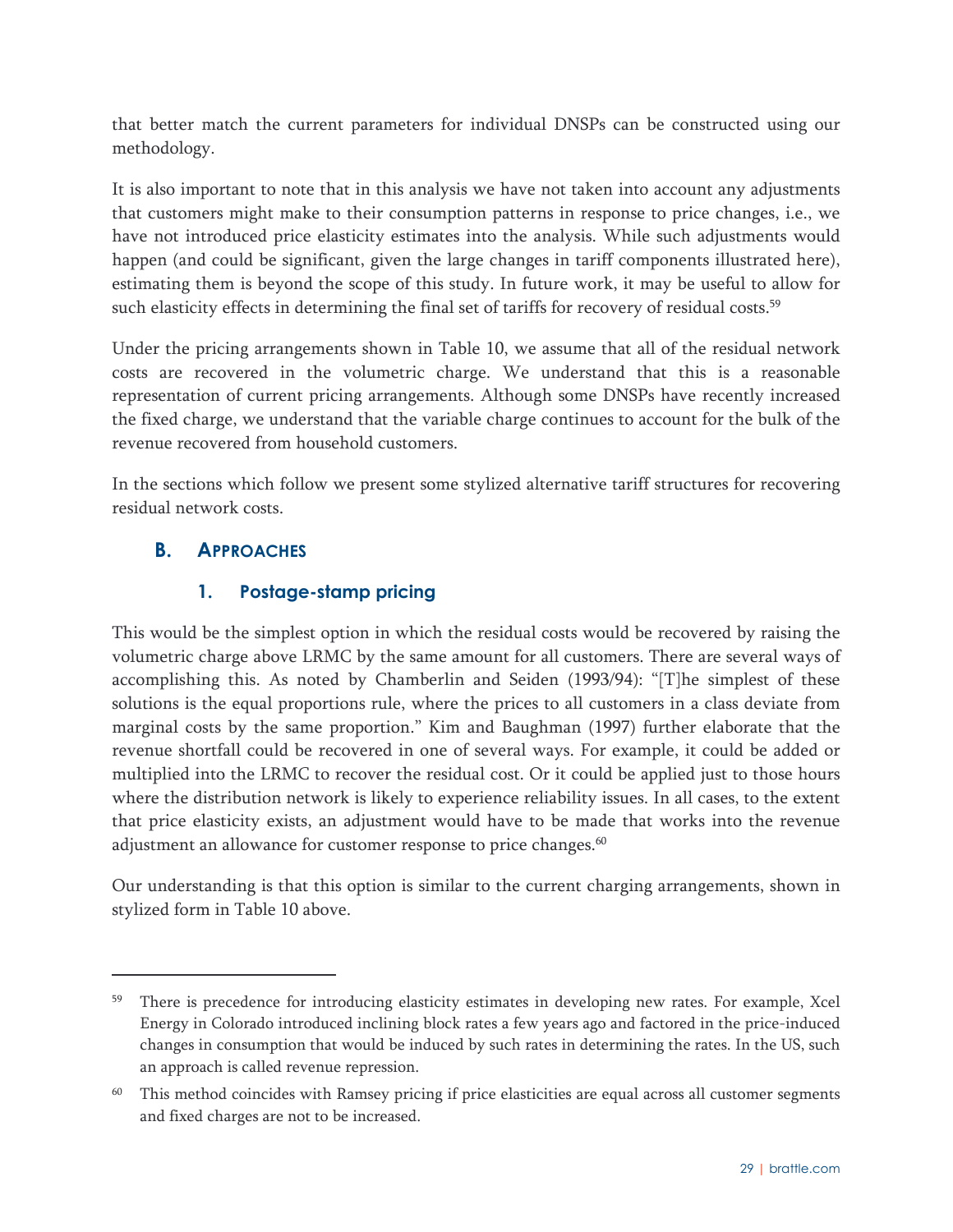### **2. Ramsey pricing without changing fixed charges**

Ramsey pricing recovers the difference between LRMC and average cost in inverse proportion to elasticity. Thus, residual costs are recovered disproportionately from inelastic consumption. If large fixed charges are to be avoided, and demand meters are absent, this would recover the residual costs only by raising the volumetric charge, but disproportionately across customers. It would raise prices by a greater proportionate amount for customers with inelastic demands and a lesser amount for customers with elastic demands. That way the deviations in quantities demanded would be the smallest compared to the allocation that is optimal from an efficiency standpoint (i.e., based on LRMC).

The challenge with implementing such an approach is in identifying those customers (or units of consumption) which are more elastic and those which are less. It is commonly assumed that customers who consume relatively little electricity show less price elasticity. However, there is limited empirical evidence on relative magnitudes. There is a presumption that low use customers are less price responsive and high use customers are more price responsive.

Table 12 shows a stylized example where the volumetric charge is increased above LRMC for all customers, but the increase is greater for customers with smaller consumption. This approach essentially yields a declining block tariff. The parameters of the declining block tariff are shown in Table 11.

|         | -----------             | . <del>.</del>          |                               |
|---------|-------------------------|-------------------------|-------------------------------|
|         | Lower bound<br>(kWh/yr) | Upper bound<br>(kWh/yr) | Variable<br>charge<br>(5/kWh) |
| Block 1 | 0                       | 4,000                   | 0.162                         |
| Block 2 | 4,000                   | 8,000                   | 0.091                         |
| Block 3 | 8,000                   |                         | 0.069                         |
| Notes:  |                         |                         |                               |

## **Table 11 Declining Blocks: Option A**

Notes:

Block widths assumed at 4,000 and 8,000 kWh. Block 3 rate at 50% uplift over LRMC; Block 1 uplift at 5:1 relative to block 3; Block 2 rate to keep average bills at \$1,000/yr.

The charges shown in Table 11 were chosen to keep the average bill at \$1,000/year. The third block has an "uplift" over LRMC of 50%, and the first block has an uplift of 250%.

Table 12 shows the corresponding bills (note that the last column shows the average energy charge paid by each of the six customer types, which is equal to the charge in the first block for customers 1 and 4, but is a weighted average for the other four customer types which have consumption in more than one block).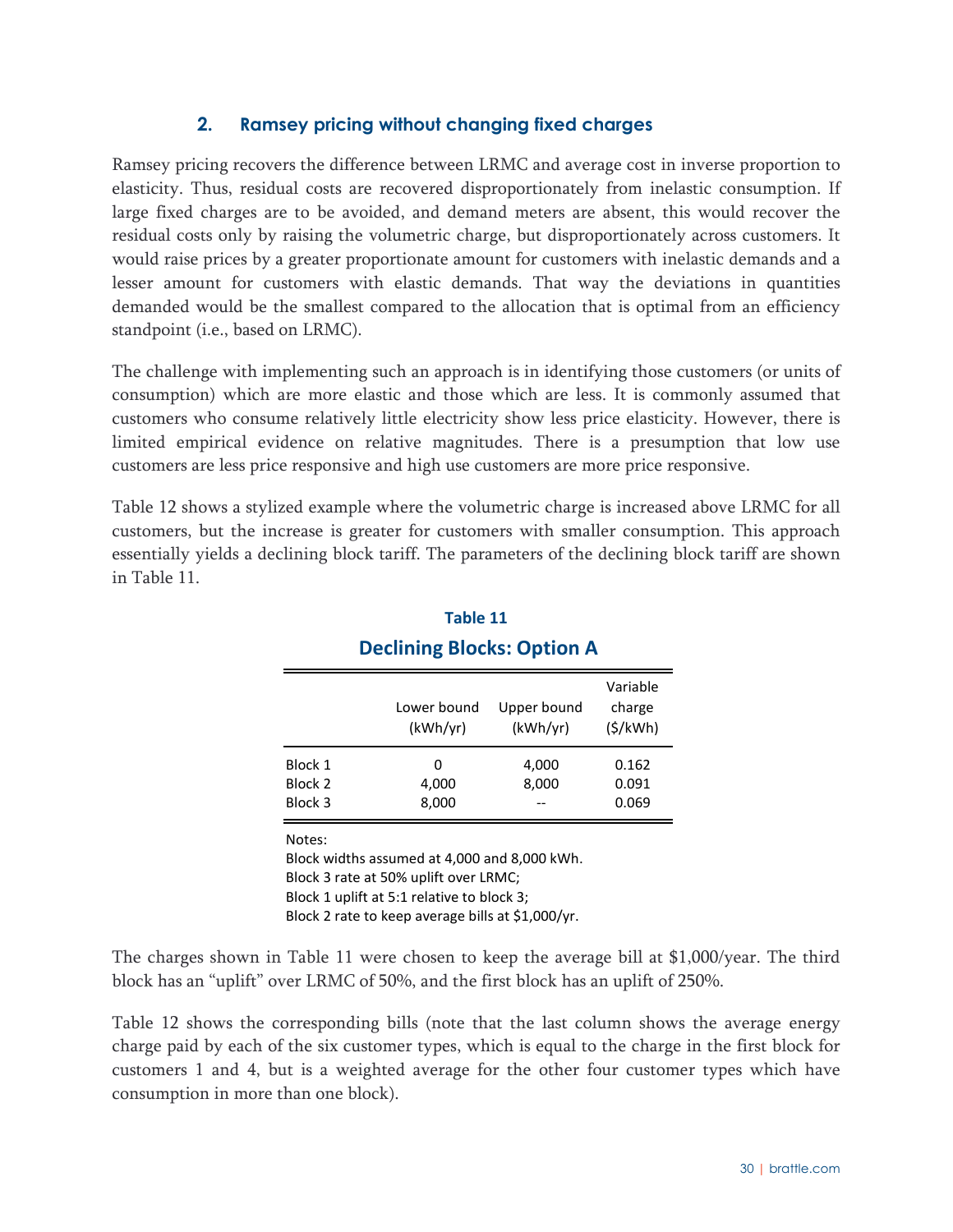|                                      |                                |                     | Charges:                   | Fixed               | Demand                      |         | Variable                            |
|--------------------------------------|--------------------------------|---------------------|----------------------------|---------------------|-----------------------------|---------|-------------------------------------|
| Tariff components                    |                                |                     |                            | 150.00              | 0.00                        |         |                                     |
| Units                                |                                |                     |                            | $\frac{1}{2}$ /year | \$/kW/year                  |         |                                     |
| Customers (%<br>of total)            | Annual<br>consumption<br>(kWh) | Peak demand<br>(kW) | Total annual<br>bill $(5)$ |                     | Components of the bill (\$) |         | Average<br>energy charge<br>(S/KWh) |
| 10%                                  | 3,000                          | 4                   | 634.62                     | 150.00              | 0.00                        | 484.62  | 0.162                               |
| 30%                                  | 6,500                          | 4                   | 1,022.74                   | 150.00              | 0.00                        | 872.74  | 0.134                               |
| 10%                                  | 10,000                         | 4                   | 1,297.16                   | 150.00              | 0.00                        | 1147.16 | 0.115                               |
| 10%                                  | 3,000                          | 8                   | 634.62                     | 150.00              | 0.00                        | 484.62  | 0.162                               |
| 30%                                  | 6,500                          | 8                   | 1,022.74                   | 150.00              | 0.00                        | 872.74  | 0.134                               |
| 10%                                  | 10,000                         | 8                   | 1,297.16                   | 150.00              | 0.00                        | 1147.16 | 0.115                               |
| Average revenue per customer (\$/yr) |                                |                     | 1,000.00                   |                     |                             |         |                                     |

#### **Customer Bills under Ramsey Pricing without Changing Fixed Charges: Option A**

Notes:

 $\overline{a}$ 

Based on parameters in Table 9.

100% of residual costs recovered in the variable charge, but residual cost recovery weighted to the lower blocks.

Declining block tariffs are a form of non-linear pricing. They can be introduced with or without a fixed charge. The declining block tariff structure is appropriate if LRMC is less than average  $cost<sub>0</sub>$ <sup>61</sup>

The volumetric tariffs in Table 12 are not calculated to reflect estimates of price elasticity but rather conform with the common assumption that elasticity is smaller for customers with lower consumption. While this is intended simply to be a stylized example, we note that the last block includes an uplift of 50% above LRMC, and that there is a 5:1 ratio between the uplift in the first and last blocks. In this example, residual cost recovery is causing very large departures from marginal cost pricing.

Once again, we have not included the ex post price elasticity effects in these computations.

In Table 13 we show the impact of this stylized tariff structure on average tariffs and bills, for our six prototypical customer types. The changes shown in Table 13 are relative to our stylized version of the current pricing arrangements shown in Table 10 above.

<sup>&</sup>lt;sup>61</sup> Chamberlin and Seiden (1993/94) show through numerical simulation that declining block tariffs are efficient if the marginal cost of large customers is less than the marginal cost of serving small customers. They also argue that inclining block tariffs would be more efficient if the opposite relationship holds between the marginal cost of serving large and small customers.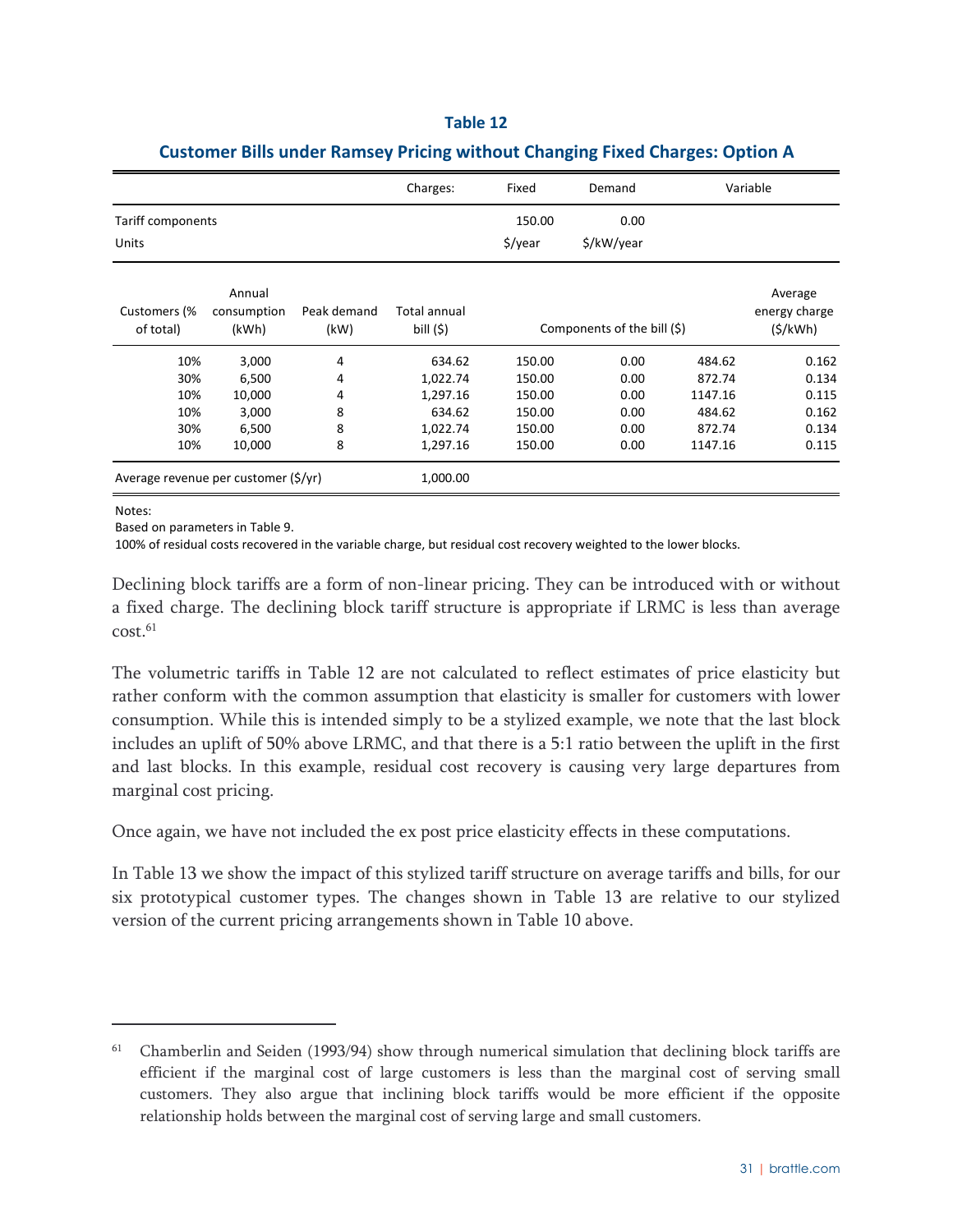| Annual<br>consumption<br>(kWh) | Peak demand (kW) | Average tariff (\$/kWh) | Bill change (\$/yr) | Bill change (%) |
|--------------------------------|------------------|-------------------------|---------------------|-----------------|
| 3,000                          | 4                | 0.21                    | 92.31               | 17%             |
| 6,500                          | 4                | 0.16                    | 22.74               | 2%              |
| 10,000                         | 4                | 0.13                    | $-160.54$           | $-11%$          |
| 3,000                          | 8                | 0.21                    | 92.31               | 17%             |
| 6,500                          | 8                | 0.16                    | 22.74               | 2%              |
| 10,000                         | 8                | 0.13                    | $-160.54$           | $-11%$          |

#### **Ramsey Pricing without Large Fixed Charges: Bill Impacts**

We noted above that Table 12 implies significant deviations from LRMC pricing for all levels of consumption (all kWh). An alternative method for choosing the parameters of the declining block tariff would be to set the third block equal to LRMC. A second set of declining blocks are shown in Table 14. The ratio between the uplift in the first and second blocks is 4:1.

## **Table 14 Declining Blocks: Option B**

|         | Lower bound<br>(kWh/yr) | Upper bound<br>(kWh/yr) | Variable charge<br>(5/kWh) |
|---------|-------------------------|-------------------------|----------------------------|
| Block 1 | 0                       | 4,000                   | 0.175                      |
| Block 2 | 4,000                   | 8,000                   | 0.072                      |
| Block 3 | 8,000                   | $-$                     | 0.046                      |

Notes:

Block widths assumed at 4,000 and 8,000 kWh.

Block 3 rate at 0% uplift over LRMC;

Block 1 uplift at 5:1 relative to block 2;

Block 2 rate to keep average bills at \$1,000/yr.

The bills and bill increases corresponding to this second set of declining blocks are shown in Table 15 and Table 16.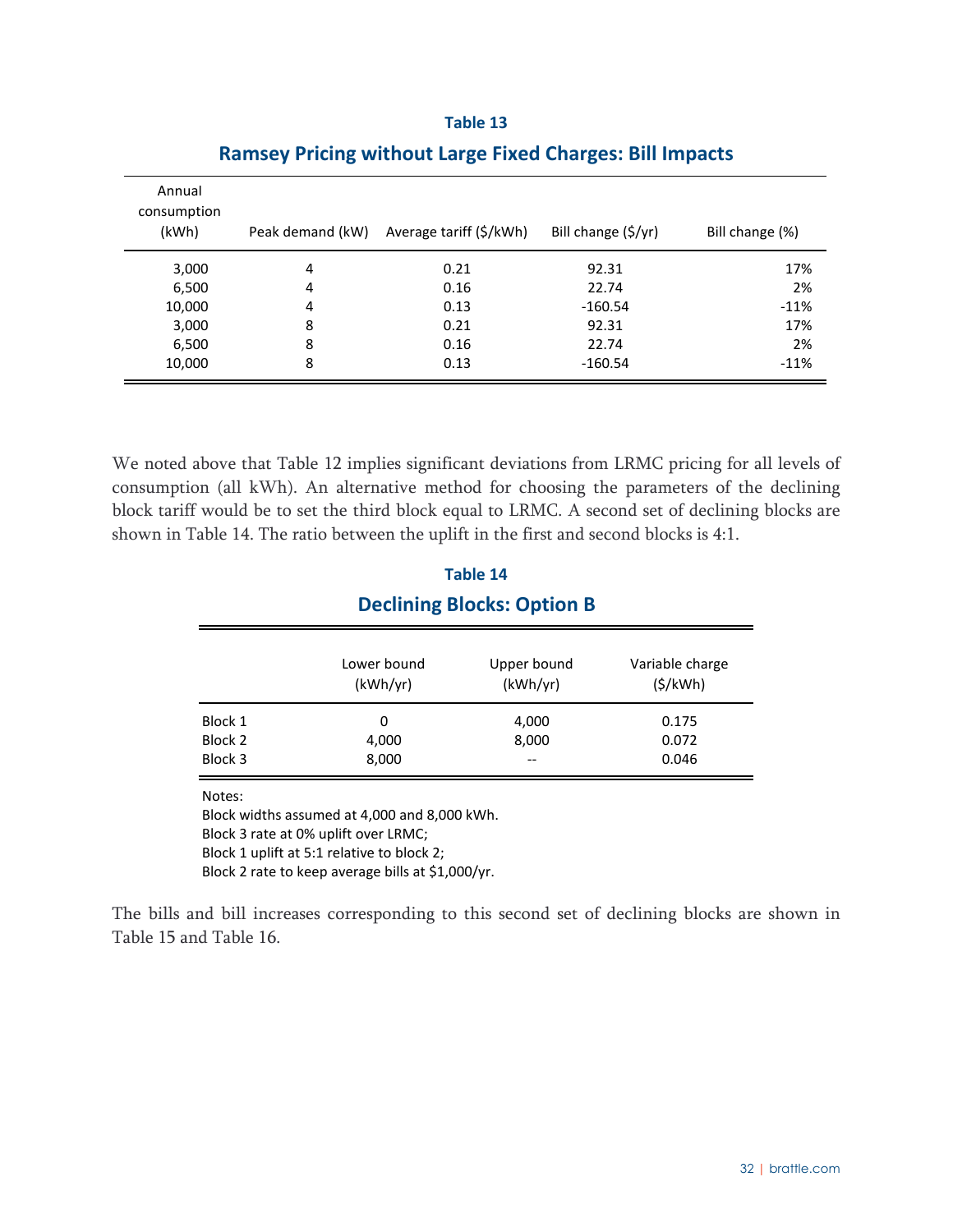|                                      |                          |             | Charges:                       | Fixed                         | Demand                      | Variable                    |                         |
|--------------------------------------|--------------------------|-------------|--------------------------------|-------------------------------|-----------------------------|-----------------------------|-------------------------|
| Tariff components<br>Units           |                          |             |                                | 150.00<br>$\frac{1}{2}$ /year | 0.00<br>\$/kW/year          |                             |                         |
| Customers (%                         | Annual                   | Peak demand | Total annual                   |                               | Components of the bill (\$) |                             | Average                 |
| 10%<br>30%<br>10%                    | 3,000<br>6,500<br>10,000 | 4<br>4<br>4 | 675.79<br>1,030.99<br>1,231.26 | 150.00<br>150.00<br>150.00    | 0.00<br>0.00<br>0.00        | 525.79<br>880.99<br>1081.26 | 0.175<br>0.136<br>0.108 |
| 10%<br>30%<br>10%                    | 3,000<br>6,500<br>10,000 | 8<br>8<br>8 | 675.79<br>1,030.99<br>1,231.26 | 150.00<br>150.00<br>150.00    | 0.00<br>0.00<br>0.00        | 525.79<br>880.99<br>1081.26 | 0.175<br>0.136<br>0.108 |
| Average revenue per customer (\$/yr) |                          |             | 1,000.00                       |                               |                             |                             |                         |

#### **Customer Bills under Ramsey Pricing without Changing Fixed Charges: Option B**

Based on parameters in Table 9.

100% of residual costs recovered in the variable charge, but residual cost recovery weighted to the lower blocks.

| TAME TA<br><b>Ramsey Pricing without Large Fixed Charges: Bill Impacts, Option B</b> |                  |                         |                     |                 |  |  |
|--------------------------------------------------------------------------------------|------------------|-------------------------|---------------------|-----------------|--|--|
|                                                                                      |                  |                         |                     |                 |  |  |
| Annual                                                                               | Peak demand (kW) | Average tariff (\$/kWh) | Bill change (\$/yr) | Bill change (%) |  |  |
| 3,000                                                                                | 4                | 0.23                    | 133.48              | 25%             |  |  |
| 6,500                                                                                | 4                | 0.16                    | 30.99               | 3%              |  |  |
| 10,000                                                                               | 4                | 0.12                    | $-226.44$           | $-16%$          |  |  |
| 3,000                                                                                | 8                | 0.23                    | 133.48              | 25%             |  |  |
| 6,500                                                                                | 8                | 0.16                    | 30.99               | 3%              |  |  |
| 10,000                                                                               | 8                | 0.12                    | $-226.44$           | $-16%$          |  |  |

**Table 16**

We note that these options result in customers with the lowest consumption paying the highest average price. Relative to the status quo, these options produce large bill increases for customers who consume the least, some of whom are likely to be vulnerable or low-income. Furthermore, the options we have shown are directionally consistent with Ramsey pricing principles and efficient pricing, but to be implemented in practice would require actual elasticity estimates for different groups of customers, and also a way to identify those customers (it is likely that the level of consumption is at best an imperfect proxy for variations in elasticity across customers).

One of our utility experts noted that "Ramsey pricing was always an interesting postulate and nothing more." Another commented that it was feasible to apply at the customer class level but almost impossible to apply within a class. There is some evidence to suggest that price elasticity is proportional to income, being lower (in absolute terms) for low use customers and higher for high use customers. However, there are at least three difficulties: first, the evidence is not conclusive that price elasticity in fact varies predictably with income; second, there would likely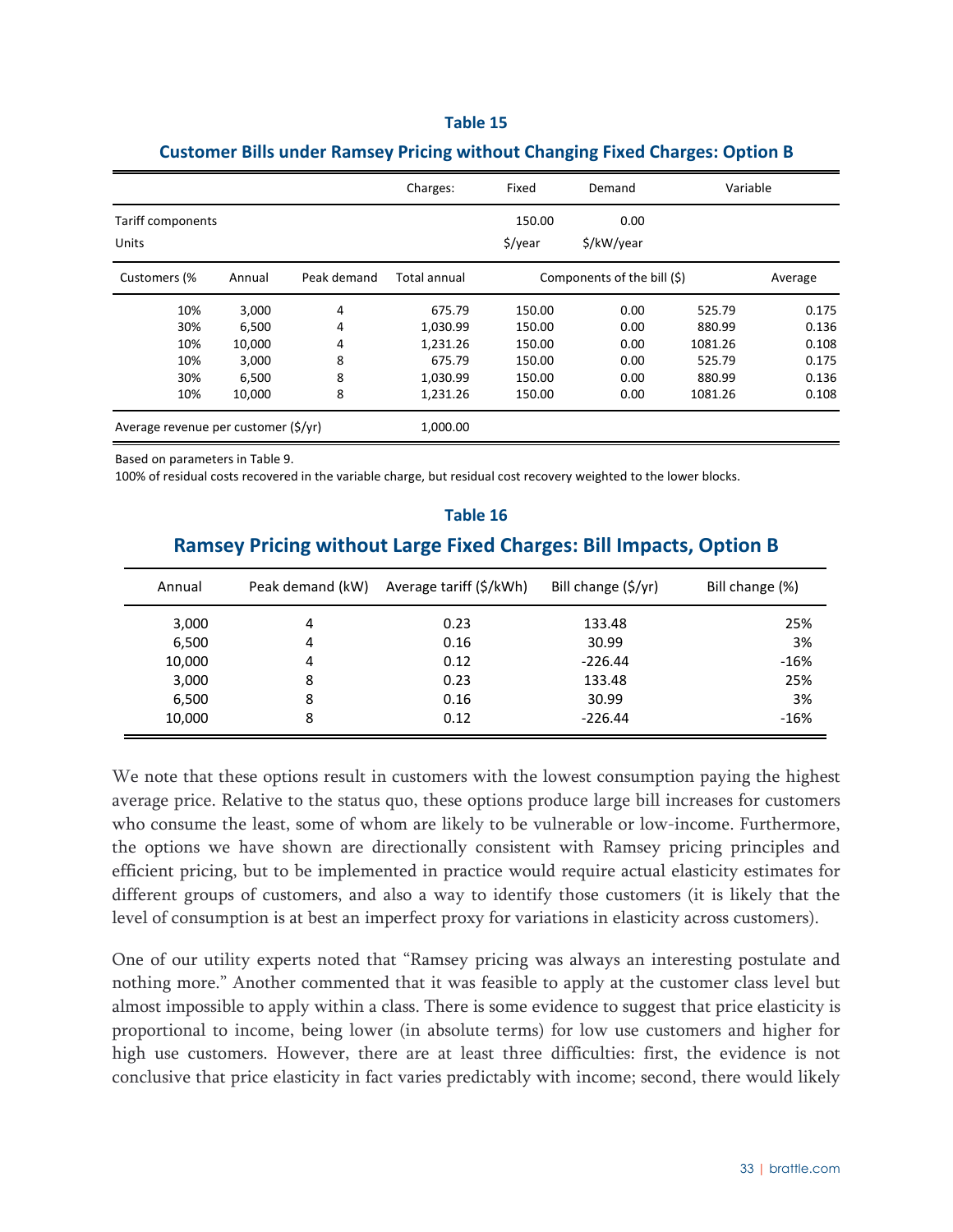be some serious practical difficulties with setting discriminatory tariffs according to income; and third, such tariffs would be regressive.<sup>62</sup>

## **3. Gradually raise the fixed charge for all customers**

In this approach, the residual costs would be initially recovered through the volumetric charge, but, perhaps over a period of several years, the fixed charge would be raised and the volumetric charge lowered. This argument can be found in Berry (2000) who argues that the usage-sensitive tariff element should be set equal to marginal cost and the non-usage sensitive element should be set to ensure that revenues are recovered.

This option would see large increases in the fixed charge. One way to mitigate the impact on customers of sudden changes and conform to the principle of gradualism would be to phase in the increases in the fixed charges and accordingly reduce the decreases in the volumetric charges, with the ultimate goal of setting the volumetric charge equal to LRMC and thereby achieving the desired result in terms of economic efficiency. Table 17 and Table 18 illustrate this approach, showing the results of the first year of a six-year phase-in.

<sup>62</sup> A contrarian viewpoint on Ramsey pricing is provided by Baiman (2001) who argues that the traditional view of Ramsey pricing, i.e., the inverse elasticity rule, is a special case of a general theorem which he calls progressive social pricing theorem. In his "immanent critique" of neoclassical economics, Baiman argues that the inverse elasticity rule will not be equity neutral and that it may cause regressive static social welfare losses which are both unfair and inefficient. He thus proposes the use of progressive social price regulation, in which prices are moved in direct proportion to the price elasticity of demand rather than in inverse proportion.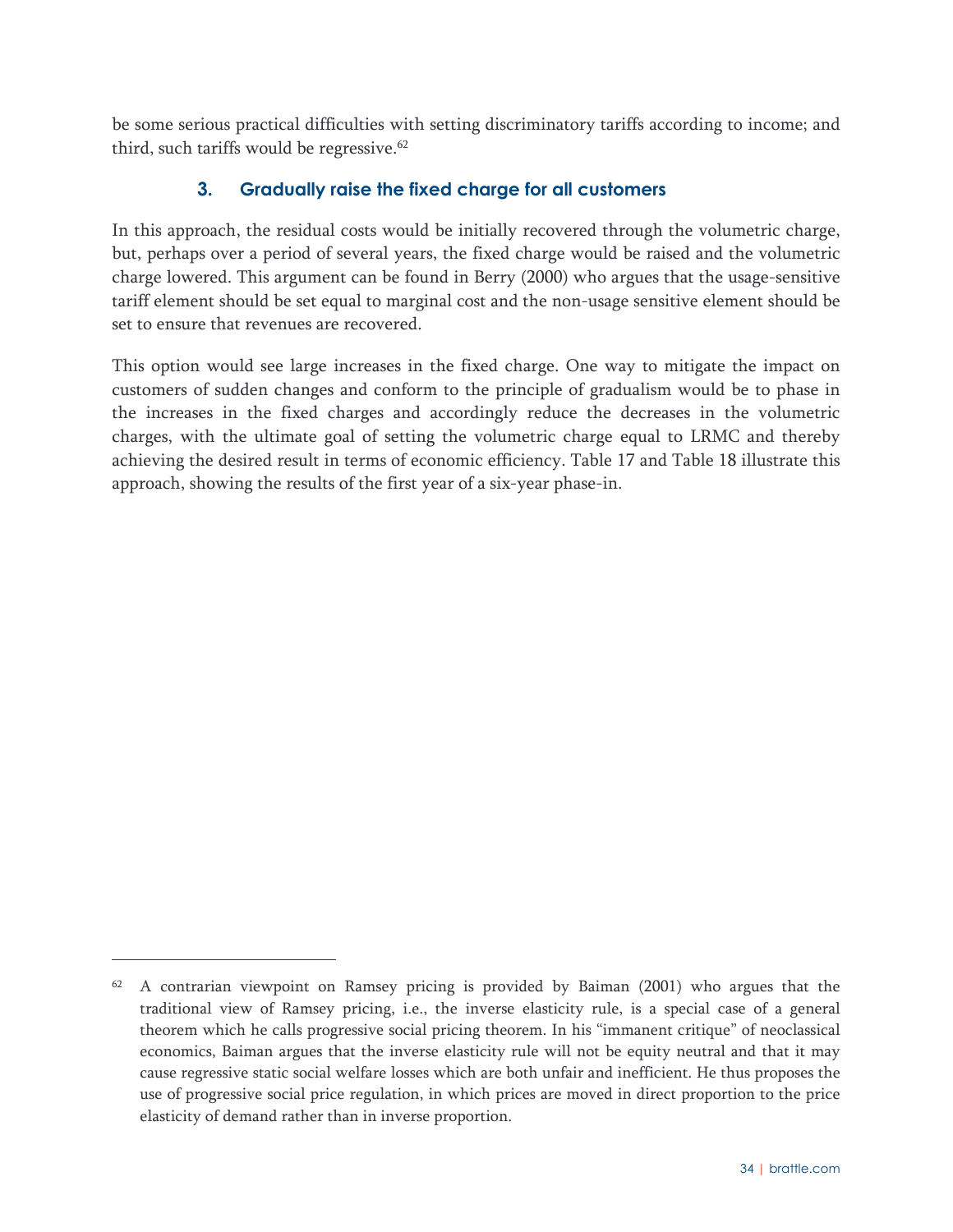|  | ۰, |  |
|--|----|--|
|  |    |  |

|                                      |                                |                     | Charges:                   | Fixed                       | Demand       | Variable           |
|--------------------------------------|--------------------------------|---------------------|----------------------------|-----------------------------|--------------|--------------------|
| Tariff components                    |                                |                     | 250.00                     | 0.00                        | 0.115        |                    |
| Units                                |                                |                     |                            | \$/year                     | \$/kW/year   | \$/kWh             |
| Customers (%<br>of total)            | Annual<br>consumption<br>(kWh) | Peak demand<br>(kW) | Total annual<br>bill $(5)$ | Components of the bill (\$) |              |                    |
| 10%                                  | 3,000                          | 4                   | 596.15                     | 250.00                      | 0.00         | 346.15             |
| 30%<br>10%                           | 6,500<br>10,000                | 4<br>4              | 1,000.00<br>1,403.85       | 250.00<br>250.00            | 0.00<br>0.00 | 750.00<br>1,153.85 |
| 10%<br>30%                           | 3,000<br>6,500                 | 8<br>8              | 596.15<br>1,000.00         | 250.00<br>250.00            | 0.00<br>0.00 | 346.15<br>750.00   |
| 10%                                  | 10,000                         | 8                   | 1,403.85                   | 250.00                      | 0.00         | 1,153.85           |
| Average revenue per customer (\$/yr) |                                | 1,000.00            |                            |                             |              |                    |

## **Phase in Increased Fixed Charges over 6 Years: Year 1**

Notes:

Fixed charge increased by \$100/yr to recover some residual costs; balance of residual cost remains in the variable charge.

## **Table 18**

## **Phase in Increased Fixed Charges: Bill Impacts in Year 1**

| Annual<br>consumption<br>(kWh) | Peak demand (kW) | Average tariff (\$/kWh) | Bill change (\$/yr) | Bill change (%) |
|--------------------------------|------------------|-------------------------|---------------------|-----------------|
| 3,000                          | 4                | 0.20                    | 53.85               | 10%             |
| 6,500                          | 4                | 0.15                    | 0.00                | 0%              |
| 10,000                         | 4                | 0.14                    | $-53.85$            | $-4%$           |
| 3,000                          | 8                | 0.20                    | 53.85               | 10%             |
| 6,500                          | 8                | 0.15                    | 0.00                | 0%              |
| 10,000                         | 8                | 0.14                    | $-53.85$            | $-4%$           |

The corresponding second year of the phase-in is shown in Table 19 and Table 20. Once the phase in is complete there would be significant increases for low-use customers, and customers with the largest usage would see bills go down.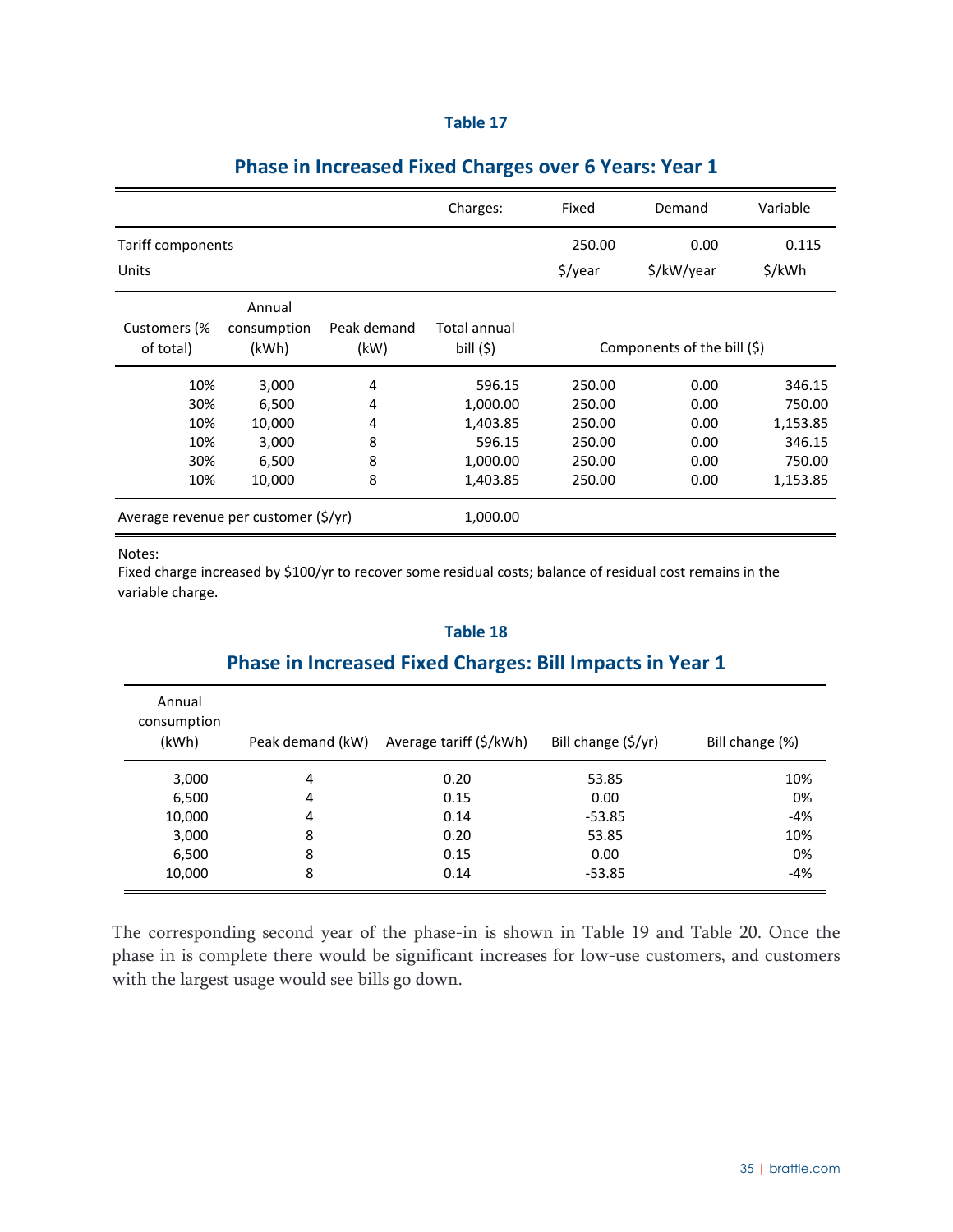|                                        |                                                      |                            | Charges:                                             | Fixed                                                                                  | Demand     | Variable                                                   |
|----------------------------------------|------------------------------------------------------|----------------------------|------------------------------------------------------|----------------------------------------------------------------------------------------|------------|------------------------------------------------------------|
| Tariff components                      |                                                      |                            | 350.00                                               | 0.00                                                                                   | 0.100      |                                                            |
| Units                                  |                                                      |                            |                                                      | \$/year                                                                                | \$/kW/year | \$/kWh                                                     |
| Customers (%<br>of total)              | Annual<br>consumption<br>(kWh)                       | Peak demand<br>(kW)        | Total annual<br>bill $(5)$                           | Components of the bill (\$)                                                            |            |                                                            |
| 10%<br>30%<br>10%<br>10%<br>30%<br>10% | 3,000<br>6,500<br>10,000<br>3,000<br>6,500<br>10,000 | 4<br>4<br>4<br>8<br>8<br>8 | 650.00<br>1,000.00<br>1,350.00<br>650.00<br>1,000.00 | 350.00<br>0.00<br>350.00<br>0.00<br>350.00<br>0.00<br>350.00<br>0.00<br>350.00<br>0.00 |            | 300.00<br>650.00<br>1000.00<br>300.00<br>650.00<br>1000.00 |
| Average revenue per customer (\$/yr)   |                                                      |                            | 1,350.00<br>1,000.00                                 | 350.00                                                                                 | 0.00       |                                                            |

## **Phase in Increased Fixed Charges over 6 Years: Year 2**

#### Notes:

Fixed charge further increased by \$100/yr to recover additional residual costs; balance of residual cost remains in the variable charge.

## Annual consumption (kWh) Peak demand (kW) Average tariff (\$/kWh) Bill change (\$/yr) Bill change (%) 3,000 4 0.22 107.69 20% 6,500 4 0.15 0.00 0% 10,000 **4** 0.13 -107.69 **-10** 3,000 8 0.22 107.69 20% 6,500 8 0.15 0.00 0% 10,000 8 0.13 -107.69 -7% **Phase in Increased Fixed Charges: Cumulative Bill Impacts by Year 2**

#### **Table 20**

#### **4. Raise the fixed charge but exempt low-income customers**

An option that may be more acceptable to the general public is to set the volumetric charge at LRMC and to recover the residual cost by raising the fixed charge but exclude low income customers from the higher fixed charge. Thus, the entire residual cost would be recovered from all other consumers. A prerequisite for this approach is that a way would be found for identifying low income customers. In California, where about a third of the customers are on a low income discounted tariff called CARE, low income customers simply identify themselves by filling out a form that states their eligibility for the program, by referring to a table of qualifying income levels which is provided to them. In Australia, mechanisms that are used to identify vulnerable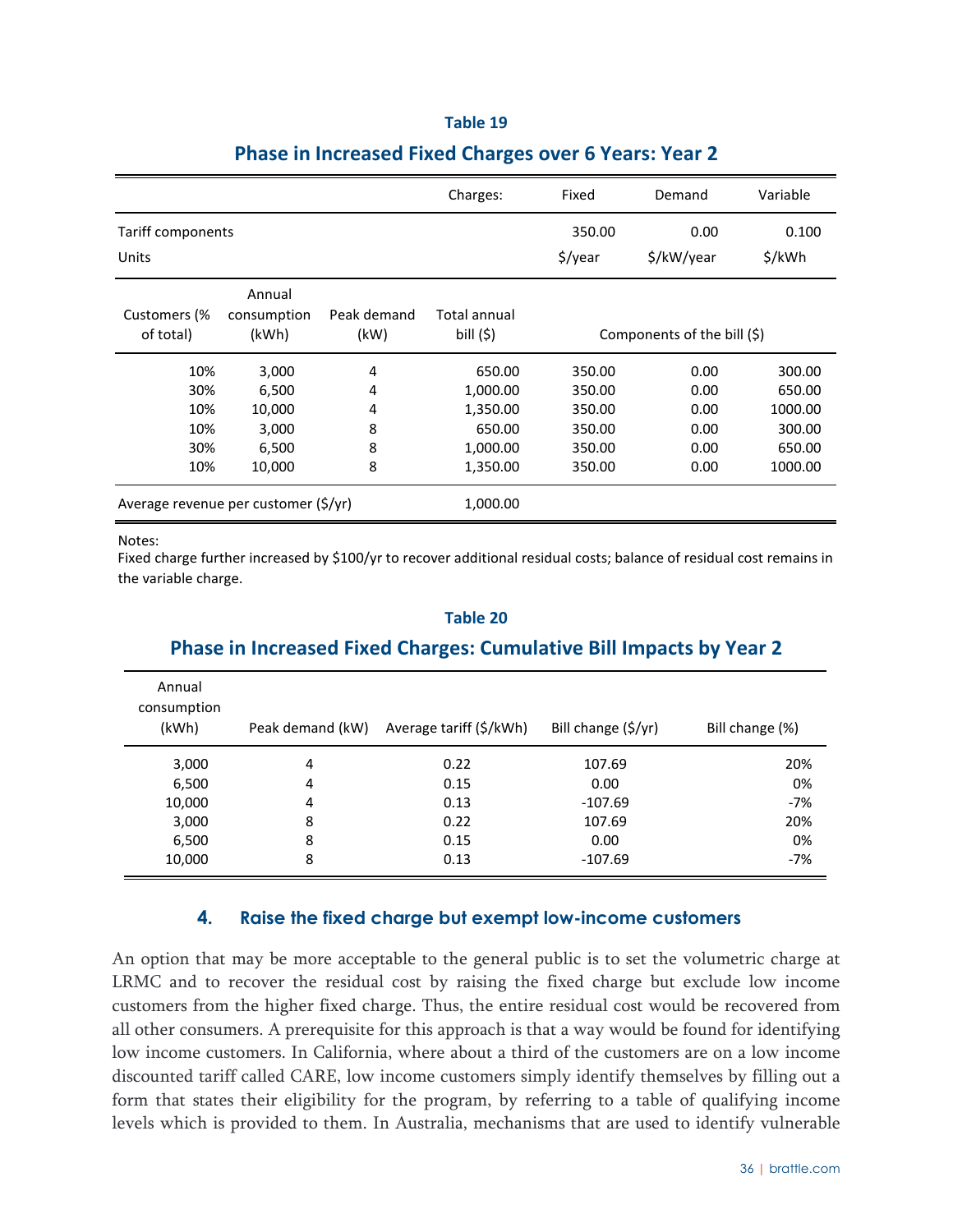customers to whom disburse emergency energy assistance funds and rebates are provided could be used to identify low income customers.

In a variation of this idea, customers would be segmented into size categories. These could be based on average monthly kWh consumption, size of the house, number of bedrooms in the house, its rated property value, whether it is attached or detached and so on. Higher fixed charges would be levied on "larger" customers and lower fixed charges on "smaller" customers, however larger and smaller are defined. Additionally, customers who are of pensionable age could be considered eligible for the lower fixed charge; so also any customers who use electricity to power life-sustaining medical equipment. Such a tariff has been approved in Bermuda.<sup>63</sup> The utility estimated that the fixed costs of serving customers were \$41 a month. It has instituted a seven-tier fixed charge which has an average value of some \$30 a month (so that about one quarter of the fixed costs are recovered in volumetric charges); the charge for the smallest users is around \$20 a month and the charge for the highest users is around \$75 a month.

Table 21 and Table 22 illustrate the approach of recovering residual costs through fixed charges, while excluding vulnerable customers. For convenience we assume that vulnerable customers are those consuming the least electricity. Note that in the absence of demand metering or other information, it might be difficult to distinguish between a vulnerable customer and a nonvulnerable customer with PV, since both are likely to have similar low kWh consumption. The stylized tariff structure in Table 21 has been structured so that the bill for the customers with the smallest consumption stays the same (the fixed charge is increased enough to offset the decrease in the variable charge, as shown in Table 22). The variable charge is set equal to LRMC, and the fixed charge is increased to ensure recovery of total revenues including residual costs.

<sup>63</sup> Presentation by Walter M. Higgins III at the Utility Executive Course in Idaho, June 24th, 2014.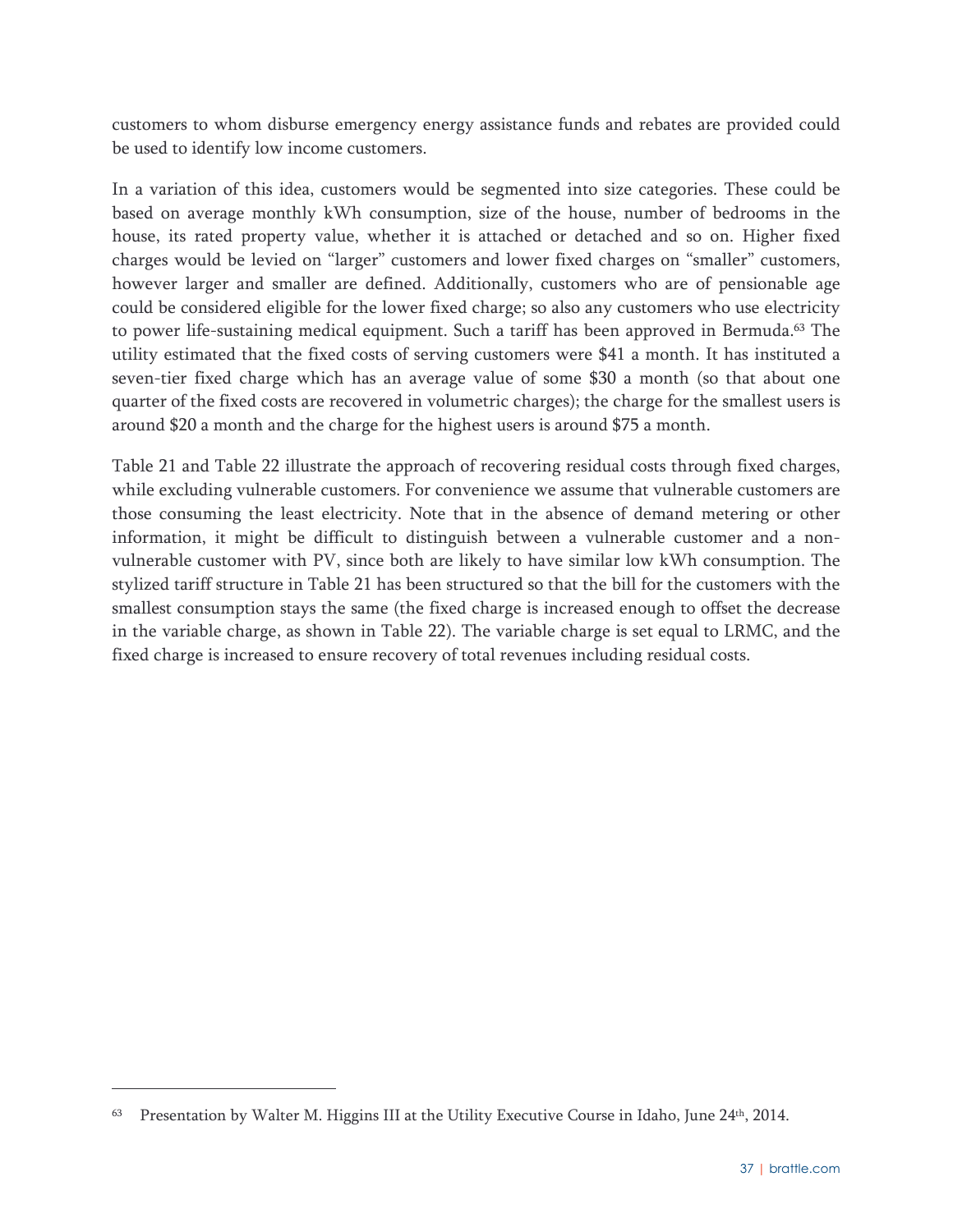| с |  |  |
|---|--|--|
|   |  |  |

|                                      |                      |                     | Charges:                   | Fixed                       | Demand     | Variable |
|--------------------------------------|----------------------|---------------------|----------------------------|-----------------------------|------------|----------|
| Tariff components                    |                      |                     | 774.04                     | 0.00                        | 0.046      |          |
| Units                                |                      |                     |                            | \$/year                     | \$/kW/year | \$/kWh   |
|                                      | Annual               |                     |                            |                             |            |          |
| Customers (%<br>of total)            | consumption<br>(kWh) | Peak demand<br>(kW) | Total annual<br>bill $(5)$ | Components of the bill (\$) |            |          |
| 10%                                  | 3,000                | 4                   | 542.31                     | 403.85                      | 0.00       | 138.46   |
| 30%                                  | 6,500                | 4                   | 1,074.04                   | 774.04                      | 0.00       | 300.00   |
| 10%                                  | 10,000               | 4                   | 1,235.58                   | 774.04                      | 0.00       | 461.54   |
| 10%                                  | 3,000                | 8                   | 542.31                     | 403.85                      | 0.00       | 138.46   |
| 30%                                  | 6,500                | 8                   | 1,074.04                   | 774.04                      | 0.00       | 300.00   |
| 10%                                  | 10,000               | 8                   | 1,235.58                   | 774.04                      | 0.00       | 461.54   |
| Average revenue per customer (\$/yr) |                      | 1,000.00            |                            |                             |            |          |

## **Increase Fixed Charges, No Bill Change for Small Users**

Notes:

 $\overline{a}$ 

Variable charge at LRMC.

Fixed charge for small users set to ensure no bill impact from status quo.

Fixed charge for other users set to ensurey revenue recovery.

#### **Table 22**

#### **Increase Fixed Charges, No Bill Change for Small Users: Bill Impacts**

| Annual<br>consumption<br>(kWh) | Peak demand (kW) | Average tariff (\$/kWh) | Bill change (\$/yr) | Bill change (%) |
|--------------------------------|------------------|-------------------------|---------------------|-----------------|
| 3,000                          | 4                | 0.18                    | 0.00                | 0%              |
| 6,500                          | 4                | 0.17                    | 74.04               | 7%              |
| 10,000                         | 4                | 0.12                    | $-222.12$           | $-15%$          |
| 3,000                          | 8                | 0.18                    | 0.00                | 0%              |
| 6,500                          | 8                | 0.17                    | 74.04               | 7%              |
| 10,000                         | 8                | 0.12                    | $-222.12$           | $-15%$          |

#### **5. Install smart meters and introduce demand charges**

Once smart meters have been deployed, a three-part tariff could be instituted for all customers.<sup>64</sup> The demand charge could be based on actual peak consumption, consumption at system peak, the size of the connection, or some combination of these. Energy charges would be lowered accordingly to ensure that there is no over-recovery of revenues. Over time, since most (or all) of

<sup>&</sup>lt;sup>64</sup> This recommendation is echoed in the report by Wood and Carter (2014).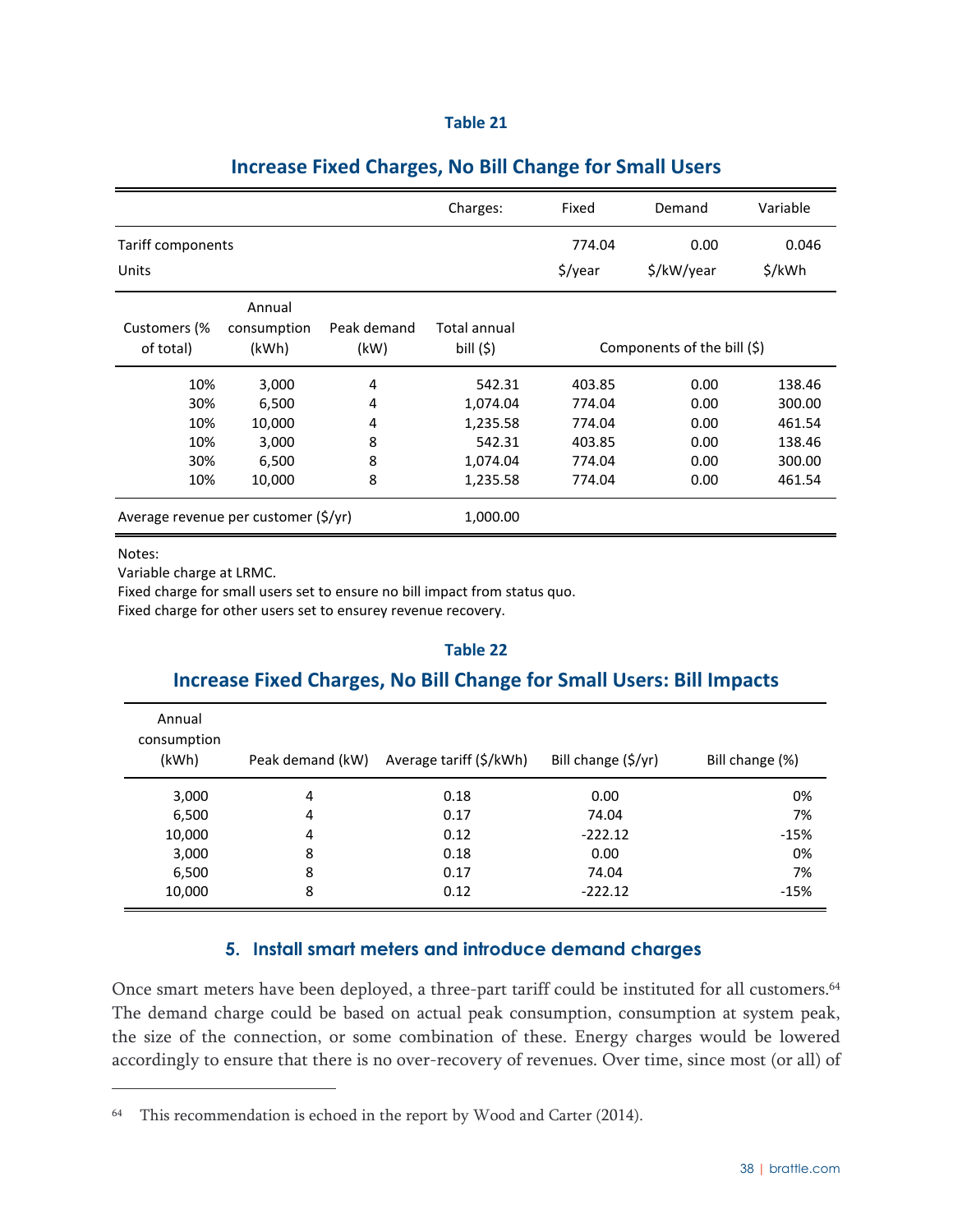the network costs are independent of kWh distributed, the energy charges would become much smaller (or zero) and revenue recovery would be mostly achieved through fixed and demand charges.65

One utility expert who works with a distribution utility in a market with competitive retailers noted that 98 percent of distribution costs were fixed (with the balance of 2 percent being associated with taxes) while another, who also works with a distribution utility in a market with competitive retailers, indicated that 100 percent of distribution costs were fixed. The first expert indicated that they expected that smart meters would be in place by 2018 and once that came to pass, they would strongly push for a cost-based three-part tariff. The second expert indicated that smart meters were going to be in place by 2015 and they would then start pushing for a two-part tariff for distribution services. The first part would be a fixed monthly charge and the second part would be a demand charge. There would be no volumetric charge for distribution services since distribution costs do not vary with the amount of energy being supplied to the customers. Both utilities are required also to offer standard retail services and such utilities are sometimes called integrated distribution utilities. They would offer tariffs for the standard retail service but this would appear separately from the tariffs for distribution and transmission services on the customer's bill.

Even without smart meters, estimates of demand charges could be levied based on the size of the customer's connection, or based on a proxy for peak demand. Peak demand could be imputed using load research studies, or estimated on the basis of observable characteristics such as the size of the house. As noted earlier, there is precedent for doing this. Early in the industry's history, fixed charges were used as a substitute for the customer's imputed demand and based on the number of bedrooms and the value of the property.<sup>66</sup>

One of our experts noted that demand charges allow recovery of fixed costs much better than any other mechanism and their magnitude can be determined by referring to the planning criteria of design day maximum demands. If desired, demand meters can be deployed for homes above a certain size, as has been done in Arizona.

Demand charges would have to be implemented gradually. In one scenario, once the LRMCs have been estimated, the demand charge would be set so it captures a portion of the LRMC and the volumetric charge captures the balance. The customer charge would be set to recover the residual cost. Alternatively, the demand charge could be set to recover all of the LRMC, with the recovery of residual costs split between the customer charge and the volumetric charge.

It may be necessary to exclude vulnerable customers, however categorized, from any tariff increase impacts. Alternatively, the tariff increases could be phased in over time, to minimize

-

 $65$  A time-of-use energy charge is another alternative which can be set up to be equivalent to a demand charge.

Lewis (1941) discusses this point.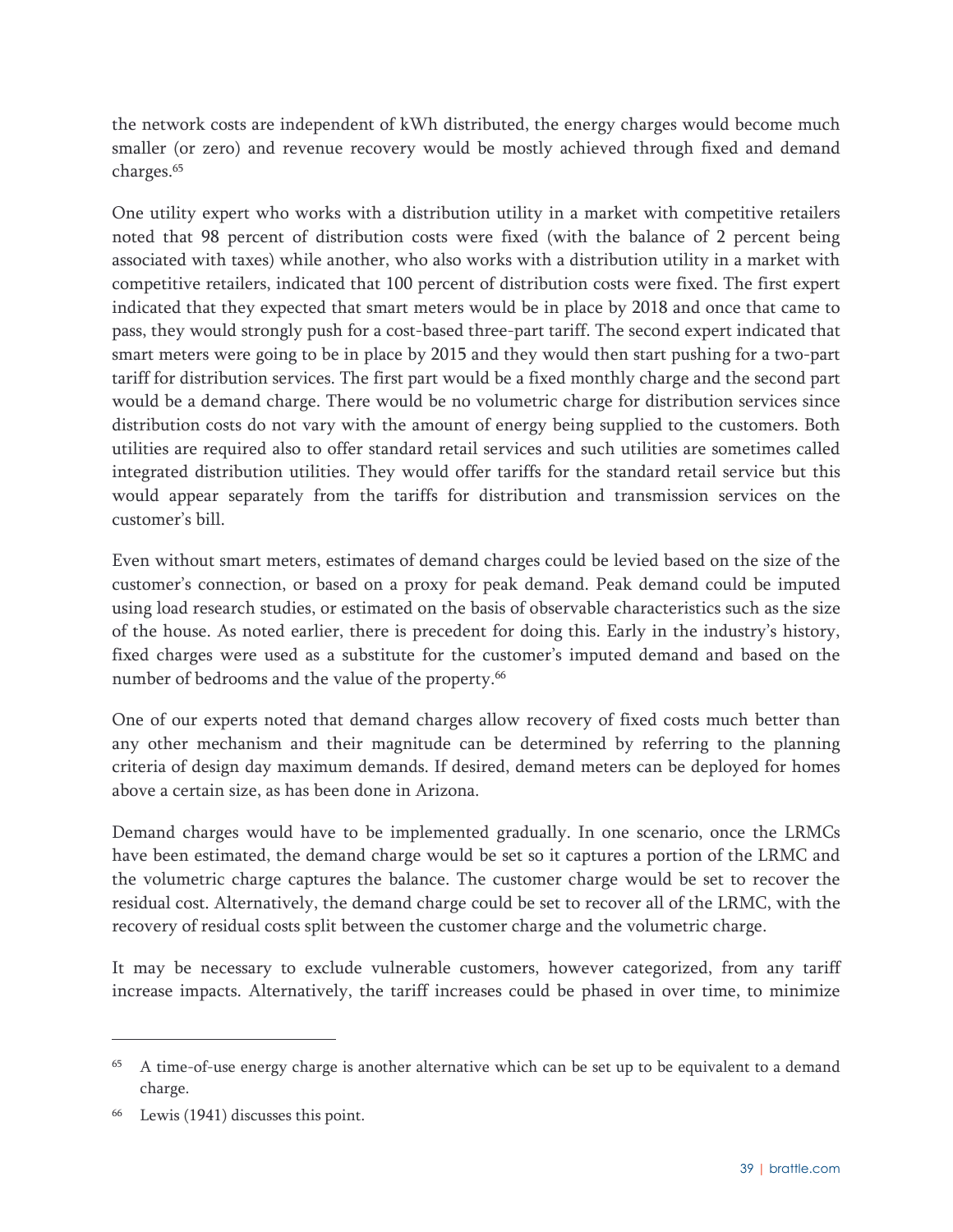adverse bill impacts on any customers. Alternatively, adverse impacts on vulnerable customers could be buffered through Governmental assistance programs.

Table 23 and Table 24 show the results of a stylized tariff with a demand charge set at LRMC and residual costs recovered partly in the fixed charge and partly in the volumetric charge. This tariff option has been defined so that the low use customers do not pay an increased fixed charge, and the lowest usage customers do not see a bill increase. The recovery of residual costs is split between the fixed charge and the volumetric charge, with about one third of the residual costs recovered in the volumetric charge.

|                                      |                                |                     | Charges:                   | Fixed                       | Demand     | Variable |
|--------------------------------------|--------------------------------|---------------------|----------------------------|-----------------------------|------------|----------|
| Tariff components                    |                                |                     |                            | 150 to 400                  | 75.00      | 0.03     |
| Units                                |                                |                     |                            | \$/year                     | \$/kW/year | \$/kWh   |
| Customers (%<br>of total)            | Annual<br>consumption<br>(kWh) | Peak demand<br>(kW) | Total annual<br>bill $(5)$ | Components of the bill (\$) |            |          |
| 10%                                  | 3,000                          | 4                   | 542.31                     | 150.00                      | 300.00     | 92.31    |
| 30%                                  | 6,500                          | 4                   | 900.00                     | 400.00                      | 300.00     | 200.00   |
| 10%                                  | 10,000                         | 4                   | 1,007.69                   | 400.00                      | 300.00     | 307.69   |
| 10%                                  | 3,000                          | 8                   | 842.31                     | 150.00                      | 600.00     | 92.31    |
| 30%                                  | 6,500                          | 8                   | 1,200.00                   | 400.00                      | 600.00     | 200.00   |
| 10%                                  | 10,000                         | 8                   | 1,307.69                   | 400.00                      | 600.00     | 307.69   |
| Average revenue per customer (\$/yr) |                                |                     | 1,000.00                   |                             |            |          |

## **Table 23 Introduce Three‐Part Tariff, No Bill Change for Small Users**

Notes:

Demand charge set at LRMC; fixed charge for low kWh customers remains at \$150/yr;

kWh charge set to recover some residual costs; no bill increase for low kWh/low kW customers.

Overall about 36% of residual costs are in the kWh charge, the balance in the fixed charge.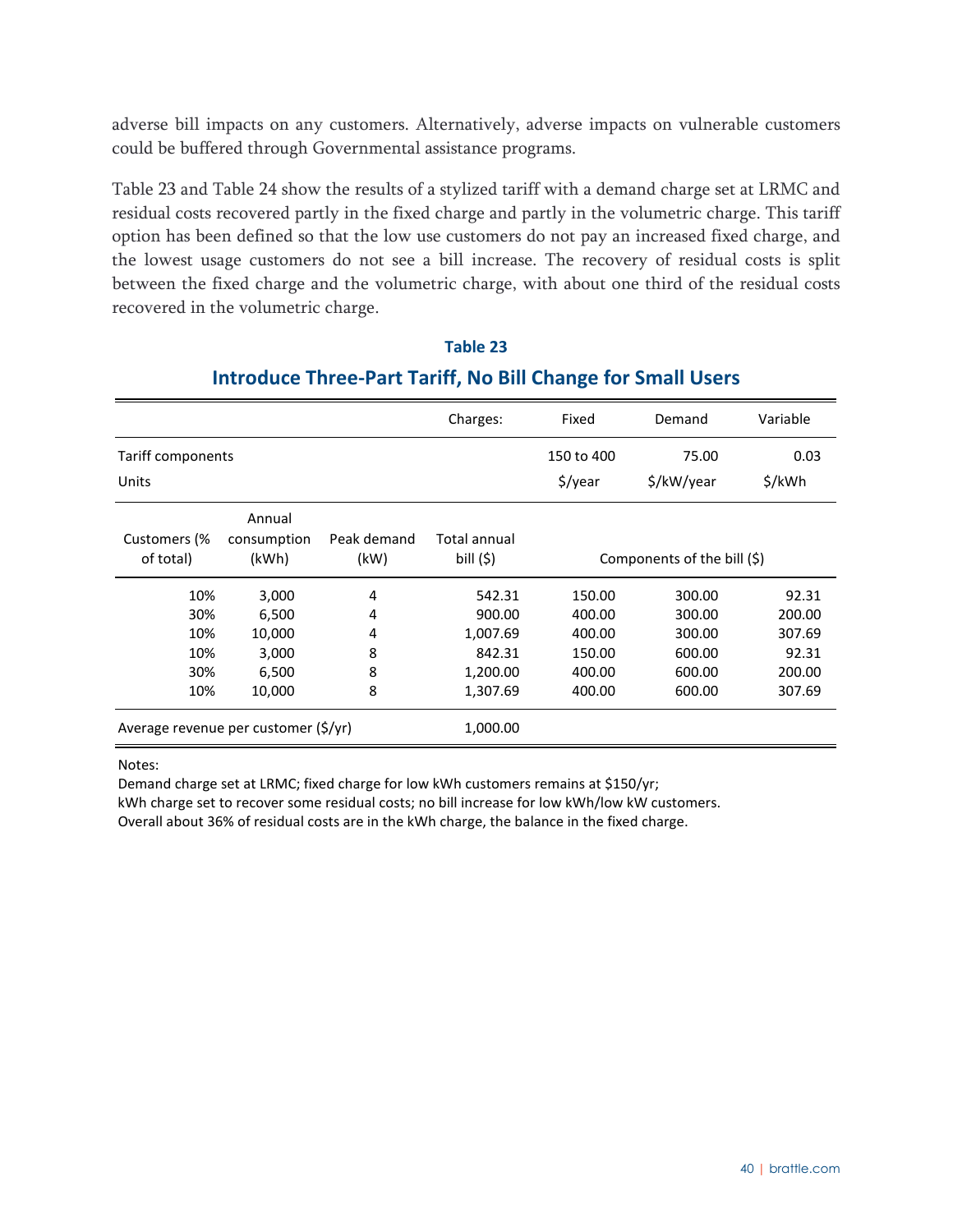| Annual<br>consumption<br>(kWh) | Peak demand (kW) | Average tariff (\$/kWh) | Bill change (\$/yr) | Bill change (%) |
|--------------------------------|------------------|-------------------------|---------------------|-----------------|
| 3,000                          | 4                | 0.18                    | 0.00                | 0%              |
| 6,500                          | 4                | 0.14                    | $-100.00$           | $-10%$          |
| 10,000                         | 4                | 0.10                    | -450.00             | $-31%$          |
| 3,000                          | 8                | 0.28                    | 300.00              | 55%             |
| 6,500                          | 8                | 0.18                    | 200.00              | 20%             |
| 10,000                         | 8                | 0.13                    | $-150.00$           | $-10%$          |

## **Table 24 Introduce Three‐Part Tariff, No Bill Change for Small Users: Bill Impacts**

#### **C. CONCLUSIONS ON TARIFF STRUCTURES**

In this report, after describing the several principles that govern tariff design generally, we derived three principles that should govern the recovery of residual costs. Next, we reviewed examples of how residual costs are recovered from Great Britain, Italy and the United States. That led to the development of five stylized tariff options that could be applied in Australia. In this concluding section, we first evaluate the international examples against the three principles for recovery of residual costs. Then we evaluate the five specific Australian proposals against the same principles. To set the stage, we begin by recapping the issues that govern tariff design and residual cost recovery.

#### **1. Issues in recovering residual costs**

In designing the structure of the DNSP tariffs, one important concern is efficient pricing. Efficient prices, to the extent that they are passed on through to the DNSP's customers by the retailers, help customers make optimal decisions in the long run about where to connect to the network, what size of connection to seek, and what kinds of appliances to install. And, in the short run, they help customers make optimal decisions about how often to run those appliances and at what times to run them. Setting DNSP tariffs at an efficient level is important because prices influence behaviour. Prices not set at the efficient level will induce inefficient outcomes (and if price did not influence behaviour, i.e., if price elasticities are zero or infinitesimally small, it would not be necessary to worry about setting efficient prices). For these reasons, the LRMC is an important consideration in setting DNSP tariffs.

In contrast, setting prices to recover residual costs as well as LRMC (i.e., the total authorized revenue requirement) implies that prices by definition will be inefficient if residual costs are significant. In particular, scaling all LRMC-based charges by the same amount sufficient to recover total costs means that the tariffs will be inefficient to the extent that price elasticities are non-zero and, to the extent that they differ across customers, tariffs could be made more efficient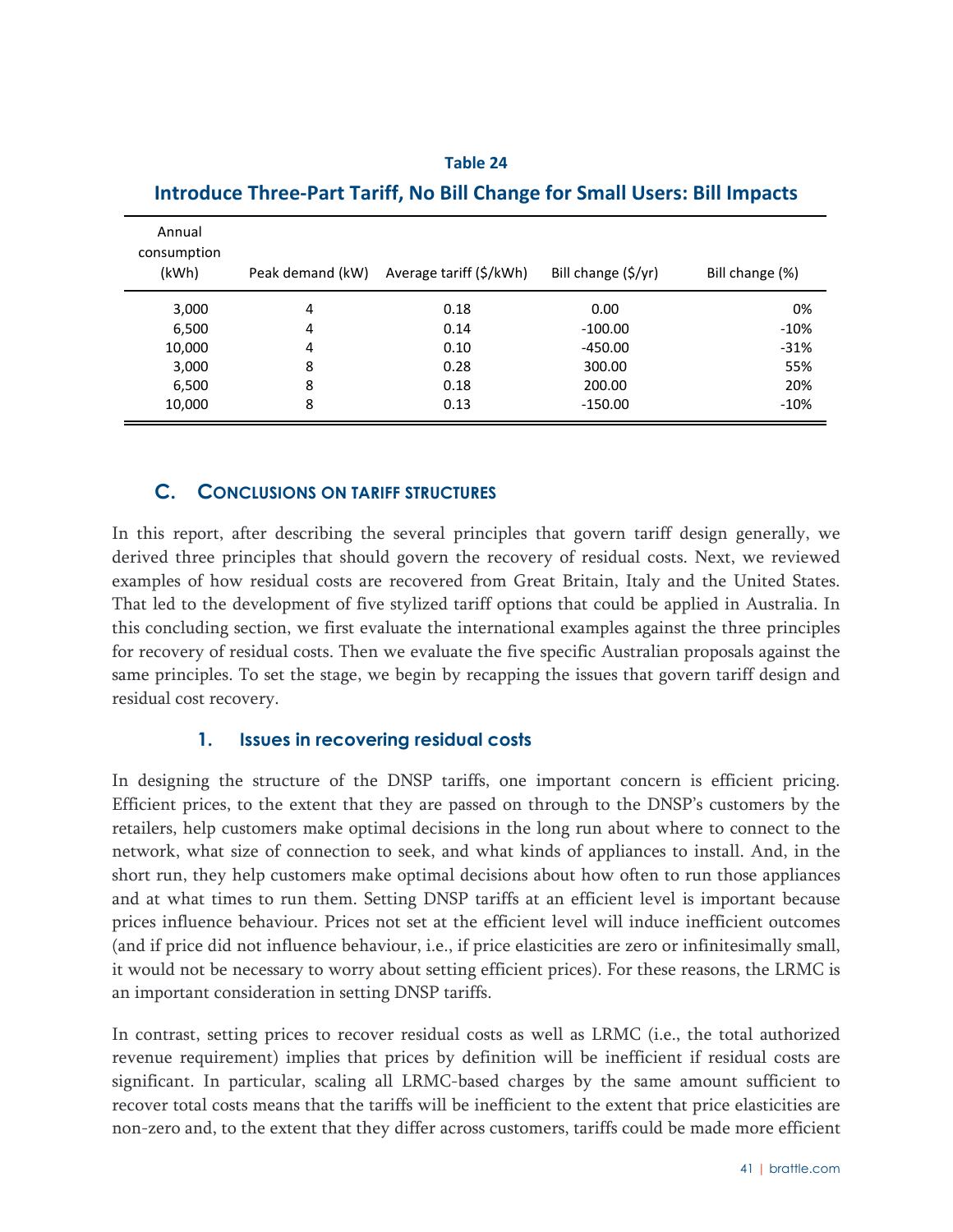by adjusting the recovery of residual costs. However, the ability to set multi-part tariffs potentially including a fixed charge, a demand charge and a volumetric charge—offers a way to set prices that are closer to being efficient, because the three parts of the tariff differ in their impacts on customer behaviour. Recovering an additional \$100/customer per year in a fixed charge will have no impact on customer behaviour.67 Recovering an additional \$100/customer per year in a demand charge or in a volumetric charge would have some impact on customer behaviour—as the price of electricity use increases, customers are likely to lower their usage.<sup>68</sup>

Despite the fact that multi-part tariffs potentially allow prices to be both reasonably efficient and the recovery of the authorized revenue requirement, our review of industry practice suggests that, for household customers at least, utilities typically do not set efficient DNSP tariffs. It is uncommon to have large fixed charges and instead residual costs are recovered in the volumetric charge. In the UK, for example, some DNSPs scale the LRMC-based volumetric charge by more than 100% to recover residual costs. Recovering residual costs in volumetric charges conflicts with pricing efficiency but has not stopped this approach from being practised widely. Other considerations—presumably equity and fairness—are held to be more important than efficient pricing. Perhaps there are concerns that raising fixed charges above a certain threshold will trigger a customer revolt.

Although not directly connected with the issue of residual cost recovery, it is worth noting that DNSP tariffs for households do not have LRMC-based demand charges, even though the network incurs most costs to supply demand (kW) and almost no costs to supply energy (kWh). In most jurisdictions there are no demand charges for household customers, and in Italy where there are demand charges, the demand charge is small. It recovers around 20% of the total revenue, whereas LRMC-based charges might typically recover 40%-95%.<sup>69</sup> Based on our review of industry practice and the relevant pricing literature, and our analysis of recent trends in the industry, there are two reasons which explain why utilities tend to recover residual costs in a kWh charge rather than in a fixed charge. The first reason is that recovering significant costs in a fixed charge is perceived to be unfair or inequitable. Customers who do not consume much electricity will have higher bills under such a system, and customers who consume a lot of electricity will have lower bills than under an alternative arrangement where residual costs are recovered in volumetric charges. We tentatively identify as a second reason that the price elasticity of demand has historically been quite small, so utilities lose relatively little revenue by increasing volumetric charges (and the resulting inefficiencies may be quite small). However, the introduction of rooftop solar technology means that price elasticity is changing: an increase in the volumetric charge that is sufficient to induce additional customers to install solar PV results in a large drop in those customers' consumption of kWh supplied by the DNSP. This change may

<sup>&</sup>lt;sup>67</sup> Assuming that charges are not large enough to induce customers to disconnect from the network entirely.

<sup>&</sup>lt;sup>68</sup> There is a large body of literature on the price elasticity of energy consumption and a comparatively small literature on the price elasticity of kW demand.

Based on the 14 DNSPs for Great Britain.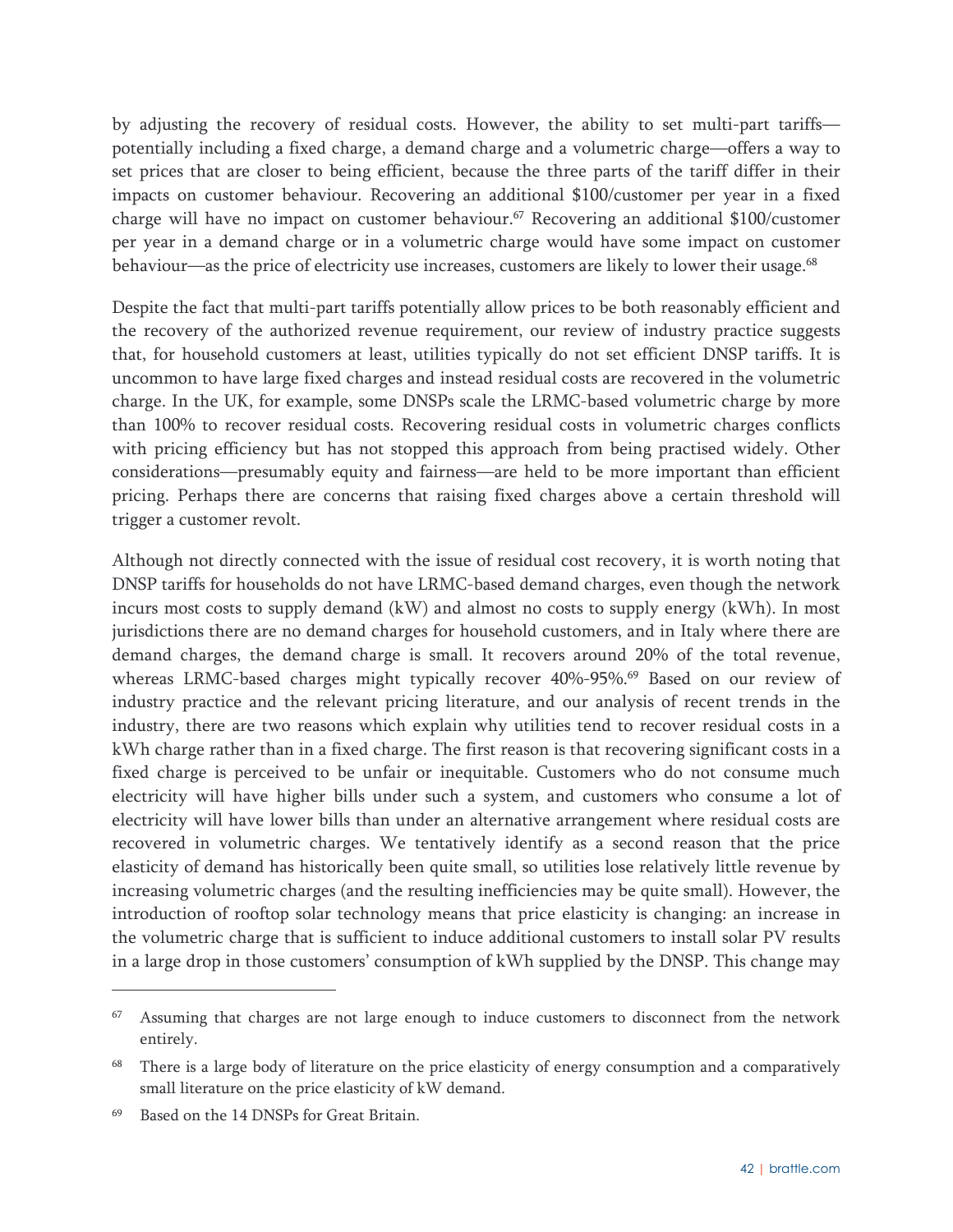mean that the inefficiencies associated with recovering residual costs in kWh charges are greater now than they have been in the past, and it may also weaken the argument about the "fairness" of charging high, albeit cost based, fixed charges.

A related point, though not strictly concerning the recovery of residual costs, is that uptake of central air conditioning and rooftop PV in particular is causing significant divergences among customer load shapes. Consider four customers. The first one has central air conditioning, the second one has rooftop PV, the third customer has both central air conditioning and PV, and the fourth one has neither. The four customers will have different load shapes and load factors (ratio of average kW to peak kW) and will therefore impose different costs on the network. It is inequitable and inefficient to charge them the same volumetric tariff. The calculation of LRMCbased variable charges depends on an assumed load factor. This may be a reason to shift to demand charges rather than kWh charges for recovering LRMC (if smart meters are available) or a reason to divide customers into multiple classes with different tariffs if smart meters are not available.

#### **2. International examples**

We identified earlier three principles that are relevant to structuring tariffs to recover residual costs: economic efficiency, fairness and gradualism. However, these principles can conflict. It is therefore interesting to look at how residual costs are recovered in practice to see how trade-offs among the principles are made.

The principle of efficient pricing suggests that residual costs should be recovered in the fixed charge or perhaps in a declining block volumetric charge. In practice, this principle seems to influence tariff structure only weakly. In Great Britain the regulator and the utilities recently went through an extended process to redesign the methodology for determining distribution network charges, starting from LRMC-based prices. For household customers, 100% of the residual costs (which are significant for some of the DNSPs) are recovered in an uplift to the volumetric charge, and there is a single volumetric charge covering all households taking standard service. Thus, although the regulator and the utilities have recently taken a careful look at tariff design, efficiency considerations have not played a role in residual cost recovery for the household class. In Italy it is also clear that efficient pricing is not a consideration for the recovery of residual costs: the bulk of network costs are recovered through volumetric charges, and the volumetric charges are of the inclining block variety (the opposite of what one would expect if efficiency considerations were being applied). In many US jurisdictions efficient pricing does not seem to be a significant consideration for residual cost recovery. Transition costs (which are similar to residual costs in that they are costs approved for recovery over and above LRMCbased prices) were recovered in volumetric charges, or as a uniform uplift to existing tariffs in all the examples we are aware of. In Texas the distribution tariff has a flat volumetric component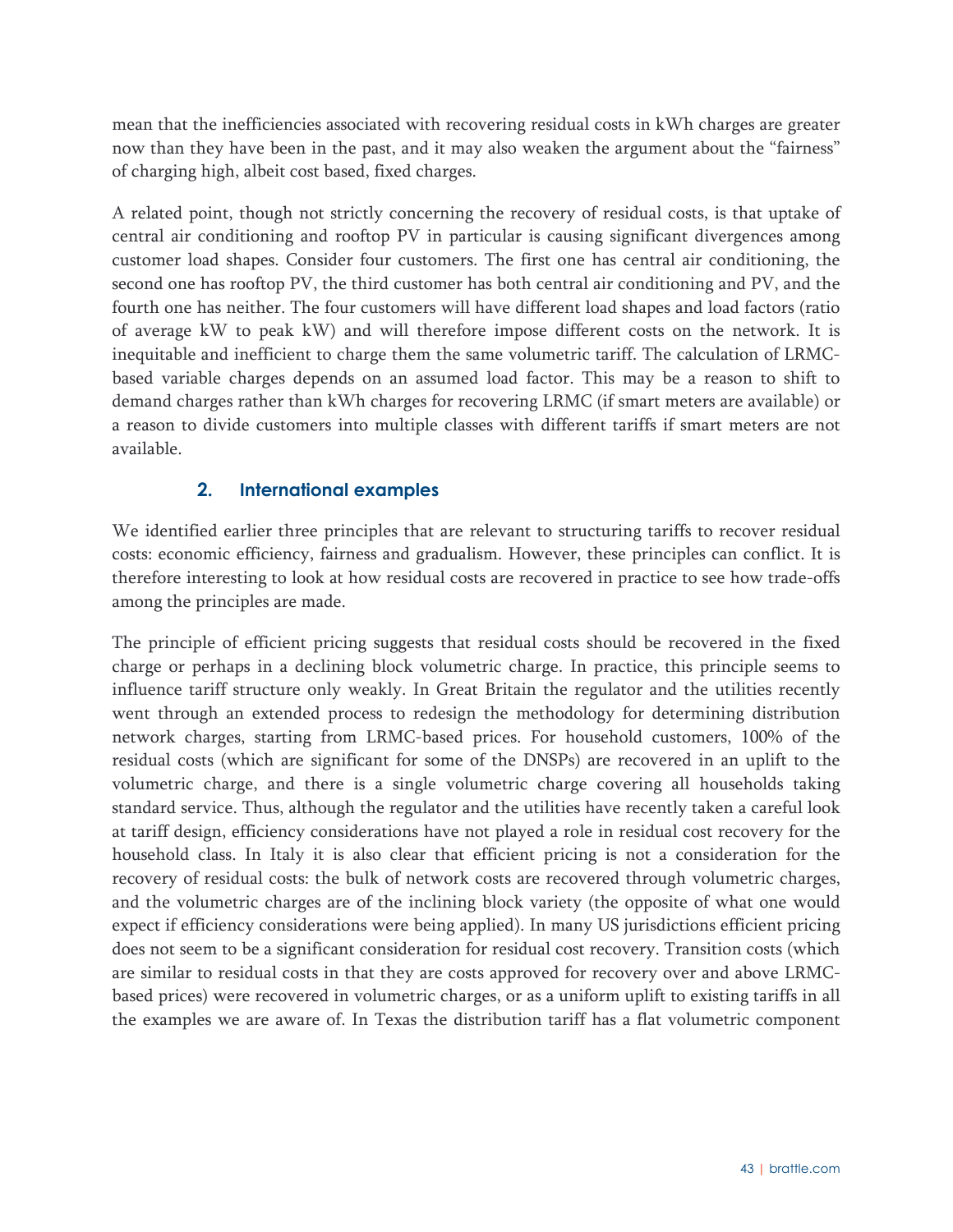and a relatively small fixed charge.<sup>70</sup> Massachusetts is unusual in that some decisions on tariff structure include an explicit discussion of the trade-off between principles. Efficient pricing plays some role in the structure of distribution tariffs, at least for gas networks. The volumetric charge for higher consumption is set on the basis of LRMC, and the residual costs are recovered partly in the fixed charge and partly in the first block of the declining block volumetric charge. The residual costs are not recovered entirely in fixed charges because to do so would conflict with the principles of fairness and gradualism.

We have not found much discussion of why efficient pricing is not a significant influence in these jurisdictions. One possibility is that regulators may not have identified significant inefficiencies associated with consumption or investment decisions by households. The price elasticity of demand is relatively low, and network charges are a relatively small component of total bills in many places. We noted above that these explanations may not hold when network costs are rising and when customers have the option to install solar panels.

The principle of fairness seems to be a driving consideration in some cases, even if it is not clear exactly how the principle is being used to determine tariff structure. In Italy the distribution tariff is explicitly designed to provide a discount to smaller customers. Both the fixed charge and the demand charge are lower for customers with peak demand of 3kW or less. Furthermore, there is a steeply inclining block structure to the variable charge. The inclining block structure of the variable charge allows additional revenues to be collected that support the below-cost tariff for smaller customers.

In US jurisdictions the fairness principle is often cited in proceedings to determine the structure of tariffs. There is specific judicial language that calls for rates to be "fair, just and reasonable." While that language originated in Supreme Court cases involving the revenue requirement, it has been invoked in cases involving tariff design. As noted earlier, it is often difficult to translate the concept of fairness in rate design, since there are multiple interpretations of fairness. It is often argued, for example, that high fixed charges are unfair to small users. At the same time, of course, distribution costs are largely fixed and thus it is economically efficient to recover them through fixed charges. The principle of gradualism, which effectively puts significant weight on maintaining existing tariff structures, is also frequently cited in US jurisdictions and seems to exert considerable influence on rate making practice. In Massachusetts, fairness and gradualism result in a tariff structure that recovers some of the residual costs in the fixed charge and recovers the rest in the first block of a declining block volumetric charge.

## **3. The five stylized tariff structures**

 $\overline{a}$ 

We discussed above five stylized tariff structures that might be applicable to the Australian market:

We note, however, that the total distribution tariff in Texas is relatively small, and residual costs are not explicitly identified and may be small.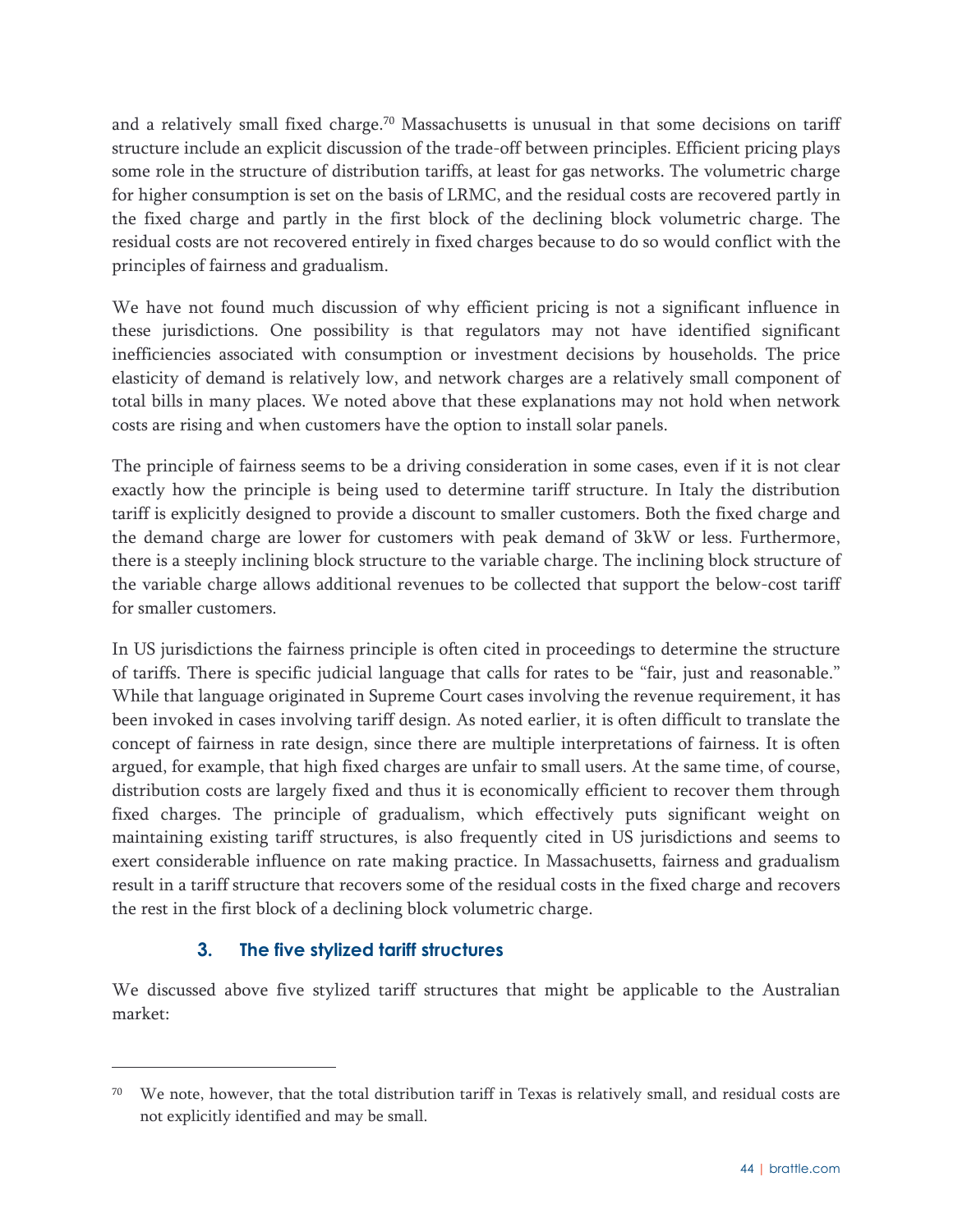- 1. Postage stamp pricing which raises the volumetric charge proportionately across all customers to recover the residual cost.
- 2. Ramsey pricing applied to the volumetric charge which translates into a declining block tariff.
- 3. Gradually transitioning to recovering the residual cost through the fixed charge and setting the volumetric charge equal to LRMC.
- 4. Exempting vulnerable customers from an increase in the fixed charge.
- 5. Introducing LRMC-based demand charges and sharing residual cost recovery between the fixed charge and the variable charge.

Postage stamp pricing raises prices above LRMC proportionately for all customers. To that extent, it would appear to be consistent with the principle of fairness. However, raising prices above LRMC results in inefficient prices if the price elastic of demand is non-zero. In particular, the option of raising the fixed charge, which by definition induces no changes in behaviour, would result in more efficient prices than the postage stamp option. To the extent that price elasticities differ across customers, different customers may make different proportional adjustments in how much electricity they consume as the variable charge is increased to recover residual costs. Thus, the amounts consumed by different customers in response to the price change may deviate from their optimal quantities (what they would have consumed if LRMC pricing was followed) by unequal amounts. This would create further inefficiencies. Because current tariffs do not recover large amounts of residual cost in the fixed charge, postage stamp pricing could conform to the principle of gradualism. For DNSPs which currently use a block structure for the volumetric charge, the change could be large for some customers. If the change is large, it could be phased in over time, allowing the principle of gradualism to be achieved.

Ramsey pricing ensures that deviations from optimal quantities are proportional across customers and thus would conform to the principle of economic efficiency. However, for that very reason, it would confirm to the principle of fairness. As for gradualism, if the price changes are small, that principle would be adhered to. If the changes are large, an option for policy makers would be to phase in the changes over a five to seven year period.

Gradually raising the fixed charge and setting prices ultimately equal to LRMC would conform to the principle of efficiency. It may be regarded as unfair by those who want to protect small users from having to pay a large fixed charge, but, at the same time, it involves all customers paying the same share of residual costs. Whether this option is regarded as "fair" depends on the interpretation of the fairness principle, which, unfortunately, has several conflicting interpretations. Since the option involves gradually changing prices, it would conform to the principle of gradualism.

Exempting vulnerable customers from price hikes would not conform to the principle of economic efficiency. It may be perceived as fair by the vulnerable customers and unfair by all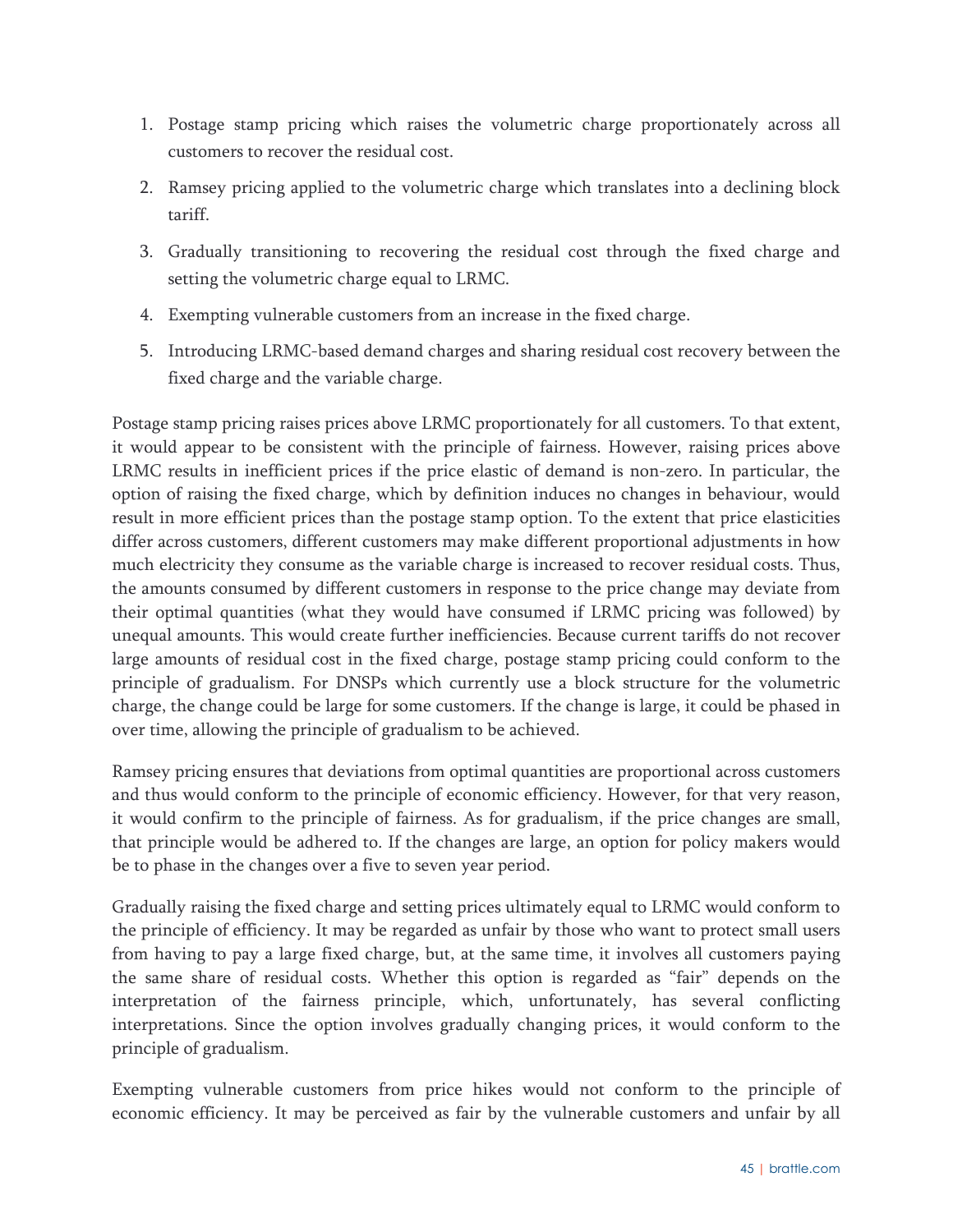other customers who will then have to shoulder the entire recovery of residual costs. It would conform to the principle of gradualism for the vulnerable customers since they will not see any change in prices. It would not conform to that principle for all other customers unless the increase in prices is phased in. However, a further difficulty with using tariff design to protect vulnerable customers is that the tariff itself may be a rather blunt tool. For example, tariffs designed like those in Italy to provide a discount to customers with low consumption may provide discounts to many customers who are not vulnerable, and miss many who are.

Introducing demand charges set at LRMC would be consistent with the principle of economic efficiency. This would be more efficient than LRMC-based volumetric charges (since demand rather than kWh drives network costs). It would also be fairer since customers with higher demands would pay higher amounts than customers with lower demands. Of course, if it is done instantly, it would not conform with the principle of gradualism.

We also considered two other options for recovering residual costs. The first of these would recover the residual costs from other customer classes, such as commercial and industrial customers. This approach might side-step fairness considerations (if fairness is interpreted to apply only to personal rather than business customers), and could be consistent with efficient pricing if the residual costs could be recovered through fixed charges in a way that did not distort demand. The second of these options would divide the residential class into sub-classes according to load factor, and develop LRMC estimates that are specific to each sub-class. Thus, customers with central air conditioning would have a different LRMC than customers without central air conditioning, customers with rooftop solar panels would have a different LRMC than those without rooftop solar panels and so on. Separate prices would be developed for each of these subclasses and residual revenue recovered accordingly. In some ways, this method would approximate our fifth method which involves demand charges.

#### **4. Conclusions**

We have not identified any single "best" approach for the recovery of residual costs. If the principle of efficient prices is prioritized, the recovery of residual costs through fixed charges would result. In practice this approach is not followed because it conflicts with the principles of fairness and gradualism. The gradualism principle recognizes the fact that customers may have made investment decisions expecting current tariff structures to continue into the future. Unlike efficiency or gradualism, however, the principle of fairness is not clearly defined. In practice, regulators have to strike a careful balance between these three principles, making trade-offs to reflect relevant policy considerations. Transparency in how this balance has been struck, and in how the principle of fairness is being interpreted, would be helpful in clarifying the respective roles of tariff design and other policy instruments in achieving desirable outcomes.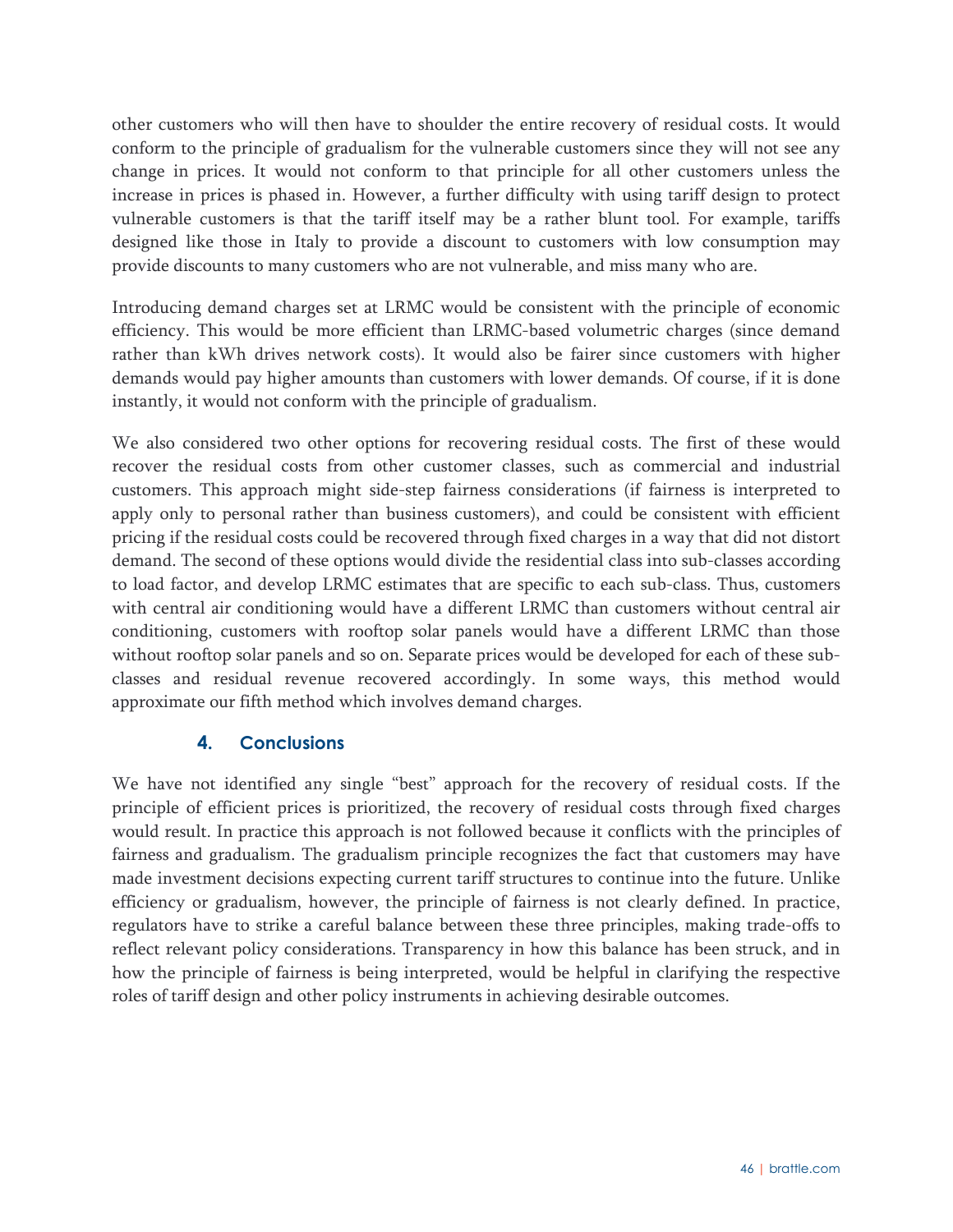## **V. Bibliography**

- Ajodhia, Virendra and Rudi Hakvoort. "Economic regulation of quality in electricity distribution networks." *Utilities Policy*, Volume 13, Issue 3, September 2005, pp. 211-221. Special Issue on Utility Service Quality.
- Andersson, Roland and Mats Bohman. "Short-and long-run marginal cost pricing: on their alleged equivalence." Energy Economics, Volume 7, Issue 4, October 1985, pp. 279-288.
- Baiman, Ron. "Why equity cannot be separated from efficiency: the welfare economics of progressive social pricing." Review of Radical Political Economics, Volume 33, Issue 2, Spring 2001, pp. 203-221.
- Baumol, William and David Bradford. "Optimal Departures from Marginal Cost Pricing." American Economic Review, Volume 60, Issue 3, June 1970, pp. 265-283.
- Baumol, William and J. Gregory Sidak. "Transmission Pricing and Stranded Costs in the Electric Power Industry." Books, American Enterprise Institute, number 24447, 6.
- Berry, S. Keith. "Generation search costs and Ramsey pricing in a partially deregulated electric utility industry." *Journal of Economics*, Volume 54, Issue 3, May-June 2002, pp. 331-343.
- Berry, S. Keith. "Stranded costs, access charges, and Ramsey pricing in the U.S. electric utility industry." The Quarterly Review of Economics and Finance, Volume 40, Issue 4, Winter 2000, Pp. 503-517.
- Berry, S. Keith. "Substitution between Bundled and Unbundled Products after Deregulation in Electricity Generation." Eastern Economic Journal, Volume 26, Issue 4, Fall 2000, pp. 455-468.
- Bhattacharjee, Vinayak, Charles J. Cicchetti, and William F. Rankin. "Energy Utilities, Conservation, and Economic Efficiency." Contemporary Economic Policy, Volume 11, Issue 1, January 1993, pp. 69-75.
- Bolton, D.J. Costs and Tariffs in Electricity Supply. Chapman & Hall LTD: London, 1938.
- Bonbright, James C. Principles of Public Utility Rates, Columbia University Press, 1961.
- Bonbright, James C., Albert L. Danielsen and David R. Kamerschen, *Principles of Public Utility* Rates, Second Edition, Public Utilities Reports, Inc., 1988.
- Borenstein, Severin and Lucas W. Davis. "The Efficiency and Equity of Two-Part Tariffs in U.S. Natural Gas Markets," The Journal of Law and Economics, vol. 55(1), pp. 75 - 128, 2012. Originally issued as NBER Working Paper No. 16653, December 2010. http://www.nber.org/papers/w16653.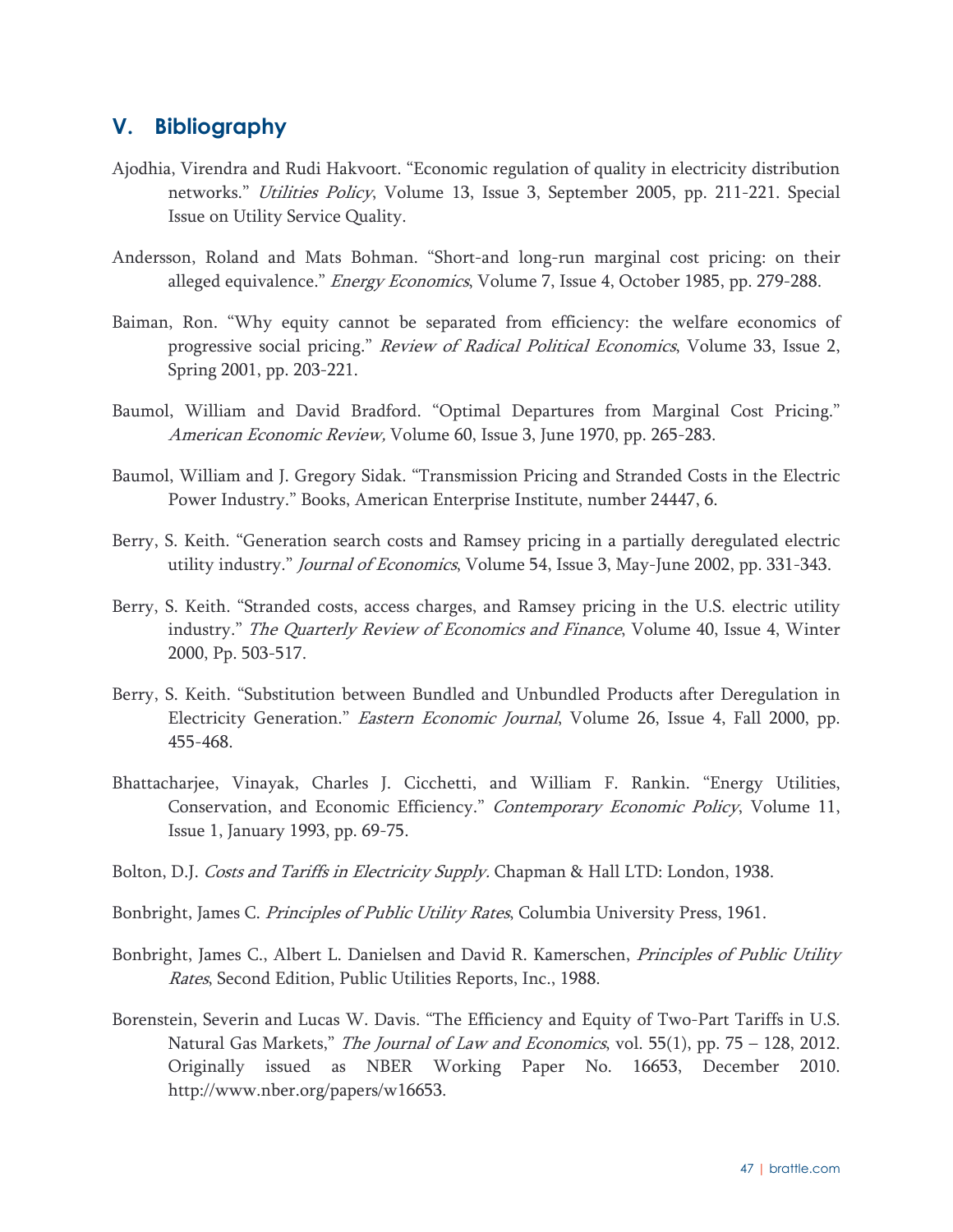- Borenstein, Severin and Stephen P. Holland. "On the Efficiency of Competitive Electricity Markets With Time-Invariant Retail Prices." Rand Journal of Economics, Volume 36, Issue 3, 2005, pp. 469-493.
- Borenstein, Severin. "The Trouble With Electricity Markets (and some solutions)." Program on Workable Energy Regulation (POWER). January 2001.
- Brown, Stephen J. and David S. Sibley. The theory of public utility pricing. Cambridge University Press, 1986.
- California Assembly Committee on Utilities and Commerce. Donahue, Paul. Analysis: AB 1291. April 28, 2003.
- Caywood, Russell E. Electric Utility Rate Economics. McGraw-Hill: 1956.
- Celebi, E. and J.D. Fuller. "A Model for Efficient Consumer Pricing Schemes in Electricity Markets." IEEE Transactions on Power Systems, Volume 22, Issue 1, February 2007, pp. 60-67.
- Chamberlin, John and Ken Seiden. "Efficient block rate structures: Rethinking conventional wisdom." The Electricity Journal, Volume 6, Issue 10, December 1993-January 1994, pp. 54-59.
- Chick, Martin. Electricity and Energy Policy in Britain, France and the United States since 1945. Edward Elgar: Cheltenham, UK: 2007.
- Cicchetti, Charles J. "Marginal Cost and Pricing of Electricity: An Applied Approach." June 1977.
- Clark, J. M. "Rates for Public Utilities," American Economic Review, 1 (Sept. 1911), pp. 473-87.
- Coase, Ronald. "The Marginal Cost Controversy." Economica, New Series, Vol. 13, No. 51 (Aug. 1946), pp. 169-182.
- Colin, Philippe. Les Différents Abonnements. EDF. 6 June 2013.
- Commonwealth Edison Company. *ComEd Ratebook*. Effective: June 2013. https://www.comed.com/Documents/customer-service/rates-pricing/ratesinformation/current/Ratebook.pdf
- Consolidated Edison Company of New York, Inc. Service Classification No. 1: Superseding Revision: 2: PSC NO: 10 – Electricity. Effective: 04/01/2013. Issued: 03/26/2010.
- Costello, Kenneth W. and Ross C. Hemphill. "Competitive pricing in the electric industry." Resources and Energy, Volume 12, Issue 1, April 1990, pp. 49-53.
- Crampes, Claude and Jean-Jaques Laffont. "Transport Pricing in the Electricity Industry." Oxford Review of Economic Policy, Volume 17, Issue 3, 2001, pp. 313-328.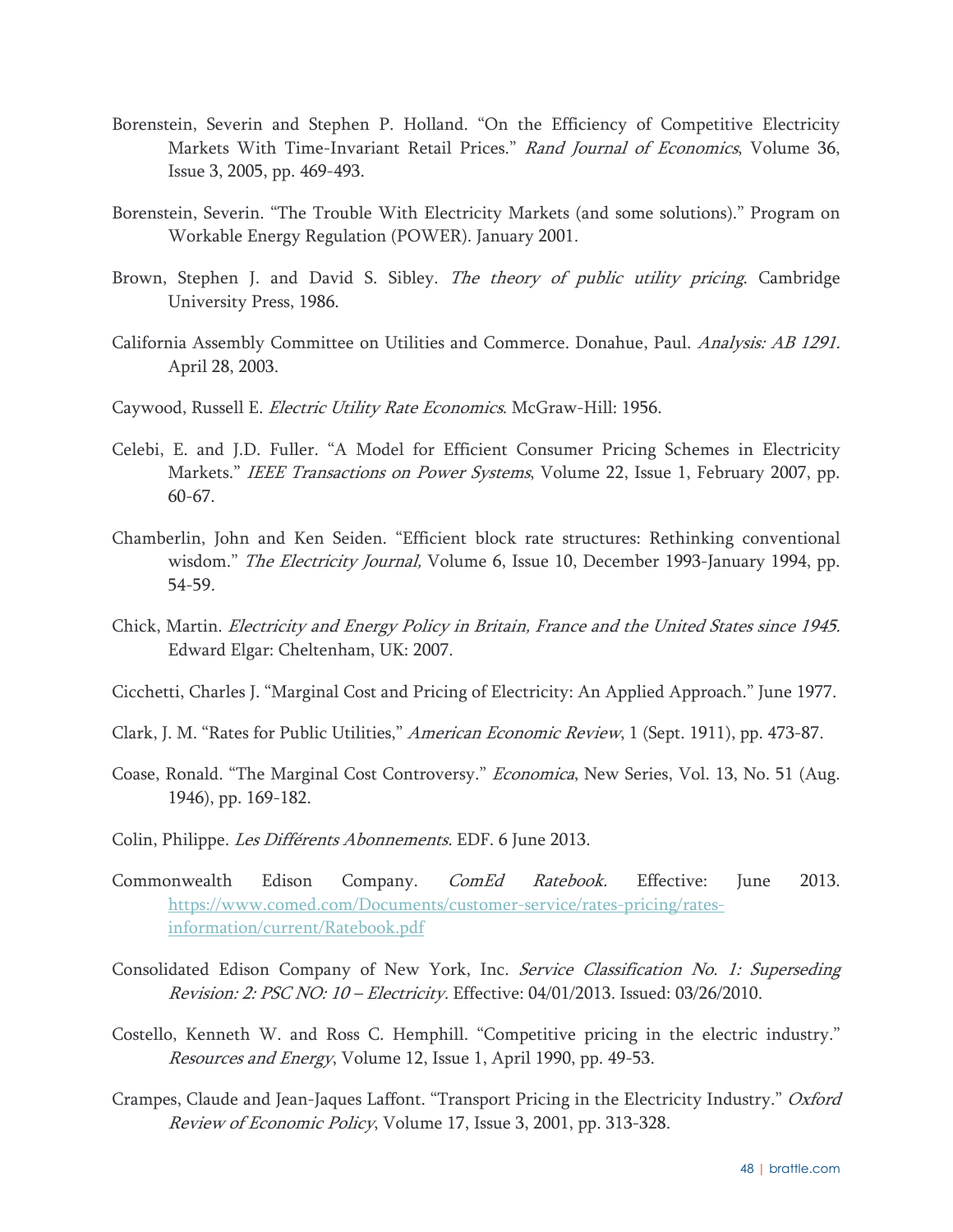- Crew, Michael and Paul Kleindorfer. "Peak Load Pricing with a Diverse Technology," Bell Journal of Economics, 7, 1 (Spring 1976), 297-31.
- Crew, Michael and Paul Kleindorfer. Public Utility Economics. New York, New York: St. Martin's Press, 1979.
- Crew, Michael, Chitru S. Fernando, and Paul R. Kleindorfer. 1995. "The Theory of Peak-Load Pricing: A Survey," Journal of Regulatory Economics, 8:215-248.
- Cudahy, Richard D. and J. Robert Malko. "Electric Peak-Load Pricing: Madison Gas and Beyond." Wisconsin Law Review, 1976.
- Della Valle, Anna P. "Short-run versus long-run marginal cost pricing." Energy Economics, Volume 10, Issue 4, October 1988, pp. 283-286.
- Dimetrosky, Scott, et al. Evaluation of California Alternative Rates for Energy (CARE) Program's Outreach and Administrative Practices. Quantec and Global Energy Partners. September 15, 2003.
- Doyle, Chris and Maria Maher. "Common Carriage and the Pricing of Electricity Transmission." The Energy Journal, International Association for Energy Economics, Volume 13, Issue 3, 1992, pp. 63-94.
- Duan, Gang, Zhao Yang Dong, Wei Bai, and Xin Feng Wang. "Power flow based monetary flow method for electricity transmission and wheeling pricing." Electric Power Systems Research, Volume 74, Issue 2, May 2005, pp. 293-305.
- Dumoulin-Smith, Julien. Takeaways and Transcript from SolarCity Conference Call. Interview with Bob Kelly, SolarCity CFO. UBS Investment Research. July 15, 2013.
- Eakin, Kelly and Ahmad Faruqui. *Electricity Pricing in Transition.* Kluwer Academic Publishing, 2002.
- Eakin, Kelly and Ahmad Faruqui. Pricing in Competitive Electricity Markets. Kluwer Academic Publishing, 2000.
- EPRI. The Integrated Grid: Realizing the Full Value of Central and Distributed Energy Resources. Palo Alto, California, 2014.
- Eskom. Tariffs & Changes Booklet 2013/14. www.eskom.co.za. April 2013. South Africa.
- Ethier, Robert and Timothy D. Mount. "Competitive Electricity Markets in New York State: Empirical Impacts of Industry Restructuring." *Environmental & Resource Economics*, Volume 96-05, 1996.
- Faruqui, Ahmad. "Residential Dynamic Pricing and 'Energy Stamps'," Regulation, Winter 2010- 11,  $pp$  4-5.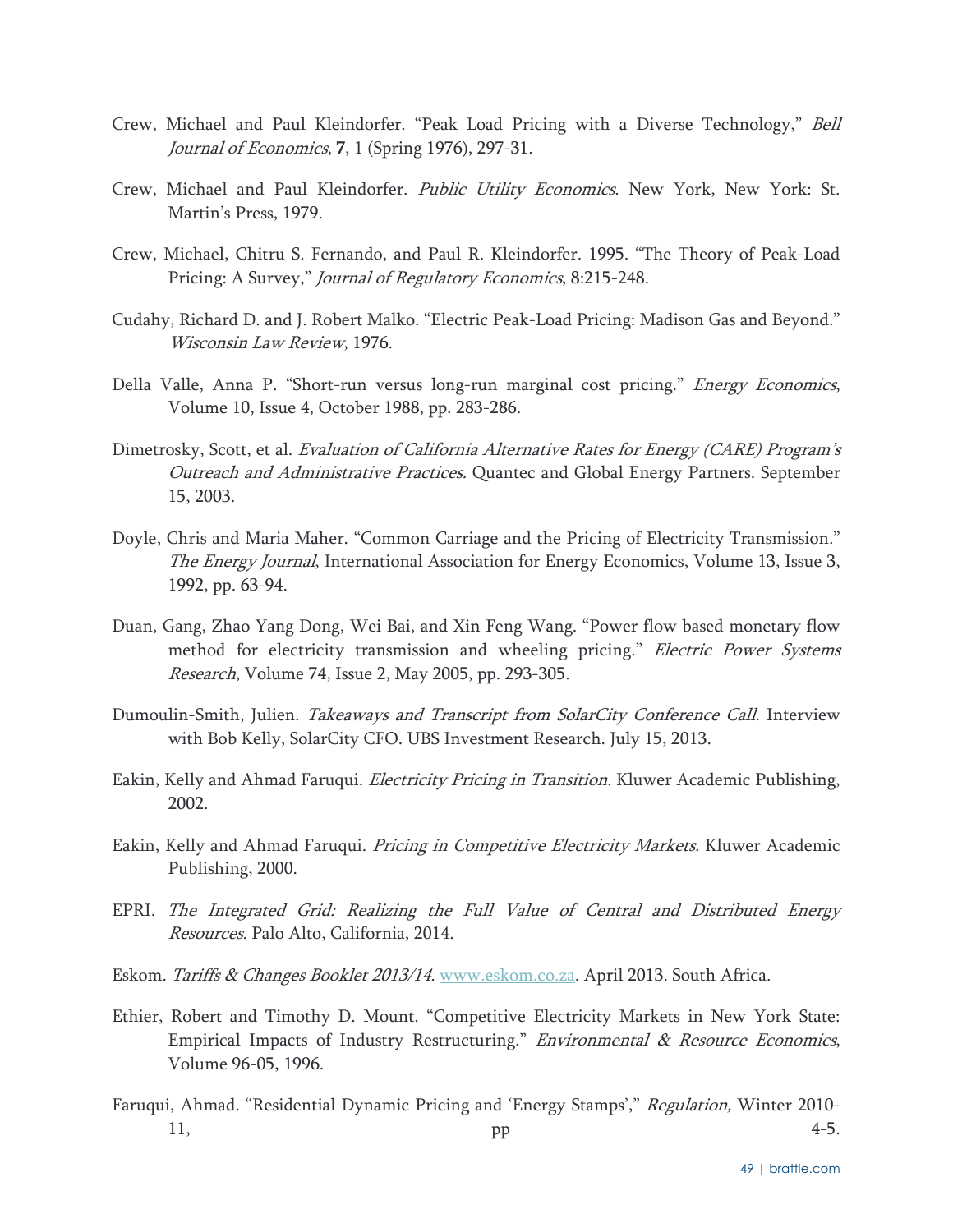http://object.cato.org/sites/cato.org/files/serials/files/regulation/2010/12/regv33n4- 8.pdf#page=3

- Faruqui, Ahmad and Jennifer Palmer. "Dynamic Pricing of Electricity and its Discontents." Regulation, Volume 34, Number 3, Fall 2011, pp. 16-22.
- Faruqui, Ahmad and K. P. Seiden. "Tomorrow's Electric Distribution Companies." Business Economics, Vol. XXXVI, No. 1, January 2001, pp. 54-62.
- Faruqui, Ahmad and Lisa Wood. "Dynamic Pricing and Low-Income Customers: Correcting misconceptions about load-management programs." Public Utilities Fortnightly, November 2010, pp. 60-64.
- Faruqui, Ahmad and Sanem Sergici. "Arcturus: International Evidence on Dynamic Pricing." The Electricity Journal, Volume 26, Issue 7, August/September 2013, pp. 55-65.
- Faruqui, Ahmad and Wade Davis. *Dynamic Pricing 2.0: The Grid-Integration of Renewables*, IEEE PES General Meetings, Vancouver, Canada, July 23, 2013.
- Faruqui, Ahmad, Ryan Hledik and Bernie Neenan, "Rethinking Rate Design: A Survey of Leading Issues Facing California's Utilities and Regulators," Demand Response Research Center, Lawrence Berkeley National Laboratory, August 7, 2007.
- Faruqui, Ahmad, Ryan Hledik, and Jennifer Palmer. Time-Varying and Dynamic Rate Design. prepared for the Regulatory Assistance Project, July 2012.
- Faruqui, Ahmad, Ryan Hledik, and Sanem Sergici. "Rethinking Pricing." Public Utilities Fortnightly, January 2010, pp. 31-39.
- Faruqui, Ahmad. 'Surviving Sub-One Percent Growth," Electricity Policy, June 23, 2013.
- Faruqui, Ahmad. "Toward Post-Modern Pricing." The Electricity Journal, July 2003.
- Federal Energy Regulatory Commission, "Golden Spread Electric Cooperative et al.", Opinion 501, April 21, 2008.
- Gale, Brent. "Net Metering and Other Non-utility Supply Services– Recommendations for Separating, Reconciling and Pricing the Regulated Utility's Functions as both Seller and Buyer of Supply Services." August 26, 2013. Unpublished paper. PacifiCorp.
- Gegax, Douglas and Kenneth Nowotny. "Competition and the Electric Utility Industry: An Evaluation." 10 *Yale J. on Reg.* 63, 1993.
- Gilbert, Richard J. *Regulatory Choices: A Perspective on Developments in Energy Policy.* University of California Press, Ltd: 1991.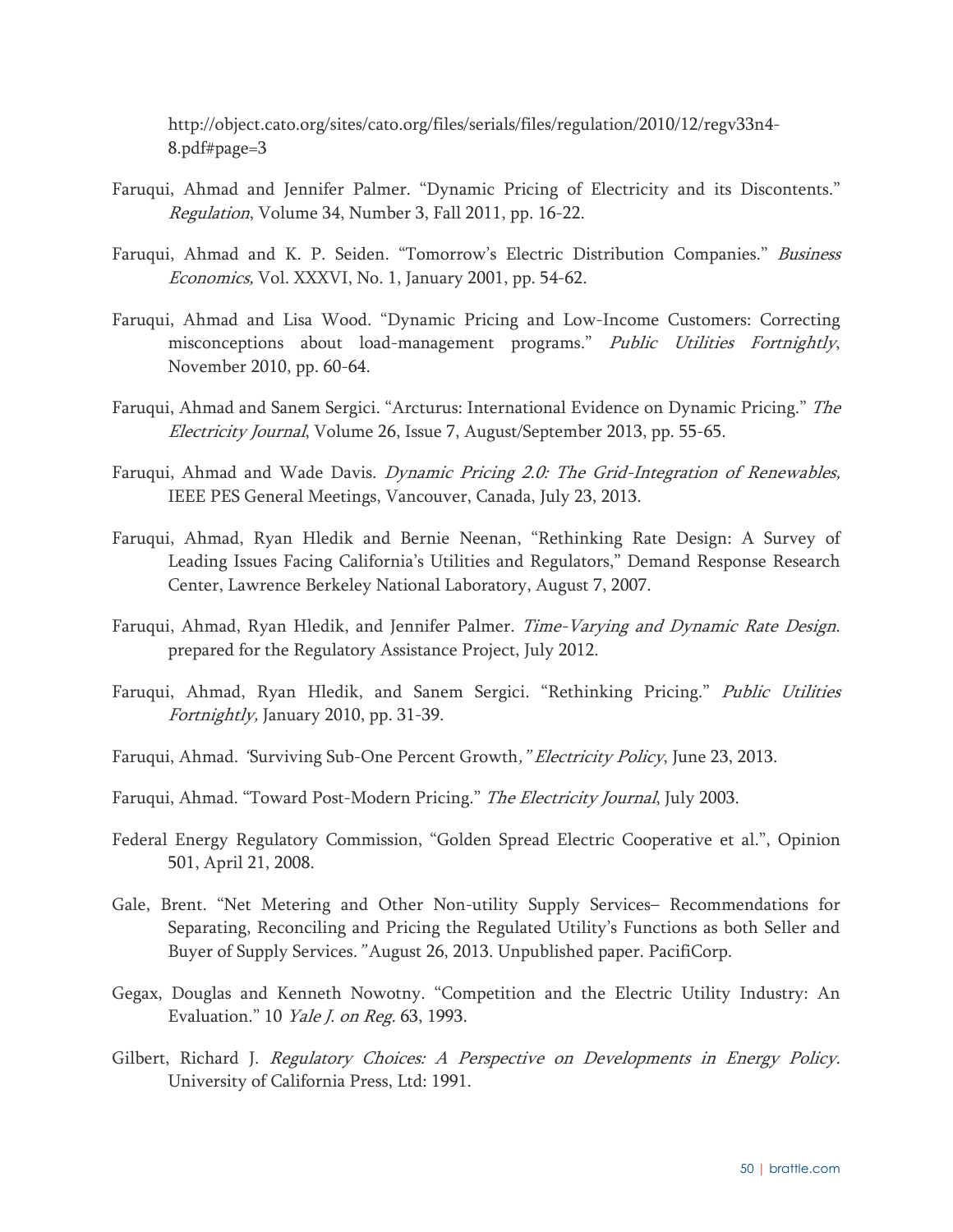- Gillingham, Kenneth, Richard G. Newell, and Karen Palmer. "Energy Efficiency Economics and Policy." Annual Review of Resource Economics, Annual Reviews, Volume 1, Issue 1, 2009, pp. 597-620.
- Gozum, Ozge Nadia and Marija D. Ilic. "Decision Tools for Electricity Transmission Service and Pricing: a dynamic programming approach." Massachusetts Institute of Technology: 2001.
- Great Lakes Energy Cooperative. Residential Retail Rate Schedule: Residential Service Rate A. Effective: November 11, 2011.
- Green, Richard. "Electricity transmission pricing: an international comparison." Utilities Policy, Volume 6, Issue 3, September 1997, pp. 177-184.
- Hartman, Raymond S., Kenneth A. Jensen, and Kenneth P. Seiden. "Strategic rate making in the context of dynamic Ramsey pricing." Applied Economics, Volume 26, 1994, pp. 363-374.
- Hausman, William, and John Neufeld. "Time-of-Day Pricing in the U.S. Electric Power Industry at the Turn of the Century." *The RAND Journal of Economics*, Vol. 15, No. 1 (Spring, 1984), pp. 116-126.
- Hayashi, Paul M., Melanie Sevier, and John M. Trapani. "Pricing Efficiency under Rate-of-Return Regulation: Some Empirical Evidence for the Electric Utility Industry." Southern Economic Journal. Volume 51, Issue 3, January 1985.
- Hopkinson, John. "The Cost of Electric Supply: Presidential Address to the Joint Engineering Society." November 4, 1892. Appears in Original Papers by the Late John Hopkinson, Volume 1, Technical Papers, edited by B. Hopkinson, Cambridge University Press, 1901.
- Houthakker, Hendrik S. Electricity Tariffs in Theory and Practice. Economic Journal, 61/241(1951): 1-25.
- Huntington, Samuel. "The Rapid Emergence of Marginal Cost Pricing in the Regulation of Electric Utility Rate Structures." 55 B.U. L. Rev. 689, 1975.
- Insull, Samuel. "Thirty Years of Chicago Central Station History," speech given on September 20,1922 reprinted in Samuel Insull, Public Utilities in Modern Life, Chicago: Privately Printed, 1924, pp. 347-348.
- Ito, Koichiro. "Do Customers Respond to Marginal or Average Prices: Evidence from Nonlinear Electricity Pricing," NBER Working Paper Number 18533, November 2012. Later published in the American Economic Review.
- Joskow, Paul L. "Contributions to the theory of marginal cost pricing." The Bell Journal of Economics, Volume 7, Issue 1, Spring 1976, pp. 197-206.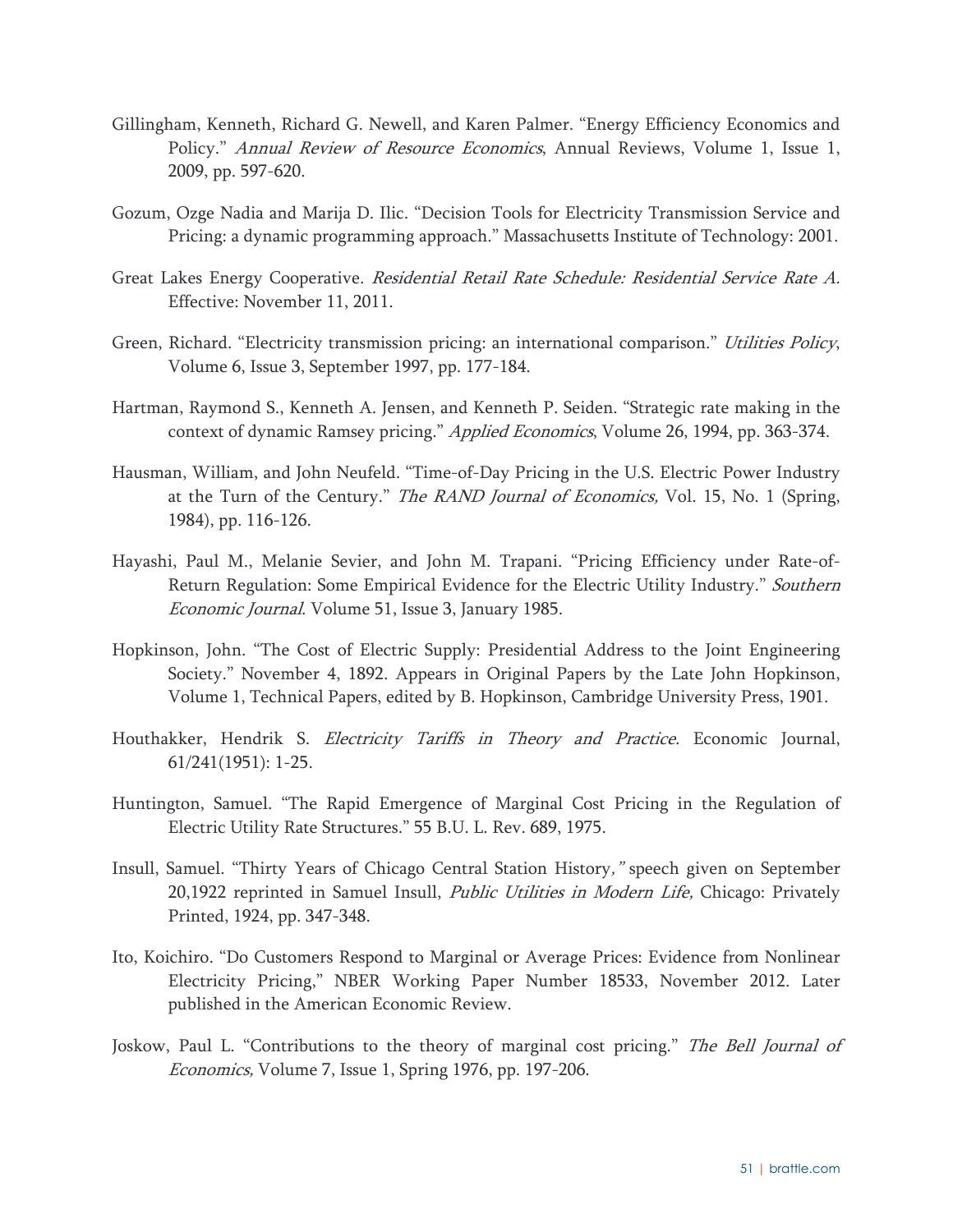- Joskow, Paul L. "Regulation of Natural Monopolies." *Handbook of Law and Economics*, Volume 2, Number 2, 2007, pp. 1227-1348.
- Joskow, Paul L. and Catherine D. Wolfram. "Dynamic Pricing of Electricity." American Economic Review, Volume 102, Issue 3, May 2012, pp. 381-385.
- Karlson, Stephen H. "Multiple-Output Production and Pricing in Electric Utilities." Southern Economic Journal, Volume 53, Issue 1, July 1986, pp. 73-86.
- Kim, B.H. and M.L. Baughman. "The economic efficiency impacts of alternatives or revenue reconciliation." IEEE Transactions on Power Systems, Volume 12, Issue 3, August 1997.
- Kim, Jae-Cheol and Byong-Hun Ahn. "On the Economics of Cogeneration: Pricing and Efficiency in Government Owned Utilities." The Energy Journal, International Association for Energy Economics, Volume 0, Number 1, pp. 87-100.
- Kneips, Gunter. "Chapter 6 Renewable Energy, Efficient Electricity Networks, and Sector-Specific Market Power Regulation." Evolution of Global Electricity Markets: New Paradigms, New Challenges, New Approaches. Elsevier, 2013, pp. 147-168.
- Knittel, Christopher R. "Market Structure and the Pricing of Electricity and Natural Gas." Journal of Industrial Economics, Volume 51, Issue 2, 2003, pp. 167-191.
- Lazare, Peter. "The Smoke and Mirrors of Marginal Costs." The Electricity Journal, Volume 11, Issue 8, October 1998, pp. 55-60.
- Lecinq, B.S. and M.D. Ilic. " Peak-load pricing for electric power transmission." System Sciences, 1997, Proceedings of the Thirtieth Hawaii International Conference on (Volume:5 ). January 7-10, 1997.
- Leveque, Francois. "Transport Pricing of Electricity Networks." Boston, MA: Springer, 2003.
- Lewis, Arthur. "The two-part tariff," Economica, 8(31): 249-270, 1941.
- Little, I.M.D. The Price of Fuel. Oxford: Clarendon Press, 1953.
- Lyndon, Lamar. Rate-making for public utilities. New York: McGraw Hill, 1923.
- Malko, J. Robert and Philip R. Swensen. "Pricing and the Electric Utility Industry." Public Utility Regulation, Recent Economic Thought Series, 1989, pp. 35-77.
- McFarland, Henry. "Ramsey pricing of inputs with downstream monopoly power and regulation." Journal of Transport Economics and Policy, Volume 20, Issue 1, January 1986, pp. 81-90.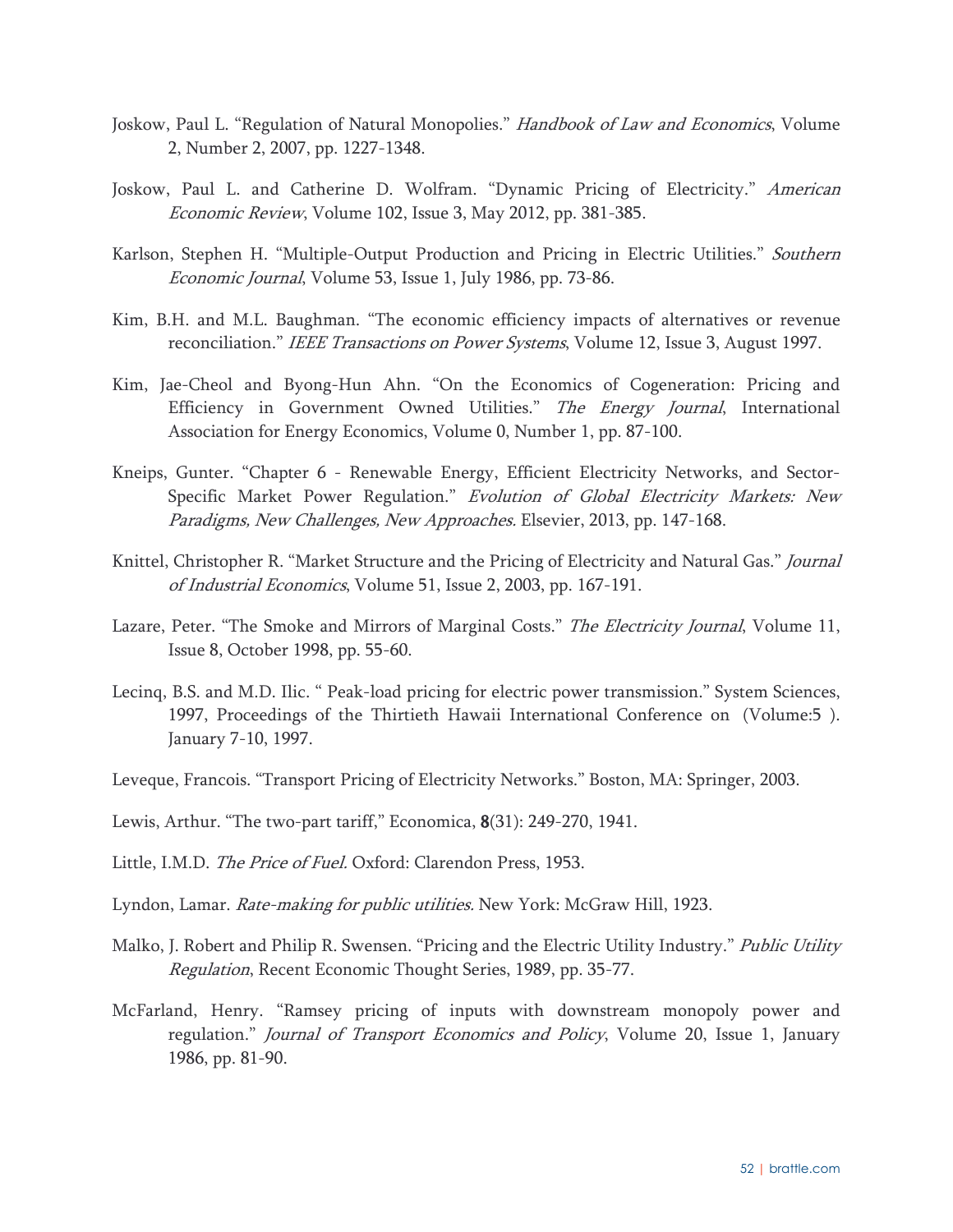- Mountain, Bruce and Stephen Littlechild. "Comparing electricity distribution network revenues and costs in New South Wales, Great Britain and Victoria." Energy Policy, Volume 38, Issue 10, October 2010, pp. 5770-5782.
- Moya, Oscar. "Marginal cost of transmission system adequacy for spot pricing." *Electric Power* Systems Research, Volume 61, Issue 2, 28 March 2002, pp. 89-92.
- Nash, L. R. Public Utility Rate Structures. Mc-Graw Hill, 1933.
- Nebraska Public Power District. Residential Service Rate Schedule. Issued: November 15, 2012.
- Nelson, J. R. (editor). Marginal Cost Pricing in Practice. Prentice-Hall Inc., 1964.
- Nelson, Tim and Fiona Orton. "A new approach to congestion pricing in electricity markets: Improving user pays pricing incentives." Energy Economics, Volume 40, November 2013, pp. 1-7.
- Neufeld, John L. "Price Discrimination and the Adoption of the Electricity Demand Charge." The Journal of Economic History, Volume 47, Issue 3, September 1987, pp. 693-709.
- Neufield, John. "Competitive Rates: A Break from the Past?" in Pricing in Competitive Electricity Markets. Edited by Ahmad Faruqui and Kelly Eakin. Kluwer Academic Publishers: Boston, 2000.
- Nowotny, Kenneth. "The Economics of Public Utility Regulation: An Overview." Public Utility Regulation, Recent Economic Thought Series, 1989, pp. 9-27.
- Olmos, Luis and Ignacio J. Perez-Arriaga. "A comprehensive approach for computation and implementation of efficient electricity transmission network charges." Energy Policy, Volume 37, Issue 12, December 2009, pp. 5285-5295.
- Oregon Trail Electric Cooperative. Rate Schedule: Farm and Residential (R1). Accessed: August 9, 2013.
- Oren, Shmuel S. "Economic Inefficiency of Passive Transmission Rights in Congested Electricity Systems with Competitive Generation." The Energy Journal, Volume 18, Issue 1, 1997, pp. 63-83.
- Oren, Shmuel. A Historical Perspective and Business Model for Load Response Aggregation Based on Priority Service. University of California at Berkeley.
- Park, Rolla E. Incremental Costs and Efficient Prices with Lumpy Capacity: The Single Product Case. The Rand Corporation, June 1989.
- Puller, Steven L. and Jeremy West. "Efficient Retail Pricing in Electricity and Natural Gas Markets: A Familiar Problem with New Challenges." January 2013.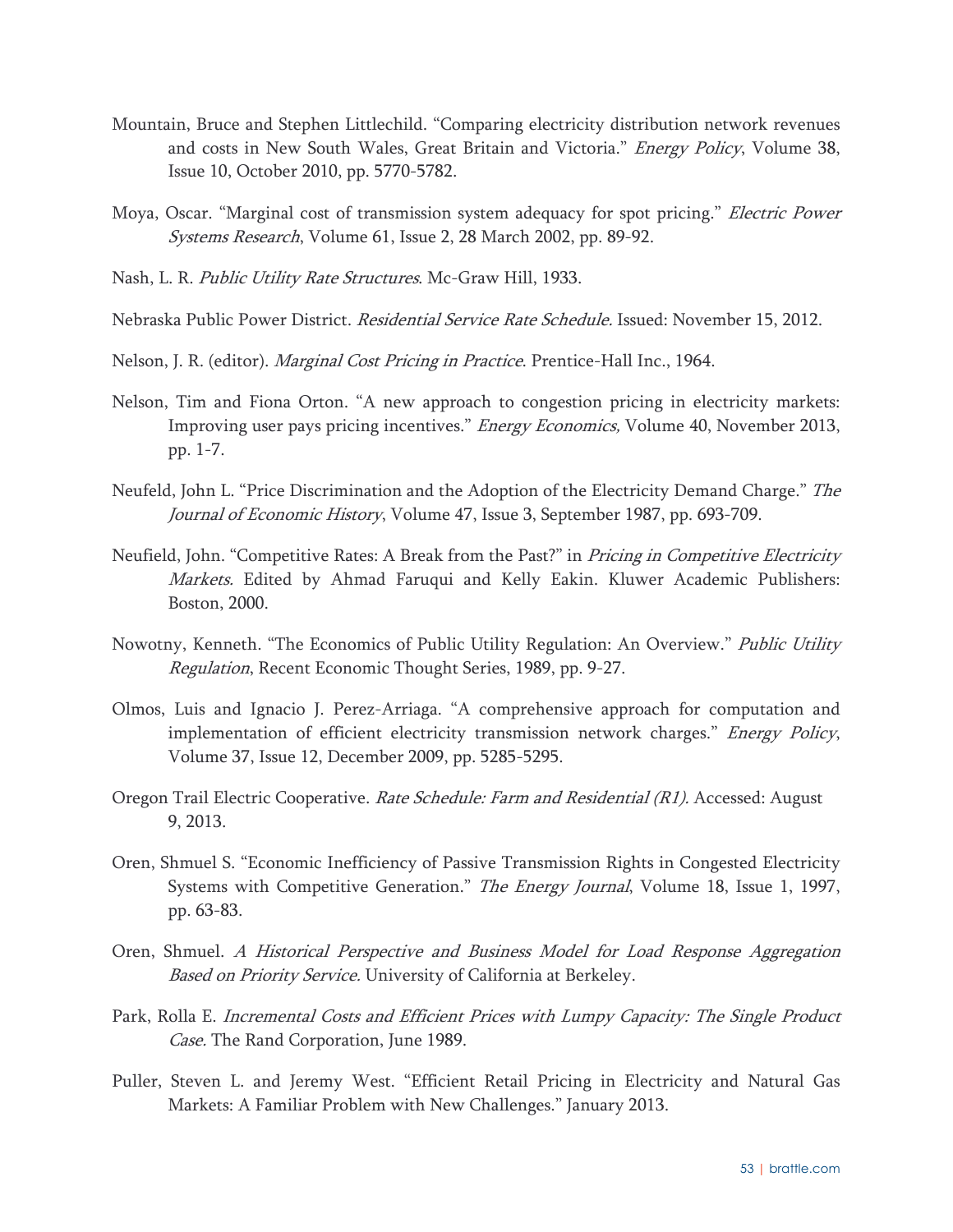Ramsey, Frank. "A Contribution to the Theory of Taxation," *Economic Journal*, 37:47-61, 1927.

- Reiss, Peter C. and Matthew W. White. "Household Electricity Demand, Revisited," June 14, 2002. The paper was later published in the Review of Economic Studies.
- Rochester Gas & Electric. Electric Rates Summary. Service Classification No. 1: Residential Service. October 2012.
- Rudnick, H., R. Palma, and J.E. Fernandez. "Marginal pricing and supplement cost allocation in transmission open access." IEEE Transactions on Power Systems, Volume 10, Issue 2, May 1995, pp. 1125- 1132.
- Sacramento Municipal Utility District. SMUD Rate Information: Standard Rate. SMUD. Accessed: August 9, 2013. https://www.smud.org/en/residential/customer-service/rateinformation/your-rates.htm. 2013 Rate Proposal. SMUD. Accessed: August 9, 2013.
- Scherer, Charles R. "Estimating Peak and Off-Peak Marginal Costs for an Electric Power System: An ex ante Approach." The Bell Journal of Economics, Volume 7, Issue 2, Autumn 1976, pp. 575-601.
- Schramm, Gunter. "Marginal cost pricing revisited." *Energy Economics*, Volume 13, Issue 4, October 1991, pp. 245-249.
- Schuler, Richard E. "Pricing the use of capital-intensive infrastructure over time and efficient capacity expansion: illustrations for electric transmission investment." Springer Science+Business Media, LLC 2011, January 2012.
- Schweppe, F.C. "Evaluation of Spot Price Based Electricity Rates." IEEE Transactions on Power Apparatus and Systems, Volume PAS-104, Issue 7, July 1985, pp. 1644-1655.
- Schweppe, Fred, Richard Tabors, and James Kirtley. Homeostatic Control: The Utility/Customer Marketplace for Electric Power. MIT Energy Laboratory Report. September 1981.
- Shirmohammadi, D., X.V. Filho, B. Gorenstin, and M.V.P. Pereira. "Some fundamental, technical concepts about cost based transmission pricing." IEEE Transactions on Power Apparatus and Systems, Volume 11, Issue 2, May 1996, pp. 1002-1008.
- Spees, Kathleen and Lester B. Lave. "Demand Response and Electricity Market Efficiency." The Electricity Journal, Volume 20, Issue 3, April 2007, pp. 69-85.
- State of New York Public Service Commission. *Proceeding on Motion of the Commission as to* the Rates, Charges, Rules and Regulations of Rochester Gas and Electric Corporation for Electric Service. Case 95-E-0673. Opinion No. 86-27. September 26, 1996.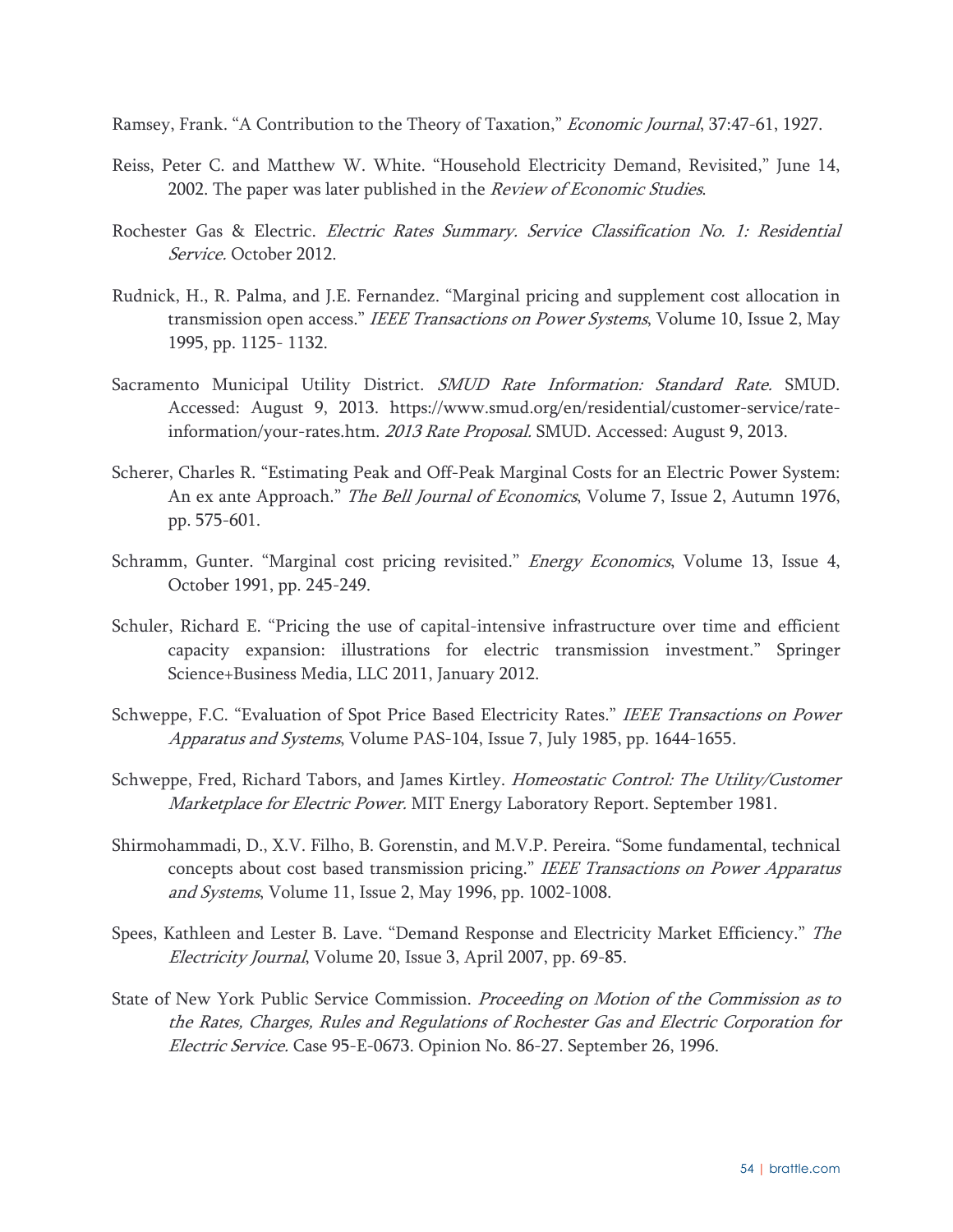- State of New York Public Service Commission. *Proceeding on Motion of the Commission as to* the Rates, Charges, Rules and Regulations of Rochester Gas and Electric Corporation for Electric Service. Order- Case 02-E-0198. March 5, 2003.
- Steiner, Peter O. "Peak Loads and Efficient Pricing." The Quarterly Journal of Economics, Volume 71, Issue 4, 1957, pp. 585-610.
- Telles, Erica, Delberis A. Lima, Alexandre Street, and Javier Contreras. "Min-max long run marginal cost to allocate transmission tariffs for transmission users." Electric Power Systems Research, Volume 101, August 2013, Pp. 25-35.
- The Public Utilities Commission of Ohio. In the Matter of Aligning Electric Distribution Utility Rate Structure with Ohio's Public Policies to Promote Competition, Energy Efficiency, and Distributed Generation. Case No. 10-3126-EL-UNC. 21 August 2013.
- Thompson, Jr., Herbert G. "Cost Efficiency in Power Procurement and Delivery Service in the Electric Utility Industry. Land Economics, Volume 73, Issue 3, August 1997, pp. 287-296.
- Train, Kenneth E. Optimal Regulation: The Economic Theory of Natural Monopoly. Cambridge, MA: The MIT Press, 1991.
- Turvey, Ralph. Optimal Pricing and Investment in Electricity Supply. Cambridge: M.I.T. Press, 1968a.
- Turvey, Ralph. "Peak Load Pricing," Journal of Political Economy, January-February, 1968b.
- Turvey, Ralph and Dennis Anderson. Electricity Economics: Essays and Case Studies. The Johns Hopkins University Press, 1977.
- Turvey, Ralph. "Marginal Cost Pricing in Practice." *Economica*, Volume 31, Issue 124, November 1964, pp. 426-432.
- Turvey, Ralph. "What Are Marginal Costs and How to Estimate Them?" Centre for the Study of Regulated Industries. University of Bath, School of Management, March 2000.
- US Department of Energy. Analysis of Customer Enrolment Patterns in Time-Based Rate Programs- Initial Results from the SGIG Consumer Behaviour Studies. Lawrence Berkeley National Laboratory. July 2013.
- Vickrey, William. "Responsive Pricing of Public Utility Services." The Bell Journal of Economics, Spring 1971.
- Vogelsang, Ingo. "Electricity Transmission Pricing and Performance-Based Regulation." Boston University - Department of Economics; CESifo (Center for Economic Studies and Ifo Institute for Economic Research), May 2005.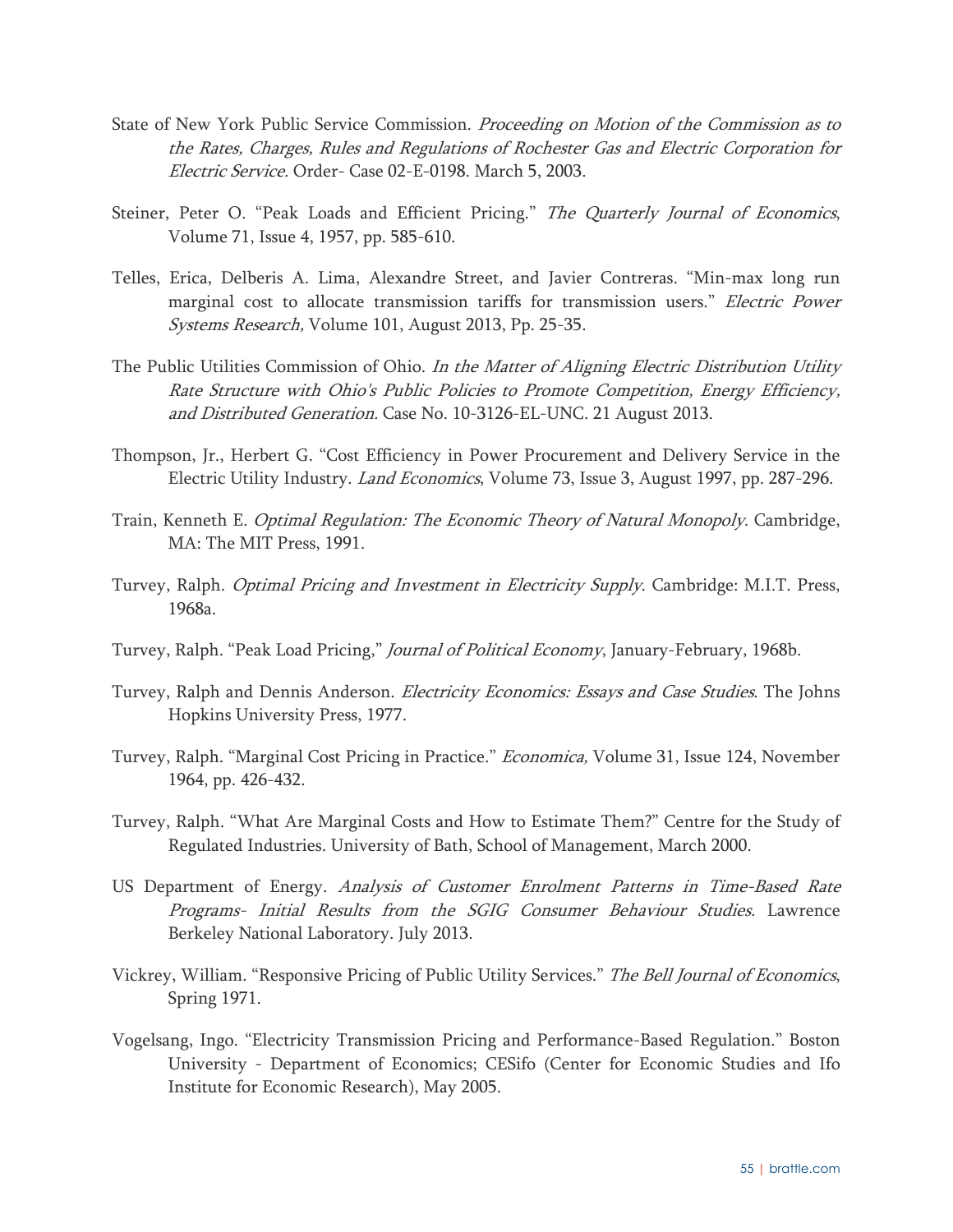- Wals, A.F., E. Cross, and E.J.W. van Sambeek. "Review of Current Electricity Policy and Regulation." Dutch Study Case. February 2003.
- Wilson, Robert B. *Nonlinear Pricing*. New York, New York: Oxford University Press, 1993.
- Willig, Robert D. "Pareto-superior Non-linear Outlay Schedules," Bell Journal of Economics, 9(1), 56-69, 1978.
- Wolfram, John. Power Factor and Utility Rates. Catalyst Consulting, LLC.
- Woo, Chi-Keung, Benjamin Hobbs, Ren Orans, Roger Pupp, Brian Horii. "Emission Costs, Consumer Bypass and Efficient Pricing of Electricity." The Energy Journal, International Association for Energy Economics, Volume 0(Number 3), 1994, pp. 43-54.
- Woo, Chi-Keung, Debra Lloyd, and Asher Tishler. "Electricity market reform failures: UK, Norway, Alberta and California." Energy Policy, Volume 31, Issue 11, September 2003, pp. 1103-1115.
- Woo, Chi-Keung, Debra Lloyd-Zannetti, Ren Orans, Brian Horii, and Grayson Heffner. "Marginal Capacity Costs of Electricity Distribution and Demand for Distributed Generation." The Energy Journal, International Association for Energy Economics, Volume 0, Number 2, 1995, pp. 111-130.
- Woo, Chi-Keung. "Efficient Electricity Pricing with Self-Rationing." Journal of Regulatory Economics, 2:69-81 (1990).
- Wood, Tony and Lucy Carter. 2014. Fair pricing for power, Grattan Institute, Australia. http://grattan.edu.au/publications/reports/post/fair-pricing-for-power/.
- Yakubovich, Valery, Mark Granovetter, and Patrick McGuire. "Electric Charges: The Social Construction of Rate Systems." Theory and Society (2005) 34: 579-612.
- Yakubovich, Valery, Mark Granovetter, Patrick Mcguire. "Electric charges: The social construction of rate systems." *Theory and Society*, December 2005, Volume 34, Issue 5-6, pp. 579-612.